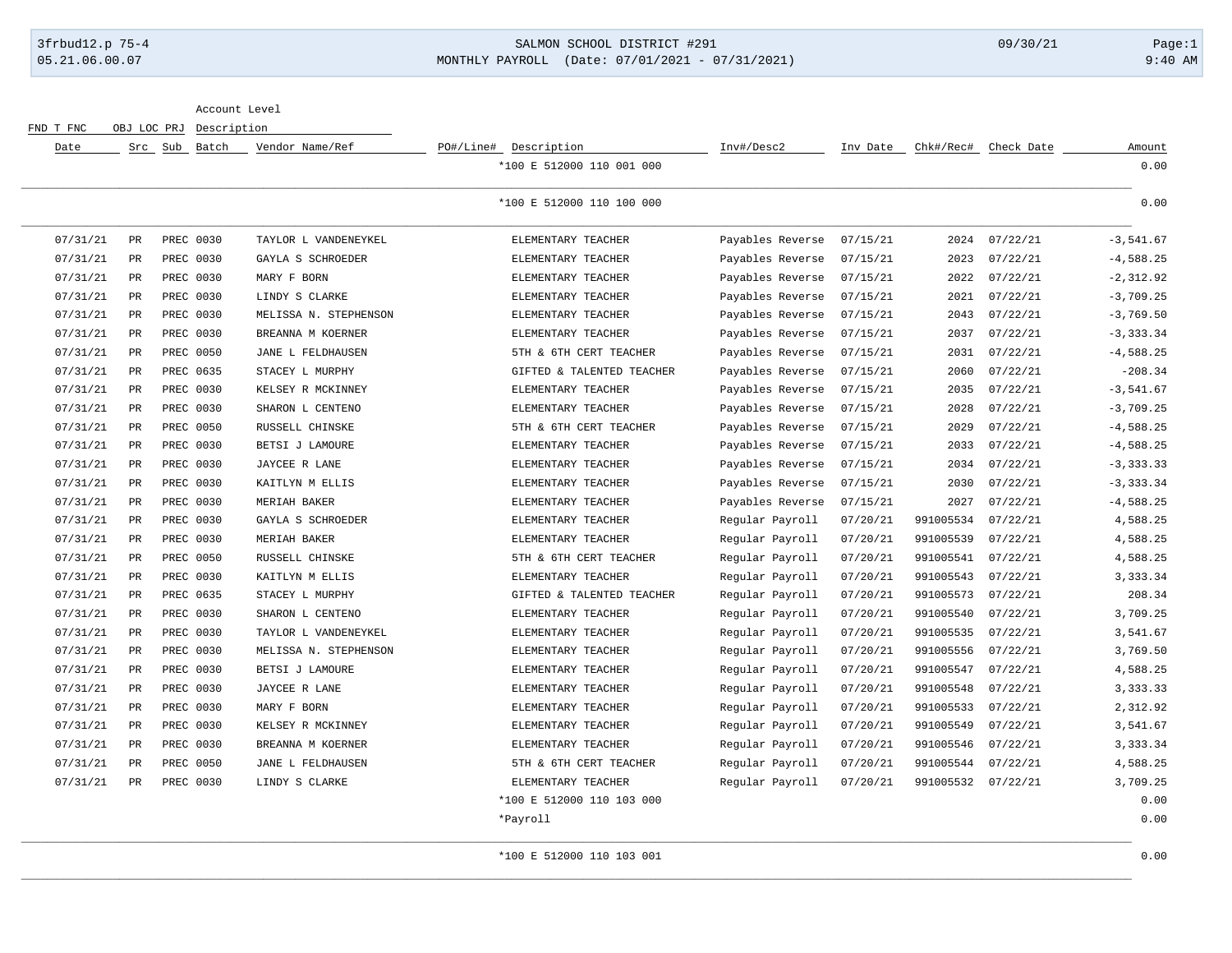# 3frbud12.p 75-4 SALMON SCHOOL DISTRICT #291 09/30/21 Page:2 05.21.06.00.07 MONTHLY PAYROLL (Date: 07/01/2021 - 07/31/2021) 9:40 AM

|                  |             |                        | Account Level                  |                                                |                                |                      |                    |                        |                        |
|------------------|-------------|------------------------|--------------------------------|------------------------------------------------|--------------------------------|----------------------|--------------------|------------------------|------------------------|
| FND T FNC        | OBJ LOC PRJ |                        | Description                    |                                                |                                |                      |                    |                        |                        |
| Date<br>07/31/21 | Src<br>PR   | Sub Batch<br>PREC 0030 | Vendor Name/Ref<br>MARY F BORN | PO#/Line#<br>Description<br>ELEMENTARY TEACHER | Inv#/Desc2<br>Payables Reverse | Inv Date<br>07/15/21 | Chk#/Rec#<br>2022  | Check Date<br>07/22/21 | Amount<br>$-2, 312.91$ |
| 07/31/21         | $_{\rm PR}$ | PREC 0010              | DARLA D HUGHES                 | K-GAR CERT                                     | Payables Reverse               | 07/15/21             | 2032               | 07/22/21               | $-3,541.67$            |
| 07/31/21         | PR          | PREC 0030              | MARY F BORN                    | ELEMENTARY TEACHER                             | Regular Payroll                | 07/20/21             | 991005533          | 07/22/21               | 2,312.91               |
| 07/31/21         | PR          | <b>PREC 0010</b>       |                                | K-GAR CERT                                     |                                |                      | 991005545          | 07/22/21               | 3,541.67               |
|                  |             |                        | DARLA D HUGHES                 | *100 E 512000 110 103 111                      | Regular Payroll                | 07/20/21             |                    |                        | 0.00                   |
|                  |             |                        |                                | *Payroll                                       |                                |                      |                    |                        | 0.00                   |
| 07/31/21         | $_{\rm PR}$ | PREC 0010              | KAREN L SORBY-WIRTH            | K-GAR CERT                                     | Payables Reverse               | 07/15/21             | 2042               | 07/22/21               | $-3,541.67$            |
| 07/31/21         | PR          | PREC 0010              | KAREN L SORBY-WIRTH            | K-GAR CERT                                     | Regular Payroll                | 07/20/21             | 991005555          | 07/22/21               | 3,541.67               |
|                  |             |                        |                                | *100 E 512000 110 103 350                      |                                |                      |                    |                        | 0.00                   |
|                  |             |                        |                                | *Payroll                                       |                                |                      |                    |                        | 0.00                   |
|                  |             |                        |                                | *100 E 512000 110 602 000                      |                                |                      |                    |                        | 0.00                   |
| 07/15/21         | PR          | PREC PARAH             | JOSIE JESSICA GORDON           | Paraprofessional Hourly                        | Payables Reverse               | 07/15/21             |                    | 2021113 07/22/21       | $-128.42$              |
| 07/15/21         | PR          | PREC PARAH             | JOSIE JESSICA GORDON           | Paraprofessional Hourly                        | Regular Payroll                | 07/20/21             | 991005612 07/22/21 |                        | 128.42                 |
|                  |             |                        |                                | *100 E 512000 115 103 000                      |                                |                      |                    |                        | 0.00                   |
|                  |             |                        |                                | *Payroll                                       |                                |                      |                    |                        | 0.00                   |
|                  |             |                        |                                | *100 E 512000 115 103 350                      |                                |                      |                    |                        | 0.00                   |
|                  |             |                        |                                | *100 E 512000 160 103 199                      |                                |                      |                    |                        | 0.00                   |
|                  |             |                        |                                | *100 E 512000 165 100 000                      |                                |                      |                    |                        | 0.00                   |
| 07/15/21         | PR          | PREC SUB               | NANCY E BOLYARD                | SUBSTITUTE                                     | Regular Payroll                | 06/29/21             | 991005531 07/01/21 |                        | 450.00                 |
|                  |             |                        |                                | *100 E 512000 165 103 000                      |                                |                      |                    |                        | 450.00                 |
|                  |             |                        |                                | *Payroll                                       |                                |                      |                    |                        | 450.00                 |
|                  |             |                        |                                | *100 E 512000 165 104 000                      |                                |                      |                    |                        | 0.00                   |
|                  |             |                        |                                | *100 E 512000 210 001 000                      |                                |                      |                    |                        | 0.00                   |
|                  |             |                        |                                | *100 E 512000 210 100 000                      |                                |                      |                    |                        | 0.00                   |
| 07/15/21         | PR          | PBEN 7550              | JOSIE JESSICA GORDON           | 7550                                           | Payables Reverse               | 07/15/21             | 2021113            | 07/22/21               | $-15.34$               |
| 07/15/21         | PR          | PBEN 7550              | JOSIE JESSICA GORDON           | 7550                                           | Regular Payroll                | 07/20/21             | 991005612          | 07/22/21               | 15.33                  |
| 07/31/21         | PR          | PBEN 7550              | GAYLA S SCHROEDER              | 7550                                           | Payables Reverse               | 07/15/21             | 2023               | 07/22/21               | $-547.84$              |
| 07/31/21         | PR          | <b>PBEN 7550</b>       | MARY F BORN                    | 7550                                           | Payables Reverse               | 07/15/21             | 2022               | 07/22/21               | $-276.16$              |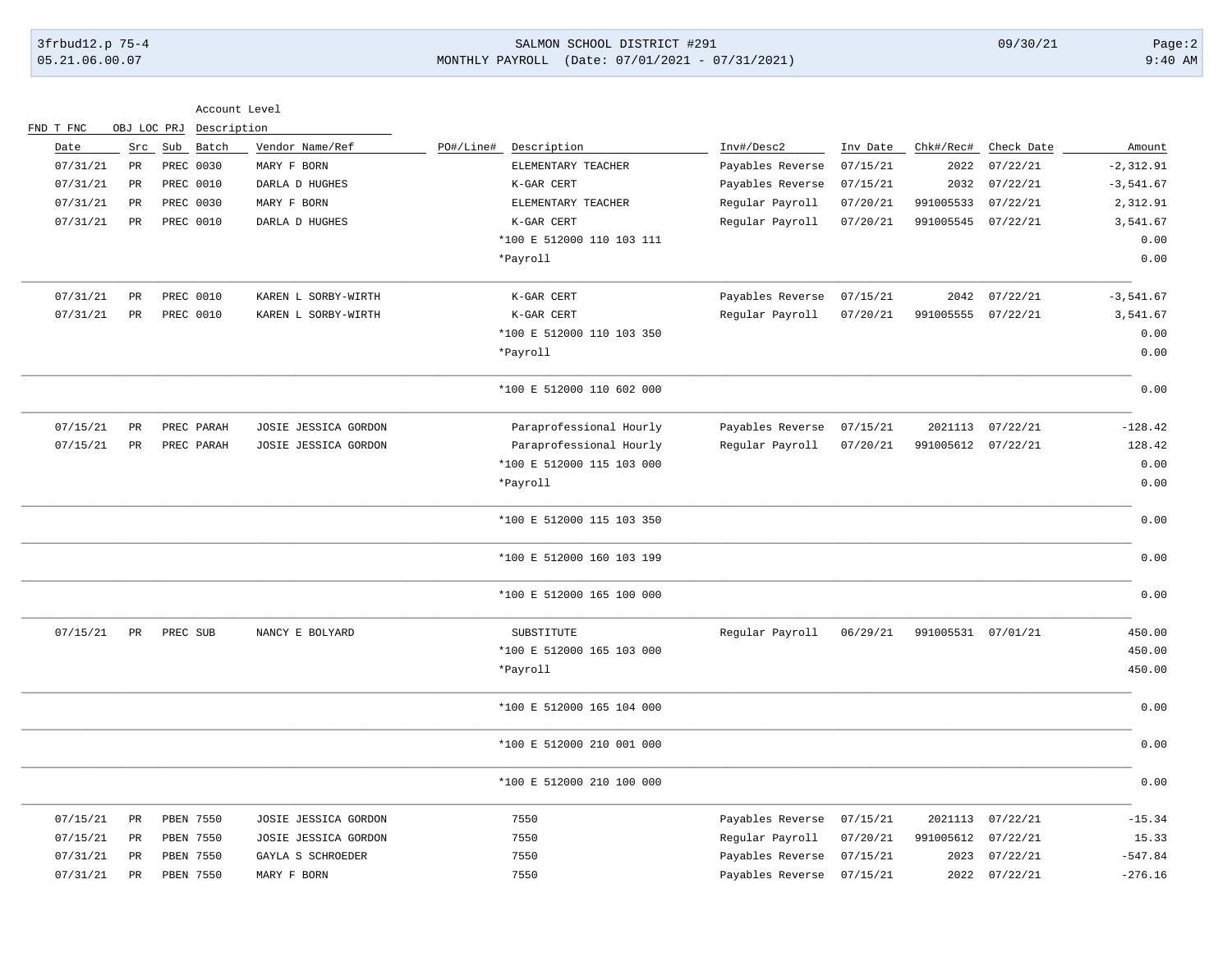# 3frbud12.p 75-4 SALMON SCHOOL DISTRICT #291 09/30/21 Page:3 05.21.06.00.07 MONTHLY PAYROLL (Date: 07/01/2021 - 07/31/2021) 9:40 AM

Account Level

| FND T FNC                            | OBJ LOC PRJ | Description      |                       |           |                           |                  |          |                    |            |           |
|--------------------------------------|-------------|------------------|-----------------------|-----------|---------------------------|------------------|----------|--------------------|------------|-----------|
| 100 E 512000 210 103 000 (continued) |             |                  |                       |           |                           |                  |          |                    |            |           |
| Date                                 |             | Src Sub Batch    | Vendor Name/Ref       | PO#/Line# | Description               | Inv#/Desc2       | Inv Date | Chk#/Rec#          | Check Date | Amount    |
| 07/31/21                             | PR          | PBEN 7550        | RUSSELL CHINSKE       |           | 7550                      | Payables Reverse | 07/15/21 | 2029               | 07/22/21   | $-547.84$ |
| 07/31/21                             | PR          | PBEN 7550        | LINDY S CLARKE        |           | 7550                      | Payables Reverse | 07/15/21 | 2021               | 07/22/21   | $-442.88$ |
| 07/31/21                             | PR          | PBEN 7550        | MELISSA N. STEPHENSON |           | 7550                      | Payables Reverse | 07/15/21 | 2043               | 07/22/21   | $-450.08$ |
| 07/31/21                             | $_{\rm PR}$ | PBEN 7550        | KAITLYN M ELLIS       |           | 7550                      | Payables Reverse | 07/15/21 | 2030               | 07/22/21   | $-398.00$ |
| 07/31/21                             | PR          | <b>PBEN 7550</b> | JANE L FELDHAUSEN     |           | 7550                      | Payables Reverse | 07/15/21 | 2031               | 07/22/21   | $-547.84$ |
| 07/31/21                             | PR          | PBEN 7550        | TAYLOR L VANDENEYKEL  |           | 7550                      | Payables Reverse | 07/15/21 | 2024               | 07/22/21   | $-422.88$ |
| 07/31/21                             | PR          | PBEN 7550        | STACEY L MURPHY       |           | 7550                      | Payables Reverse | 07/15/21 | 2060               | 07/22/21   | $-24.88$  |
| 07/31/21                             | <b>PR</b>   | PBEN 7550        | KELSEY R MCKINNEY     |           | 7550                      | Payables Reverse | 07/15/21 | 2035               | 07/22/21   | $-422.88$ |
| 07/31/21                             | PR          | PBEN 7550        | SHARON L CENTENO      |           | 7550                      | Payables Reverse | 07/15/21 | 2028               | 07/22/21   | $-442.88$ |
| 07/31/21                             | PR          | PBEN 7550        | MERIAH BAKER          |           | 7550                      | Payables Reverse | 07/15/21 | 2027               | 07/22/21   | $-547.84$ |
| 07/31/21                             | PR          | PBEN 7550        | BREANNA M KOERNER     |           | 7550                      | Payables Reverse | 07/15/21 | 2037               | 07/22/21   | $-398.00$ |
| 07/31/21                             | PR          | <b>PBEN 7550</b> | BETSI J LAMOURE       |           | 7550                      | Payables Reverse | 07/15/21 | 2033               | 07/22/21   | $-547.84$ |
| 07/31/21                             | PR          | PBEN 7550        | JAYCEE R LANE         |           | 7550                      | Payables Reverse | 07/15/21 | 2034               | 07/22/21   | $-398.00$ |
| 07/31/21                             | PR          | PBEN 7550        | MERIAH BAKER          |           | 7550                      | Regular Payroll  | 07/20/21 | 991005539          | 07/22/21   | 547.84    |
| 07/31/21                             | PR          | PBEN 7550        | SHARON L CENTENO      |           | 7550                      | Regular Payroll  | 07/20/21 | 991005540          | 07/22/21   | 442.88    |
| 07/31/21                             | PR          | PBEN 7550        | RUSSELL CHINSKE       |           | 7550                      | Regular Payroll  | 07/20/21 | 991005541          | 07/22/21   | 547.84    |
| 07/31/21                             | PR          | PBEN 7550        | STACEY L MURPHY       |           | 7550                      | Regular Payroll  | 07/20/21 | 991005573 07/22/21 |            | 24.88     |
| 07/31/21                             | PR          | PBEN 7550        | GAYLA S SCHROEDER     |           | 7550                      | Regular Payroll  | 07/20/21 | 991005534          | 07/22/21   | 547.84    |
| 07/31/21                             | PR          | PBEN 7550        | MELISSA N. STEPHENSON |           | 7550                      | Regular Payroll  | 07/20/21 | 991005556          | 07/22/21   | 450.08    |
| 07/31/21                             | PR          | PBEN 7550        | MARY F BORN           |           | 7550                      | Regular Payroll  | 07/20/21 | 991005533          | 07/22/21   | 276.16    |
| 07/31/21                             | PR          | PBEN 7550        | BETSI J LAMOURE       |           | 7550                      | Reqular Payroll  | 07/20/21 | 991005547          | 07/22/21   | 547.84    |
| 07/31/21                             | PR          | PBEN 7550        | JAYCEE R LANE         |           | 7550                      | Regular Payroll  | 07/20/21 | 991005548          | 07/22/21   | 398.00    |
| 07/31/21                             | PR          | PBEN 7550        | KELSEY R MCKINNEY     |           | 7550                      | Regular Payroll  | 07/20/21 | 991005549          | 07/22/21   | 422.88    |
| 07/31/21                             | PR          | PBEN 7550        | BREANNA M KOERNER     |           | 7550                      | Regular Payroll  | 07/20/21 | 991005546 07/22/21 |            | 398.00    |
| 07/31/21                             | PR          | <b>PBEN 7550</b> | KAITLYN M ELLIS       |           | 7550                      | Regular Payroll  | 07/20/21 | 991005543          | 07/22/21   | 398.00    |
| 07/31/21                             | PR          | <b>PBEN 7550</b> | JANE L FELDHAUSEN     |           | 7550                      | Regular Payroll  | 07/20/21 | 991005544          | 07/22/21   | 547.84    |
| 07/31/21                             | PR          | PBEN 7550        | LINDY S CLARKE        |           | 7550                      | Regular Payroll  | 07/20/21 | 991005532          | 07/22/21   | 442.88    |
| 07/31/21                             | PR          | PBEN 7550        | TAYLOR L VANDENEYKEL  |           | 7550                      | Regular Payroll  | 07/20/21 | 991005535 07/22/21 |            | 422.88    |
|                                      |             |                  |                       |           | *100 E 512000 210 103 000 |                  |          |                    |            | $-0.01$   |
|                                      |             |                  |                       |           | *Payroll                  |                  |          |                    |            | $-0.01$   |

\_\_\_\_\_\_\_\_\_\_\_\_\_\_\_\_\_\_\_\_\_\_\_\_\_\_\_\_\_\_\_\_\_\_\_\_\_\_\_\_\_\_\_\_\_\_\_\_\_\_\_\_\_\_\_\_\_\_\_\_\_\_\_\_\_\_\_\_\_\_\_\_\_\_\_\_\_\_\_\_\_\_\_\_\_\_\_\_\_\_\_\_\_\_\_\_\_\_\_\_\_\_\_\_\_\_\_\_\_\_\_\_\_\_\_\_\_\_\_\_\_\_\_\_\_\_\_\_\_\_\_\_\_\_\_\_\_\_\_\_\_\_\_\_\_\_\_\_\_\_\_\_\_\_\_\_\_\_\_\_\_\_\_\_\_\_\_\_\_\_ \*100 E 512000 210 103 001 0.000 0.000 0.000 0.000 0.000 0.000 0.000 0.000 0.000 0.000 0.000 0.000 0.000 0.000 0.000 0.000 0.000 0.000 0.000 0.000 0.000 0.000 0.000 0.000 0.000 0.000 0.000 0.000 0.000 0.000 0.000 0.000 0.00

| 07/31/21 | PR | PBEN 7550 | MARY F BORN    | 7550                      | Payables Reverse 07/15/21 |                    | 2022 07/22/21 | $-276.16$ |
|----------|----|-----------|----------------|---------------------------|---------------------------|--------------------|---------------|-----------|
| 07/31/21 | PR | PBEN 7550 | DARLA D HUGHES | 7550                      | Payables Reverse 07/15/21 |                    | 2032 07/22/21 | $-422.88$ |
| 07/31/21 | PR | PBEN 7550 | MARY F BORN    | 7550                      | Regular Payroll 07/20/21  | 991005533 07/22/21 |               | 276.16    |
| 07/31/21 | PR | PBEN 7550 | DARLA D HUGHES | 7550                      | Regular Payroll 07/20/21  | 991005545 07/22/21 |               | 422.88    |
|          |    |           |                | *100 E 512000 210 103 111 |                           |                    |               | 0.00      |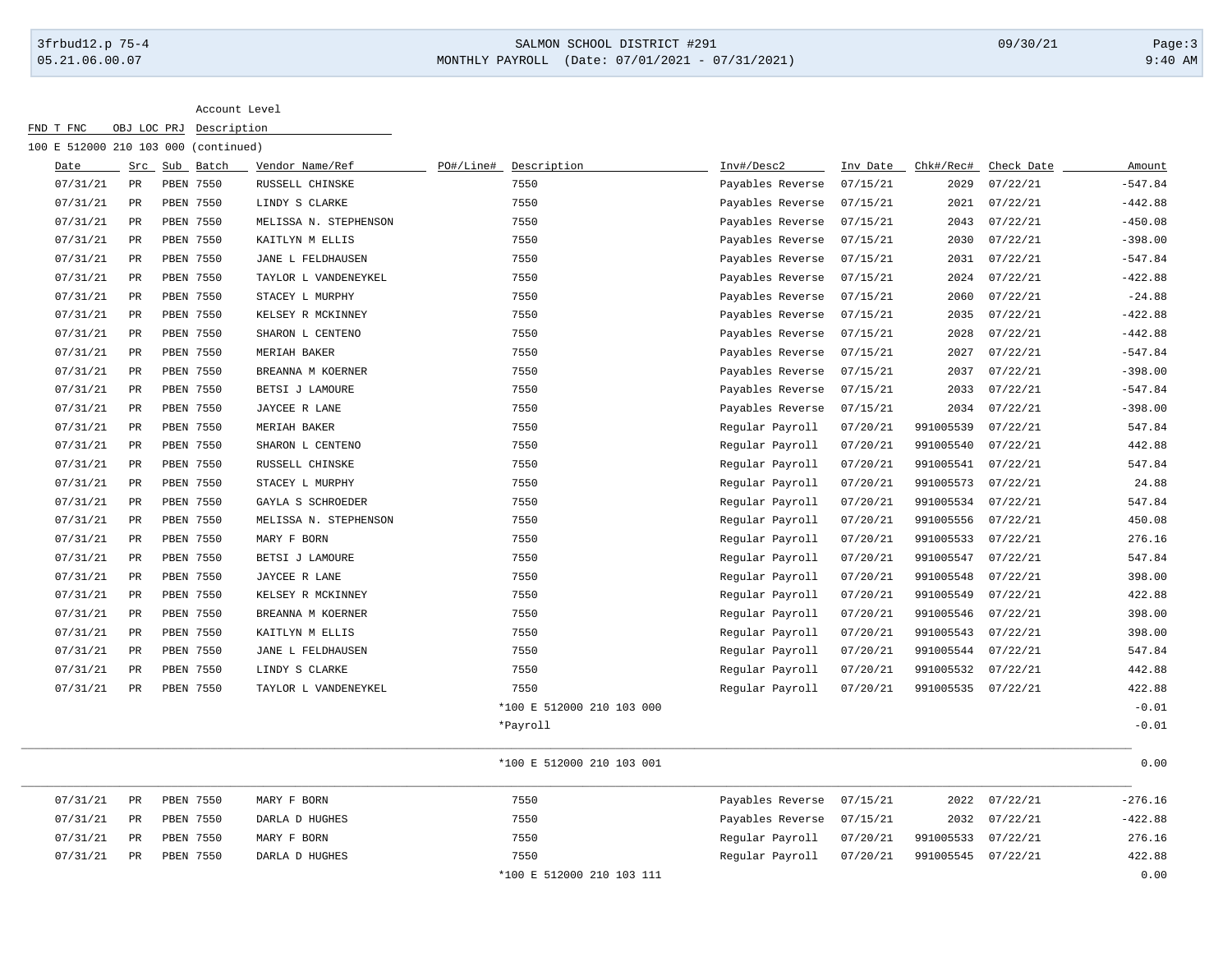# 3frbud12.p 75-4 SALMON SCHOOL DISTRICT #291 09/30/21 Page:4 05.21.06.00.07 MONTHLY PAYROLL (Date: 07/01/2021 - 07/31/2021) 9:40 AM

|                                      |                 | Account Level           |                       |                           |                  |          |                    |                      |           |
|--------------------------------------|-----------------|-------------------------|-----------------------|---------------------------|------------------|----------|--------------------|----------------------|-----------|
| FND T FNC                            |                 | OBJ LOC PRJ Description |                       |                           |                  |          |                    |                      |           |
| 100 E 512000 210 103 111 (continued) |                 |                         |                       |                           |                  |          |                    |                      |           |
| Date                                 |                 | Src Sub Batch           | Vendor Name/Ref       | PO#/Line# Description     | Inv#/Desc2       | Inv Date |                    | Chk#/Rec# Check Date | Amount    |
|                                      |                 |                         |                       | *Payroll                  |                  |          |                    |                      | 0.00      |
|                                      |                 |                         |                       | *100 E 512000 210 103 199 |                  |          |                    |                      | 0.00      |
| 07/31/21                             | PR              | PBEN 7550               | KAREN L SORBY-WIRTH   | 7550                      | Payables Reverse | 07/15/21 | 2042               | 07/22/21             | $-422.88$ |
| 07/31/21                             | $_{\rm PR}$     | PBEN 7550               | KAREN L SORBY-WIRTH   | 7550                      | Regular Payroll  | 07/20/21 | 991005555 07/22/21 |                      | 422.88    |
|                                      |                 |                         |                       | *100 E 512000 210 103 350 |                  |          |                    |                      | 0.00      |
|                                      |                 |                         |                       | *Payroll                  |                  |          |                    |                      | 0.00      |
|                                      |                 |                         |                       | *100 E 512000 210 602 000 |                  |          |                    |                      | 0.00      |
|                                      |                 |                         |                       | *100 E 512000 220 001 000 |                  |          |                    |                      | 0.00      |
|                                      |                 |                         |                       | *100 E 512000 220 100 000 |                  |          |                    |                      | 0.00      |
| 07/15/21                             | $_{\rm PR}$     | PBEN MDCR               | NANCY E BOLYARD       | <b>MDCR</b>               | Regular Payroll  | 06/29/21 | 991005531          | 07/01/21             | 6.53      |
| 07/15/21                             | $_{\rm PR}$     | PBEN FICA               | NANCY E BOLYARD       | FICA                      | Regular Payroll  | 06/29/21 | 991005531          | 07/01/21             | 27.90     |
| 07/15/21                             | $_{\rm PR}$     | PBEN FICA               | JOSIE JESSICA GORDON  | FICA                      | Payables Reverse | 07/15/21 | 2021113            | 07/22/21             | $-6.65$   |
| 07/15/21                             | PR              | PBEN MDCR               | JOSIE JESSICA GORDON  | <b>MDCR</b>               | Payables Reverse | 07/15/21 | 2021113            | 07/22/21             | $-1.56$   |
| 07/15/21                             | $_{\rm PR}$     | PBEN FICA               | JOSIE JESSICA GORDON  | FICA                      | Regular Payroll  | 07/20/21 | 991005612          | 07/22/21             | 7.60      |
| 07/15/21                             | PR              | PBEN MDCR               | JOSIE JESSICA GORDON  | <b>MDCR</b>               | Regular Payroll  | 07/20/21 | 991005612          | 07/22/21             | 1.78      |
| 07/31/21                             | $_{\rm PR}$     | PBEN FICA               | GAYLA S SCHROEDER     | FICA                      | Payables Reverse | 07/15/21 | 2023               | 07/22/21             | $-281.85$ |
| 07/31/21                             | PR              | PBEN MDCR               | GAYLA S SCHROEDER     | <b>MDCR</b>               | Payables Reverse | 07/15/21 | 2023               | 07/22/21             | $-65.92$  |
| 07/31/21                             | $\mbox{\sf PR}$ | PBEN FICA               | MARY F BORN           | FICA                      | Payables Reverse | 07/15/21 | 2022               | 07/22/21             | $-143.40$ |
| 07/31/21                             | PR              | PBEN MDCR               | MARY F BORN           | <b>MDCR</b>               | Payables Reverse | 07/15/21 | 2022               | 07/22/21             | $-33.54$  |
| 07/31/21                             | $_{\rm PR}$     | PBEN FICA               | RUSSELL CHINSKE       | FICA                      | Payables Reverse | 07/15/21 | 2029               | 07/22/21             | $-284.47$ |
| 07/31/21                             | $_{\rm PR}$     | PBEN MDCR               | RUSSELL CHINSKE       | <b>MDCR</b>               | Payables Reverse | 07/15/21 | 2029               | 07/22/21             | $-66.53$  |
| 07/31/21                             | $_{\rm PR}$     | PBEN FICA               | LINDY S CLARKE        | FICA                      | Payables Reverse | 07/15/21 | 2021               | 07/22/21             | $-183.83$ |
| 07/31/21                             | <b>PR</b>       | PBEN MDCR               | LINDY S CLARKE        | <b>MDCR</b>               | Payables Reverse | 07/15/21 | 2021               | 07/22/21             | $-42.99$  |
| 07/31/21                             | PR              | PBEN FICA               | MELISSA N. STEPHENSON | FICA                      | Payables Reverse | 07/15/21 | 2043               | 07/22/21             | $-231.09$ |
| 07/31/21                             | PR              | PBEN MDCR               | MELISSA N. STEPHENSON | <b>MDCR</b>               | Payables Reverse | 07/15/21 | 2043               | 07/22/21             | $-54.04$  |
| 07/31/21                             | PR              | PBEN FICA               | KAITLYN M ELLIS       | FICA                      | Payables Reverse | 07/15/21 | 2030               | 07/22/21             | $-204.04$ |
| 07/31/21                             | $_{\rm PR}$     | PBEN MDCR               | KAITLYN M ELLIS       | <b>MDCR</b>               | Payables Reverse | 07/15/21 | 2030               | 07/22/21             | $-47.72$  |
| 07/31/21                             | PR              | PBEN FICA               | JANE L FELDHAUSEN     | FICA                      | Payables Reverse | 07/15/21 | 2031               | 07/22/21             | $-279.79$ |
| 07/31/21                             | PR              | PBEN MDCR               | JANE L FELDHAUSEN     | <b>MDCR</b>               | Payables Reverse | 07/15/21 | 2031               | 07/22/21             | $-65.43$  |
| 07/31/21                             | $_{\rm PR}$     | PBEN FICA               | TAYLOR L VANDENEYKEL  | FICA                      | Payables Reverse | 07/15/21 | 2024               | 07/22/21             | $-211.56$ |
| 07/31/21                             | <b>PR</b>       | PBEN MDCR               | TAYLOR L VANDENEYKEL  | <b>MDCR</b>               | Payables Reverse | 07/15/21 | 2024               | 07/22/21             | $-49.48$  |
| 07/31/21                             | PR              | PBEN FICA               | STACEY L MURPHY       | FICA                      | Payables Reverse | 07/15/21 | 2060               | 07/22/21             | $-12.89$  |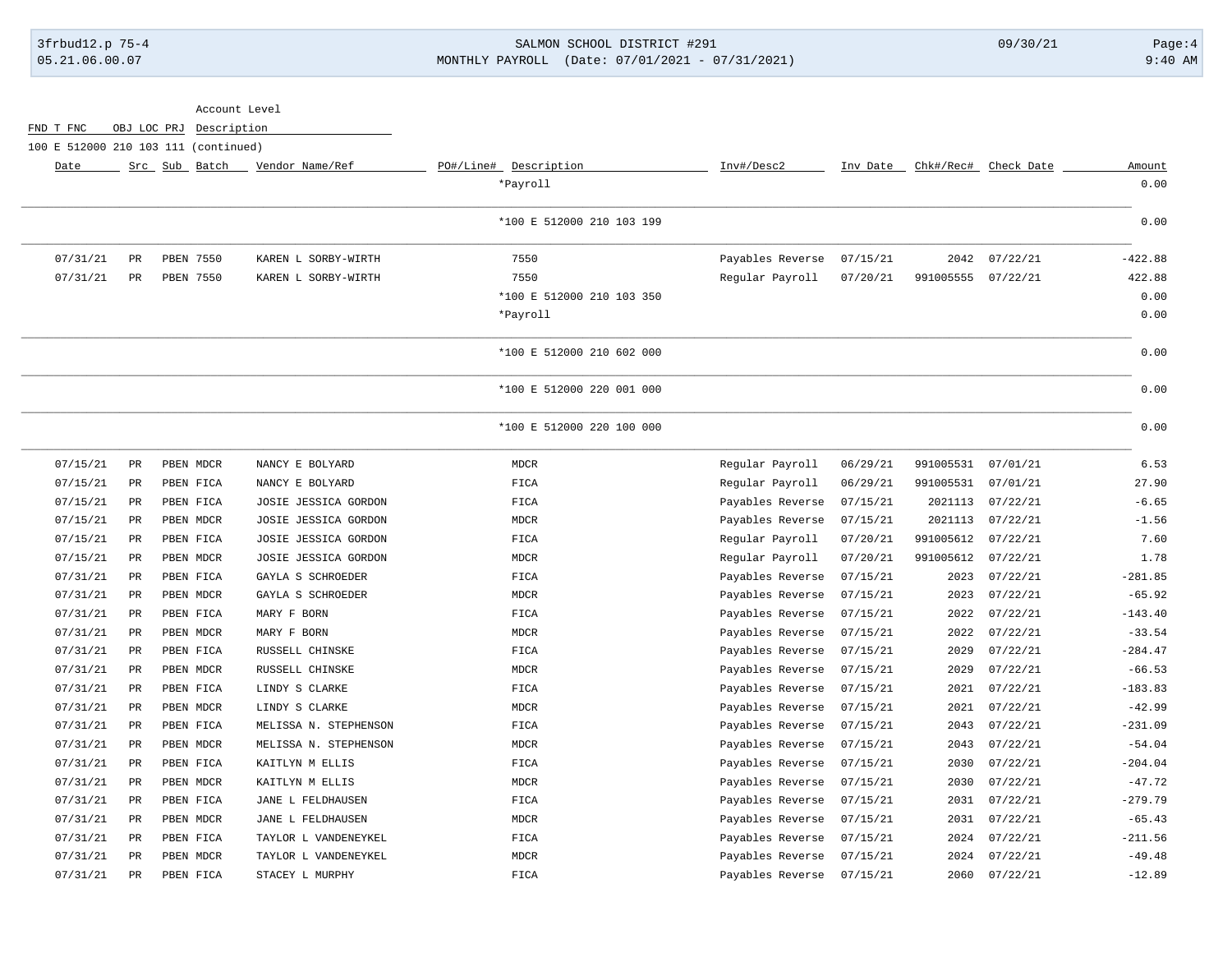### 3frbud12.p 75-4 SALMON SCHOOL DISTRICT #291 09/30/21 Page:5 05.21.06.00.07 MONTHLY PAYROLL (Date: 07/01/2021 - 07/31/2021) 9:40 AM

| FND T FNC                            |             | OBJ LOC PRJ | Description |                       |           |             |                  |          |                    |            |           |
|--------------------------------------|-------------|-------------|-------------|-----------------------|-----------|-------------|------------------|----------|--------------------|------------|-----------|
| 100 E 512000 220 103 000 (continued) |             |             |             |                       |           |             |                  |          |                    |            |           |
| Date                                 | Src         |             | Sub Batch   | Vendor Name/Ref       | PO#/Line# | Description | Inv#/Desc2       | Inv Date | Chk#/Rec#          | Check Date | Amount    |
| 07/31/21                             | PR          |             | PBEN MDCR   | STACEY L MURPHY       |           | <b>MDCR</b> | Payables Reverse | 07/15/21 | 2060               | 07/22/21   | $-3.01$   |
| 07/31/21                             | PR          |             | PBEN FICA   | KELSEY R MCKINNEY     |           | FICA        | Payables Reverse | 07/15/21 | 2035               | 07/22/21   | $-216.96$ |
| 07/31/21                             | PR          |             | PBEN MDCR   | KELSEY R MCKINNEY     |           | MDCR        | Payables Reverse | 07/15/21 | 2035               | 07/22/21   | $-50.74$  |
| 07/31/21                             | PR          |             | PBEN FICA   | SHARON L CENTENO      |           | FICA        | Payables Reverse | 07/15/21 | 2028               | 07/22/21   | $-224.73$ |
| 07/31/21                             | PR          |             | PBEN MDCR   | SHARON L CENTENO      |           | <b>MDCR</b> | Payables Reverse | 07/15/21 | 2028               | 07/22/21   | $-52.56$  |
| 07/31/21                             | PR          |             | PBEN FICA   | MERIAH BAKER          |           | FICA        | Payables Reverse | 07/15/21 | 2027               | 07/22/21   | $-256.20$ |
| 07/31/21                             | PR          |             | PBEN MDCR   | MERIAH BAKER          |           | <b>MDCR</b> | Payables Reverse | 07/15/21 | 2027               | 07/22/21   | $-59.92$  |
| 07/31/21                             | PR          |             | PBEN FICA   | BREANNA M KOERNER     |           | FICA        | Payables Reverse | 07/15/21 | 2037               | 07/22/21   | $-204.04$ |
| 07/31/21                             | PR          |             | PBEN MDCR   | BREANNA M KOERNER     |           | MDCR        | Payables Reverse | 07/15/21 | 2037               | 07/22/21   | $-47.72$  |
| 07/31/21                             | <b>PR</b>   |             | PBEN FICA   | BETSI J LAMOURE       |           | FICA        | Payables Reverse | 07/15/21 | 2033               | 07/22/21   | $-284.47$ |
| 07/31/21                             | PR          |             | PBEN MDCR   | BETSI J LAMOURE       |           | <b>MDCR</b> | Payables Reverse | 07/15/21 | 2033               | 07/22/21   | $-66.53$  |
| 07/31/21                             | PR          |             | PBEN FICA   | JAYCEE R LANE         |           | FICA        | Payables Reverse | 07/15/21 | 2034               | 07/22/21   | $-204.04$ |
| 07/31/21                             | PR          |             | PBEN MDCR   | JAYCEE R LANE         |           | MDCR        | Payables Reverse | 07/15/21 | 2034               | 07/22/21   | $-47.72$  |
| 07/31/21                             | PR          |             | PBEN FICA   | MERIAH BAKER          |           | FICA        | Regular Payroll  | 07/20/21 | 991005539          | 07/22/21   | 256.20    |
| 07/31/21                             | $_{\rm PR}$ |             | PBEN MDCR   | MERIAH BAKER          |           | <b>MDCR</b> | Reqular Payroll  | 07/20/21 | 991005539          | 07/22/21   | 59.92     |
| 07/31/21                             | PR          |             | PBEN FICA   | SHARON L CENTENO      |           | FICA        | Regular Payroll  | 07/20/21 | 991005540          | 07/22/21   | 224.73    |
| 07/31/21                             | PR          |             | PBEN MDCR   | SHARON L CENTENO      |           | MDCR        | Regular Payroll  | 07/20/21 | 991005540          | 07/22/21   | 52.56     |
| 07/31/21                             | PR          |             | PBEN FICA   | RUSSELL CHINSKE       |           | FICA        | Regular Payroll  | 07/20/21 | 991005541          | 07/22/21   | 284.47    |
| 07/31/21                             | PR          |             | PBEN FICA   | STACEY L MURPHY       |           | FICA        | Reqular Payroll  | 07/20/21 | 991005573          | 07/22/21   | 12.89     |
| 07/31/21                             | PR          |             | PBEN MDCR   | STACEY L MURPHY       |           | <b>MDCR</b> | Regular Payroll  | 07/20/21 | 991005573          | 07/22/21   | 3.01      |
| 07/31/21                             | PR          |             | PBEN FICA   | GAYLA S SCHROEDER     |           | FICA        | Regular Payroll  | 07/20/21 | 991005534 07/22/21 |            | 281.85    |
| 07/31/21                             | PR          |             | PBEN MDCR   | GAYLA S SCHROEDER     |           | <b>MDCR</b> | Regular Payroll  | 07/20/21 | 991005534 07/22/21 |            | 65.92     |
| 07/31/21                             | PR          |             | PBEN FICA   | MELISSA N. STEPHENSON |           | FICA        | Regular Payroll  | 07/20/21 | 991005556          | 07/22/21   | 231.09    |
| 07/31/21                             | PR          |             | PBEN MDCR   | MELISSA N. STEPHENSON |           | <b>MDCR</b> | Regular Payroll  | 07/20/21 | 991005556          | 07/22/21   | 54.04     |
| 07/31/21                             | <b>PR</b>   |             | PBEN FICA   | MARY F BORN           |           | FICA        | Regular Payroll  | 07/20/21 | 991005533          | 07/22/21   | 143.40    |
| 07/31/21                             | PR          |             | PBEN MDCR   | MARY F BORN           |           | <b>MDCR</b> | Regular Payroll  | 07/20/21 | 991005533          | 07/22/21   | 33.54     |

| 07/31/21 | PR  | PBEN FICA | MELISSA N. STEPHENSON | FICA | Regular Payroll | 07/20/21 | 991005556 07/22/21 |          | 231.09 |
|----------|-----|-----------|-----------------------|------|-----------------|----------|--------------------|----------|--------|
| 07/31/21 | PR  | PBEN MDCR | MELISSA N. STEPHENSON | MDCR | Regular Payroll | 07/20/21 | 991005556          | 07/22/21 | 54.04  |
| 07/31/21 | PR  | PBEN FICA | MARY F BORN           | FICA | Regular Payroll | 07/20/21 | 991005533          | 07/22/21 | 143.40 |
| 07/31/21 | PR  | PBEN MDCR | MARY F BORN           | MDCR | Regular Payroll | 07/20/21 | 991005533 07/22/21 |          | 33.54  |
| 07/31/21 | PR  | PBEN MDCR | BREANNA M KOERNER     | MDCR | Regular Payroll | 07/20/21 | 991005546          | 07/22/21 | 45.57  |
| 07/31/21 | PR  | PBEN FICA | BETSI J LAMOURE       | FICA | Regular Payroll | 07/20/21 | 991005547          | 07/22/21 | 284.47 |
| 07/31/21 | PR. | PBEN MDCR | BETSI J LAMOURE       | MDCR | Regular Payroll | 07/20/21 | 991005547          | 07/22/21 | 66.53  |
| 07/31/21 | PR  | PBEN FICA | JAYCEE R LANE         | FICA | Regular Payroll | 07/20/21 | 991005548          | 07/22/21 | 204.04 |
| 07/31/21 | PR  | PBEN MDCR | JAYCEE R LANE         | MDCR | Regular Payroll | 07/20/21 | 991005548          | 07/22/21 | 47.72  |
| 07/31/21 | PR  | PBEN FICA | KELSEY R MCKINNEY     | FICA | Regular Payroll | 07/20/21 | 991005549          | 07/22/21 | 216.96 |
| 07/31/21 | PR  | PBEN MDCR | KELSEY R MCKINNEY     | MDCR | Regular Payroll | 07/20/21 | 991005549          | 07/22/21 | 50.74  |
| 07/31/21 | PR  | PBEN FICA | BREANNA M KOERNER     | FICA | Regular Payroll | 07/20/21 | 991005546          | 07/22/21 | 194.84 |
| 07/31/21 | PR  | PBEN FICA | KAITLYN M ELLIS       | FICA | Regular Payroll | 07/20/21 | 991005543 07/22/21 |          | 204.04 |
| 07/31/21 | PR  | PBEN MDCR | KAITLYN M ELLIS       | MDCR | Regular Payroll | 07/20/21 | 991005543          | 07/22/21 | 47.72  |
| 07/31/21 | PR  | PBEN FICA | JANE L FELDHAUSEN     | FICA | Regular Payroll | 07/20/21 | 991005544          | 07/22/21 | 279.79 |
| 07/31/21 | PR  | PBEN MDCR | JANE L FELDHAUSEN     | MDCR | Regular Payroll | 07/20/21 | 991005544 07/22/21 |          | 65.43  |
|          |     |           |                       |      |                 |          |                    |          |        |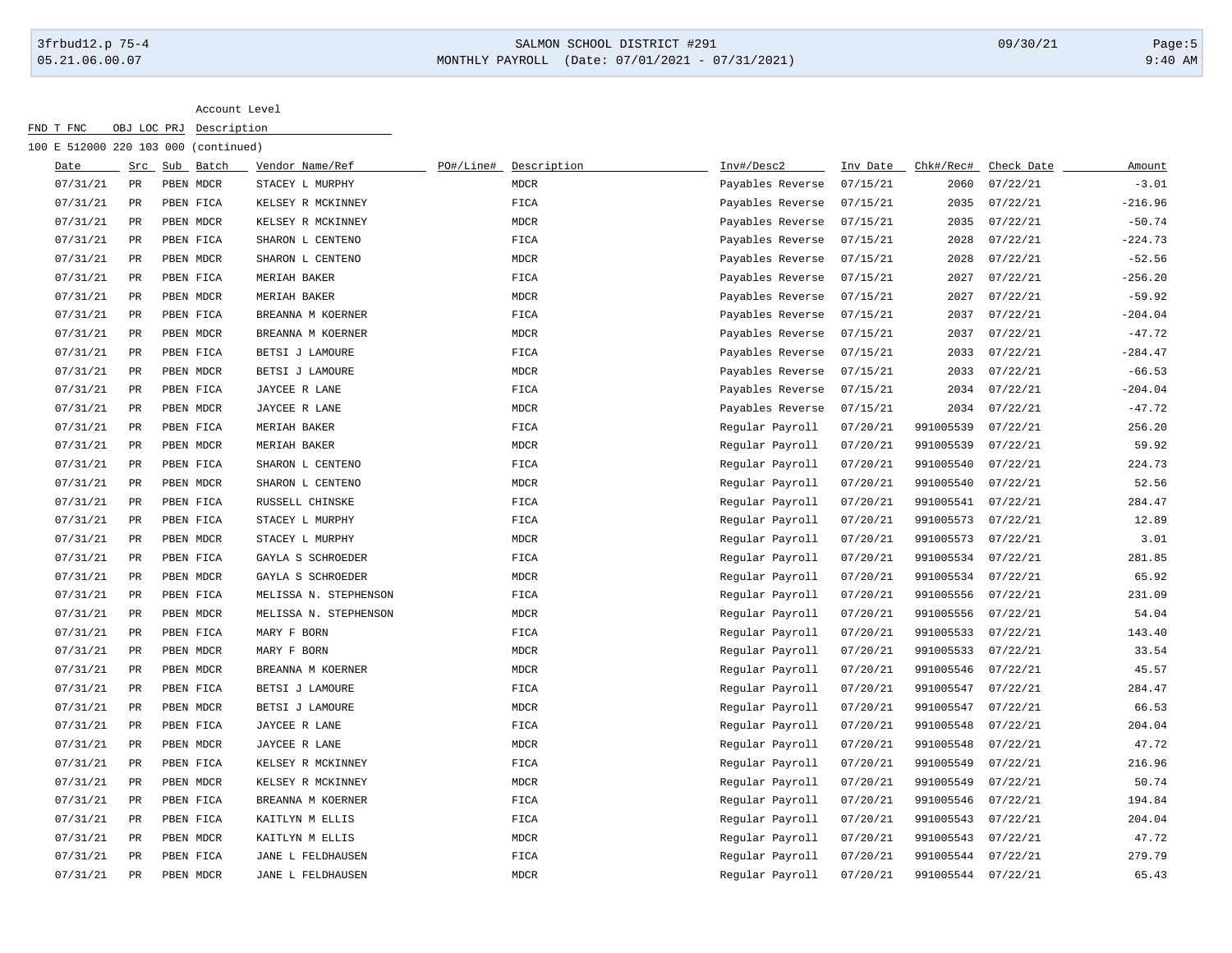# 3frbud12.p 75-4 SALMON SCHOOL DISTRICT #291 09/30/21 Page:6 05.21.06.00.07 MONTHLY PAYROLL (Date: 07/01/2021 - 07/31/2021) 9:40 AM

|                                      |                 |                  | Account Level |                      |           |                           |                  |          |           |            |           |
|--------------------------------------|-----------------|------------------|---------------|----------------------|-----------|---------------------------|------------------|----------|-----------|------------|-----------|
| FND T FNC                            | OBJ LOC PRJ     |                  | Description   |                      |           |                           |                  |          |           |            |           |
| 100 E 512000 220 103 000 (continued) |                 |                  |               |                      |           |                           |                  |          |           |            |           |
| Date                                 | Src             |                  | Sub Batch     | Vendor Name/Ref      | PO#/Line# | Description               | Inv#/Desc2       | Inv Date | Chk#/Rec# | Check Date | Amount    |
| 07/31/21                             | PR              | PBEN MDCR        |               | RUSSELL CHINSKE      |           | <b>MDCR</b>               | Regular Payroll  | 07/20/21 | 991005541 | 07/22/21   | 66.53     |
| 07/31/21                             | $_{\rm PR}$     | PBEN FICA        |               | LINDY S CLARKE       |           | FICA                      | Regular Payroll  | 07/20/21 | 991005532 | 07/22/21   | 183.83    |
| 07/31/21                             | $_{\rm PR}$     | PBEN MDCR        |               | LINDY S CLARKE       |           | <b>MDCR</b>               | Regular Payroll  | 07/20/21 | 991005532 | 07/22/21   | 42.99     |
| 07/31/21                             | PR              | PBEN FICA        |               | TAYLOR L VANDENEYKEL |           | FICA                      | Regular Payroll  | 07/20/21 | 991005535 | 07/22/21   | 211.56    |
| 07/31/21                             | PR              | PBEN MDCR        |               | TAYLOR L VANDENEYKEL |           | <b>MDCR</b>               | Regular Payroll  | 07/20/21 | 991005535 | 07/22/21   | 49.48     |
|                                      |                 |                  |               |                      |           | *100 E 512000 220 103 000 |                  |          |           |            | 24.25     |
|                                      |                 |                  |               |                      |           | *Payroll                  |                  |          |           |            | 24.25     |
|                                      |                 |                  |               |                      |           | *100 E 512000 220 103 001 |                  |          |           |            | 0.00      |
| 07/31/21                             | PR              | PBEN FICA        |               | MARY F BORN          |           | FICA                      | Payables Reverse | 07/15/21 | 2022      | 07/22/21   | $-143.40$ |
| 07/31/21                             | $_{\rm PR}$     | PBEN MDCR        |               | MARY F BORN          |           | MDCR                      | Payables Reverse | 07/15/21 | 2022      | 07/22/21   | $-33.53$  |
| 07/31/21                             | $\mbox{\sf PR}$ | PBEN FICA        |               | DARLA D HUGHES       |           | FICA                      | Payables Reverse | 07/15/21 | 2032      | 07/22/21   | $-214.34$ |
| 07/31/21                             | PR              | PBEN MDCR        |               | DARLA D HUGHES       |           | <b>MDCR</b>               | Payables Reverse | 07/15/21 | 2032      | 07/22/21   | $-50.13$  |
| 07/31/21                             | $_{\rm PR}$     | PBEN FICA        |               | MARY F BORN          |           | FICA                      | Regular Payroll  | 07/20/21 | 991005533 | 07/22/21   | 143.40    |
| 07/31/21                             | $_{\rm PR}$     | PBEN MDCR        |               | MARY F BORN          |           | MDCR                      | Regular Payroll  | 07/20/21 | 991005533 | 07/22/21   | 33.53     |
| 07/31/21                             | <b>PR</b>       | PBEN FICA        |               | DARLA D HUGHES       |           | FICA                      | Regular Payroll  | 07/20/21 | 991005545 | 07/22/21   | 214.34    |
| 07/31/21                             | $_{\rm PR}$     | PBEN MDCR        |               | DARLA D HUGHES       |           | <b>MDCR</b>               | Regular Payroll  | 07/20/21 | 991005545 | 07/22/21   | 50.13     |
|                                      |                 |                  |               |                      |           | *100 E 512000 220 103 111 |                  |          |           |            | 0.00      |
|                                      |                 |                  |               |                      |           | *Payroll                  |                  |          |           |            | 0.00      |
|                                      |                 |                  |               |                      |           | *100 E 512000 220 103 199 |                  |          |           |            | 0.00      |
| 07/31/21                             | PR              | PBEN FICA        |               | KAREN L SORBY-WIRTH  |           | FICA                      | Payables Reverse | 07/15/21 | 2042      | 07/22/21   | $-216.96$ |
| 07/31/21                             | $_{\rm PR}$     | PBEN MDCR        |               | KAREN L SORBY-WIRTH  |           | <b>MDCR</b>               | Payables Reverse | 07/15/21 | 2042      | 07/22/21   | $-50.74$  |
| 07/31/21                             | PR              | PBEN FICA        |               | KAREN L SORBY-WIRTH  |           | FICA                      | Regular Payroll  | 07/20/21 | 991005555 | 07/22/21   | 216.96    |
| 07/31/21                             | PR              | PBEN MDCR        |               | KAREN L SORBY-WIRTH  |           | MDCR                      | Regular Payroll  | 07/20/21 | 991005555 | 07/22/21   | 50.74     |
|                                      |                 |                  |               |                      |           | *100 E 512000 220 103 350 |                  |          |           |            | 0.00      |
|                                      |                 |                  |               |                      |           | *Payroll                  |                  |          |           |            | 0.00      |
|                                      |                 |                  |               |                      |           | *100 E 512000 220 602 000 |                  |          |           |            | 0.00      |
|                                      |                 |                  |               |                      |           | *100 E 512000 240 100 000 |                  |          |           |            | 0.00      |
| 07/15/21                             | $_{\rm PR}$     | PBEN 7200        |               | JOSIE JESSICA GORDON |           | 7200                      | Payables Reverse | 07/15/21 | 2021113   | 07/22/21   | $-272.40$ |
| 07/15/21                             | PR              | PBEN 7200        |               | JOSIE JESSICA GORDON |           | 7200                      | Regular Payroll  | 07/20/21 | 991005612 | 07/22/21   | 76.27     |
| 07/31/21                             | PR              | PBEN 7200        |               | GAYLA S SCHROEDER    |           | 7200                      | Payables Reverse | 07/15/21 | 2023      | 07/22/21   | $-544.80$ |
| 07/31/21                             | $_{\rm PR}$     | <b>PBEN 7200</b> |               | MARY F BORN          |           | 7200                      | Payables Reverse | 07/15/21 | 2022      | 07/22/21   | $-272.40$ |
|                                      |                 |                  |               |                      |           |                           |                  |          |           |            |           |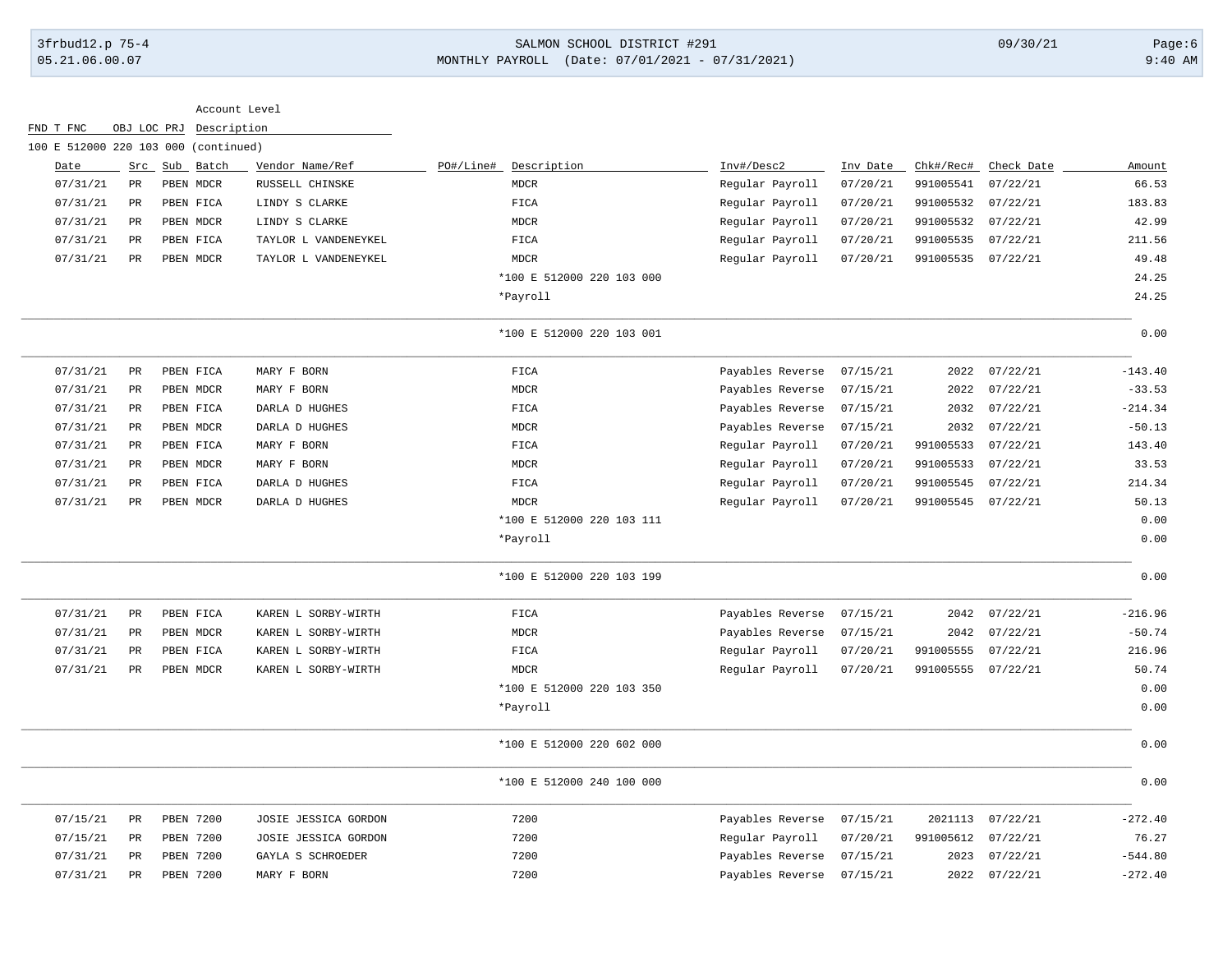## 3frbud12.p 75-4 SALMON SCHOOL DISTRICT #291 09/30/21 Page:7 05.21.06.00.07 MONTHLY PAYROLL (Date: 07/01/2021 - 07/31/2021) 9:40 AM

| 100 E 512000 240 103 000 (continued) |             |                  |                       |           |                           |                  |          |           |            |           |
|--------------------------------------|-------------|------------------|-----------------------|-----------|---------------------------|------------------|----------|-----------|------------|-----------|
| Date                                 |             | Src Sub Batch    | Vendor Name/Ref       | PO#/Line# | Description               | Inv#/Desc2       | Inv Date | Chk#/Rec# | Check Date | Amount    |
| 07/31/21                             | PR          | PBEN 7200        | RUSSELL CHINSKE       |           | 7200                      | Payables Reverse | 07/15/21 | 2029      | 07/22/21   | $-544.80$ |
| 07/31/21                             | PR          | PBEN 7200        | LINDY S CLARKE        |           | 7200                      | Payables Reverse | 07/15/21 | 2021      | 07/22/21   | $-544.80$ |
| 07/31/21                             | PR          | PBEN 7200        | MELISSA N. STEPHENSON |           | 7200                      | Payables Reverse | 07/15/21 | 2043      | 07/22/21   | $-544.80$ |
| 07/31/21                             | PR          | PBEN 7200        | KAITLYN M ELLIS       |           | 7200                      | Payables Reverse | 07/15/21 | 2030      | 07/22/21   | $-544.80$ |
| 07/31/21                             | PR          | PBEN 7200        | JANE L FELDHAUSEN     |           | 7200                      | Payables Reverse | 07/15/21 | 2031      | 07/22/21   | $-544.80$ |
| 07/31/21                             | PR          | PBEN 7200        | KELSEY R MCKINNEY     |           | 7200                      | Payables Reverse | 07/15/21 | 2035      | 07/22/21   | $-544.80$ |
| 07/31/21                             | PR          | PBEN 7200        | SHARON L CENTENO      |           | 7200                      | Payables Reverse | 07/15/21 | 2028      | 07/22/21   | $-544.80$ |
| 07/31/21                             | $_{\rm PR}$ | PBEN 7200        | MERIAH BAKER          |           | 7200                      | Payables Reverse | 07/15/21 | 2027      | 07/22/21   | $-544.80$ |
| 07/31/21                             | $_{\rm PR}$ | PBEN 7200        | BREANNA M KOERNER     |           | 7200                      | Payables Reverse | 07/15/21 | 2037      | 07/22/21   | $-544.80$ |
| 07/31/21                             | $_{\rm PR}$ | PBEN 7200        | BETSI J LAMOURE       |           | 7200                      | Payables Reverse | 07/15/21 | 2033      | 07/22/21   | $-544.80$ |
| 07/31/21                             | PR          | PBEN 7200        | JAYCEE R LANE         |           | 7200                      | Payables Reverse | 07/15/21 | 2034      | 07/22/21   | $-544.80$ |
| 07/31/21                             | $_{\rm PR}$ | PBEN 7200        | MERIAH BAKER          |           | 7200                      | Regular Payroll  | 07/20/21 | 991005539 | 07/22/21   | 544.80    |
| 07/31/21                             | $_{\rm PR}$ | PBEN 7200        | RUSSELL CHINSKE       |           | 7200                      | Regular Payroll  | 07/20/21 | 991005541 | 07/22/21   | 544.80    |
| 07/31/21                             | PR          | PBEN 7200        | MELISSA N. STEPHENSON |           | 7200                      | Regular Payroll  | 07/20/21 | 991005556 | 07/22/21   | 544.80    |
| 07/31/21                             | PR          | <b>PBEN 7200</b> | SHARON L CENTENO      |           | 7200                      | Regular Payroll  | 07/20/21 | 991005540 | 07/22/21   | 544.80    |
| 07/31/21                             | PR          | PBEN 7200        | GAYLA S SCHROEDER     |           | 7200                      | Regular Payroll  | 07/20/21 | 991005534 | 07/22/21   | 544.80    |
| 07/31/21                             | PR          | PBEN 7200        | BETSI J LAMOURE       |           | 7200                      | Regular Payroll  | 07/20/21 | 991005547 | 07/22/21   | 544.80    |
| 07/31/21                             | PR          | PBEN 7200        | JAYCEE R LANE         |           | 7200                      | Regular Payroll  | 07/20/21 | 991005548 | 07/22/21   | 544.80    |
| 07/31/21                             | PR          | PBEN 7200        | MARY F BORN           |           | 7200                      | Regular Payroll  | 07/20/21 | 991005533 | 07/22/21   | 272.40    |
| 07/31/21                             | PR          | PBEN 7200        | KELSEY R MCKINNEY     |           | 7200                      | Regular Payroll  | 07/20/21 | 991005549 | 07/22/21   | 544.80    |
| 07/31/21                             | PR          | <b>PBEN 7200</b> | BREANNA M KOERNER     |           | 7200                      | Regular Payroll  | 07/20/21 | 991005546 | 07/22/21   | 544.80    |
| 07/31/21                             | PR          | PBEN 7200        | KAITLYN M ELLIS       |           | 7200                      | Regular Payroll  | 07/20/21 | 991005543 | 07/22/21   | 544.80    |
| 07/31/21                             | PR          | PBEN 7200        | JANE L FELDHAUSEN     |           | 7200                      | Regular Payroll  | 07/20/21 | 991005544 | 07/22/21   | 544.80    |
| 07/31/21                             | PR          | PBEN 7200        | LINDY S CLARKE        |           | 7200                      | Regular Payroll  | 07/20/21 | 991005532 | 07/22/21   | 544.80    |
|                                      |             |                  |                       |           | *100 E 512000 240 103 000 |                  |          |           |            | $-196.13$ |
|                                      |             |                  |                       |           | *Payroll                  |                  |          |           |            | $-196.13$ |
| 07/31/21                             | PR          | PBEN 7200        | MARY F BORN           |           | 7200                      | Payables Reverse | 07/15/21 | 2022      | 07/22/21   | $-272.40$ |
| 07/31/21                             | PR          | PBEN 7200        | DARLA D HUGHES        |           | 7200                      | Payables Reverse | 07/15/21 | 2032      | 07/22/21   | $-544.80$ |
| 07/31/21                             | $_{\rm PR}$ | PBEN 7200        | MARY F BORN           |           | 7200                      | Regular Payroll  | 07/20/21 | 991005533 | 07/22/21   | 272.40    |
| 07/31/21                             | PR          | PBEN 7200        | DARLA D HUGHES        |           | 7200                      | Regular Payroll  | 07/20/21 | 991005545 | 07/22/21   | 544.80    |
|                                      |             |                  |                       |           | *100 E 512000 240 103 111 |                  |          |           |            | 0.00      |
|                                      |             |                  |                       |           | *Payroll                  |                  |          |           |            | 0.00      |
| 07/31/21                             | PR          | PBEN 7200        | KAREN L SORBY-WIRTH   |           | 7200                      | Payables Reverse | 07/15/21 | 2042      | 07/22/21   | $-544.80$ |
| 07/31/21                             | $_{\rm PR}$ | PBEN 7200        | KAREN L SORBY-WIRTH   |           | 7200                      | Regular Payroll  | 07/20/21 | 991005555 | 07/22/21   | 544.80    |
|                                      |             |                  |                       |           | *100 E 512000 240 103 350 |                  |          |           |            | 0.00      |
|                                      |             |                  |                       |           | *Payroll                  |                  |          |           |            | 0.00      |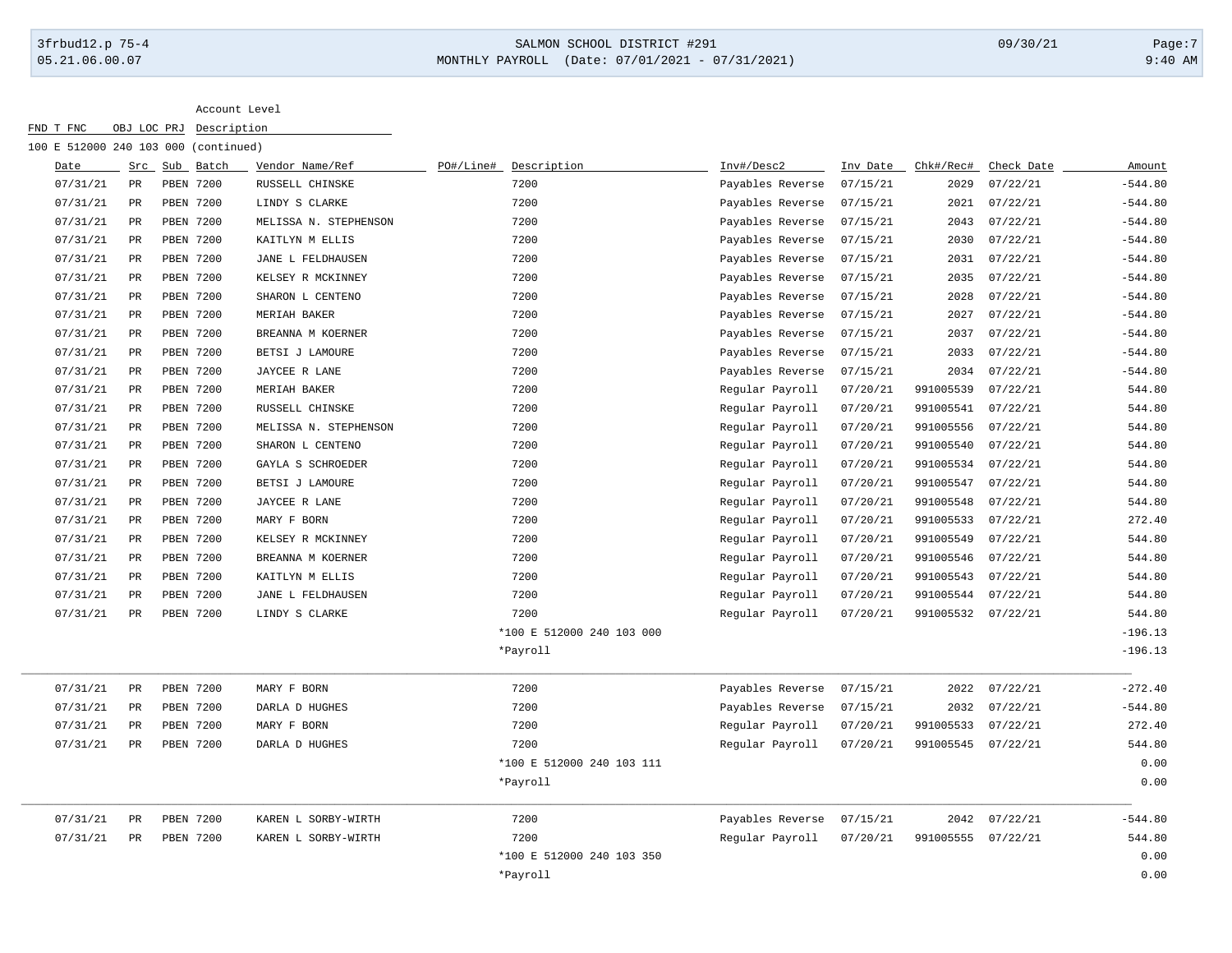### 3frbud12.p 75-4 SALMON SCHOOL DISTRICT #291 09/30/21 Page:8 05.21.06.00.07 MONTHLY PAYROLL (Date: 07/01/2021 - 07/31/2021) 9:40 AM

Account Level

| Date     |               | Src Sub Batch | Vendor Name/Ref          | PO#/Line# Description     | Inv#/Desc2       | Inv Date |           | Chk#/Rec# Check Date | Amount       |
|----------|---------------|---------------|--------------------------|---------------------------|------------------|----------|-----------|----------------------|--------------|
|          |               |               |                          | *100 E 512000 240 602 000 |                  |          |           |                      | 0.00         |
|          |               |               |                          | *100 E 515000 110 001 000 |                  |          |           |                      | 0.00         |
|          |               |               |                          | *100 E 515000 110 100 000 |                  |          |           |                      | 0.00         |
| 07/31/21 | PR            | PREC 0100     | BRIDGET SEVERE           | 7TH & 8TH CERT            | Payables Reverse | 07/15/21 | 2065      | 07/22/21             | $-4, 142.25$ |
| 07/31/21 | $\mathtt{PR}$ | PREC 0050     | HOLLIS K TROUGHTON       | 5TH & 6TH CERT TEACHER    | Payables Reverse | 07/15/21 | 2070      | 07/22/21             | $-3,541.67$  |
| 07/31/21 | PR            | PREC 0090     | CHRIS P BORN             | HS CERT                   | Payables Reverse | 07/15/21 | 2047      | 07/22/21             | $-786.39$    |
| 07/31/21 | PR            | PREC 0090     | JENELLE E THOMAS         | HS CERT                   | Payables Reverse | 07/15/21 | 2069      | 07/22/21             | $-4,588.25$  |
| 07/31/21 | PR            | PREC 0090     | MEREDITH A. GALVAN       | HS CERT                   | Payables Reverse | 07/15/21 | 2055      | 07/22/21             | $-1,770.84$  |
| 07/31/21 | PR            | PREC 0090     | FRANK W GARRETT          | HS CERT                   | Payables Reverse | 07/15/21 | 2056      | 07/22/21             | $-4,588.25$  |
| 07/31/21 | $_{\rm PR}$   | PREC 0090     | PHILIP R GOODELL III     | HS CERT                   | Payables Reverse | 07/15/21 | 2057      | 07/22/21             | $-3,848.25$  |
| 07/31/21 | $\mathtt{PR}$ | PREC 0090     | DANIEL R. HEALD          | HS CERT                   | Payables Reverse | 07/15/21 | 2058      | 07/22/21             | $-2,766.67$  |
| 07/31/21 | PR            | PREC 0050     | MALLORI J WING           | 5TH & 6TH CERT TEACHER    | Payables Reverse | 07/15/21 | 2071      | 07/22/21             | $-3,541.67$  |
| 07/31/21 | $\mathtt{PR}$ | PREC 0090     | SHANIA NELSON            | HS CERT                   | Payables Reverse | 07/15/21 | 2067      | 07/22/21             | $-3, 333.34$ |
| 07/31/21 | PR            | PREC 0050     | KRYSTAL D. SMITH         | 5TH & 6TH CERT TEACHER    | Payables Reverse | 07/15/21 | 2068      | 07/22/21             | $-3,709.25$  |
| 07/31/21 | <b>PR</b>     | PREC 0090     | <b>JESSICA SHANAFELT</b> | HS CERT                   | Payables Reverse | 07/15/21 | 2066      | 07/22/21             | $-3,992.59$  |
| 07/31/21 | $_{\rm PR}$   | PREC 0635     | STACEY L MURPHY          | GIFTED & TALENTED TEACHER | Payables Reverse | 07/15/21 | 2060      | 07/22/21             | $-208.33$    |
| 07/31/21 | PR            | PREC 0090     | DUSTIN J. PACE           | HS CERT                   | Payables Reverse | 07/15/21 | 2061      | 07/22/21             | $-3,709.25$  |
| 07/31/21 | $_{\rm PR}$   | PREC 0090     | SEAN M. MCKINNEY         | HS CERT                   | Payables Reverse | 07/15/21 | 2025      | 07/22/21             | $-3,541.67$  |
| 07/31/21 | PR            | PREC 0090     | TRACY L BURGESS          | HS CERT                   | Payables Reverse | 07/15/21 | 2051      | 07/22/21             | $-4,588.25$  |
| 07/31/21 | PR            | PREC 0090     | CONSUELO BELLAMY         | HS CERT                   | Payables Reverse | 07/15/21 | 2046      | 07/22/21             | $-3, 238.09$ |
| 07/31/21 | PR            | PREC 0160     | BRADY M BEVER            | ALT SCHL CERT             | Payables Reverse | 07/15/21 | 2072      | 07/22/21             | $-1,770.84$  |
| 07/31/21 | PR            | PREC 0090     | BARBARA RENAE LEWIS      | HS CERT                   | Payables Reverse | 07/15/21 | 2059      | 07/22/21             | $-4,588.25$  |
| 07/31/21 | PR            | PREC 0090     | DEBORAH J CRISPIN        | HS CERT                   | Payables Reverse | 07/15/21 | 2053      | 07/22/21             | $-4,588.25$  |
| 07/31/21 | PR            | PREC 0090     | BRETT DICKERSON          | HS CERT                   | Payables Reverse | 07/15/21 | 2054      | 07/22/21             | $-3,541.67$  |
| 07/31/21 | PR            | PREC 0090     | DENISE A BRASWELL        | HS CERT                   | Payables Reverse | 07/15/21 | 2049      | 07/22/21             | $-4,588.25$  |
| 07/31/21 | $_{\rm PR}$   | PREC 0090     | JEREMY S BURGESS         | HS CERT                   | Payables Reverse | 07/15/21 | 2050      | 07/22/21             | $-3,074.13$  |
| 07/31/21 | PR            | PREC 0090     | JOHN E ANDERSON          | HS CERT                   | Payables Reverse | 07/15/21 | 2045      | 07/22/21             | $-3,769.50$  |
| 07/31/21 | $_{\rm PR}$   | PREC 0090     | CHRIS P BORN             | HS CERT                   | Regular Payroll  | 07/20/21 | 991005560 | 07/22/21             | 786.39       |
| 07/31/21 | PR            | PREC 0090     | CONSUELO BELLAMY         | HS CERT                   | Regular Payroll  | 07/20/21 | 991005559 | 07/22/21             | 3,238.09     |
| 07/31/21 | $\mathtt{PR}$ | PREC 0090     | TRACY L BURGESS          | HS CERT                   | Regular Payroll  | 07/20/21 | 991005564 | 07/22/21             | 4,588.25     |
| 07/31/21 | PR            | PREC 0090     | DUSTIN J. PACE           | HS CERT                   | Regular Payroll  | 07/20/21 | 991005574 | 07/22/21             | 3,709.25     |
| 07/31/21 | PR            | PREC 0635     | STACEY L MURPHY          | GIFTED & TALENTED TEACHER | Regular Payroll  | 07/20/21 | 991005573 | 07/22/21             | 208.33       |
| 07/31/21 | PR            | PREC 0090     | PHILIP R GOODELL III     | HS CERT                   | Regular Payroll  | 07/20/21 | 991005570 | 07/22/21             | 3,848.25     |
| 07/31/21 | $_{\rm PR}$   | PREC 0160     | BRADY M BEVER            | ALT SCHL CERT             | Regular Payroll  | 07/20/21 | 991005585 | 07/22/21             | 1,770.84     |
| 07/31/21 | $_{\rm PR}$   | PREC 0090     | <b>JESSICA SHANAFELT</b> | HS CERT                   | Regular Payroll  | 07/20/21 | 991005579 | 07/22/21             | 3,992.59     |
| 07/31/21 | PR            | PREC 0100     | BRIDGET SEVERE           | 7TH & 8TH CERT            | Regular Payroll  | 07/20/21 | 991005578 | 07/22/21             | 4,142.25     |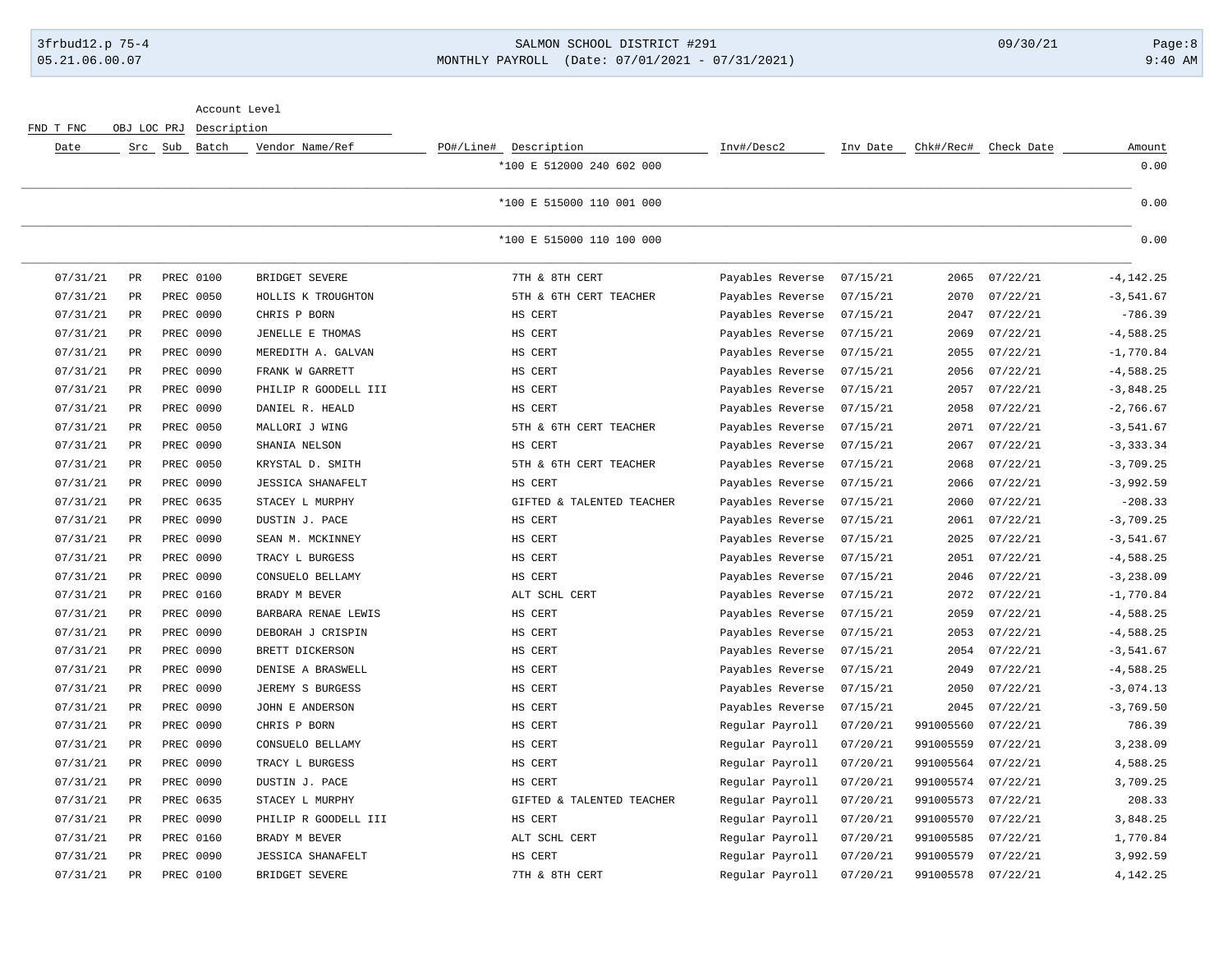# 3frbud12.p 75-4 SALMON SCHOOL DISTRICT #291 09/30/21 Page:9 05.21.06.00.07 MONTHLY PAYROLL (Date: 07/01/2021 - 07/31/2021) 9:40 AM

| 100 E 515000 110 401 000 (continued) |                 |               |                      |           |                           |                  |          |                    |            |           |
|--------------------------------------|-----------------|---------------|----------------------|-----------|---------------------------|------------------|----------|--------------------|------------|-----------|
| Date                                 |                 | Src Sub Batch | Vendor Name/Ref      | PO#/Line# | Description               | Inv#/Desc2       | Inv Date | Chk#/Rec#          | Check Date | Amount    |
| 07/31/21                             | PR              | PREC 0090     | JEREMY S BURGESS     |           | HS CERT                   | Regular Payroll  | 07/20/21 | 991005563          | 07/22/21   | 3,074.13  |
| 07/31/21                             | PR              | PREC 0090     | JENELLE E THOMAS     |           | HS CERT                   | Regular Payroll  | 07/20/21 | 991005582          | 07/22/21   | 4,588.25  |
| 07/31/21                             | PR              | PREC 0050     | HOLLIS K TROUGHTON   |           | 5TH & 6TH CERT TEACHER    | Regular Payroll  | 07/20/21 | 991005583          | 07/22/21   | 3,541.67  |
| 07/31/21                             | $_{\rm PR}$     | PREC 0090     | SHANIA NELSON        |           | HS CERT                   | Regular Payroll  | 07/20/21 | 991005580          | 07/22/21   | 3, 333.34 |
| 07/31/21                             | $_{\rm PR}$     | PREC 0050     | KRYSTAL D. SMITH     |           | 5TH & 6TH CERT TEACHER    | Regular Payroll  | 07/20/21 | 991005581          | 07/22/21   | 3,709.25  |
| 07/31/21                             | $_{\rm PR}$     | PREC 0090     | FRANK W GARRETT      |           | HS CERT                   | Regular Payroll  | 07/20/21 | 991005569          | 07/22/21   | 4,588.25  |
| 07/31/21                             | $_{\rm PR}$     | PREC 0090     | BARBARA RENAE LEWIS  |           | HS CERT                   | Regular Payroll  | 07/20/21 | 991005572          | 07/22/21   | 4,588.25  |
| 07/31/21                             | $_{\rm PR}$     | PREC 0090     | DENISE A BRASWELL    |           | HS CERT                   | Regular Payroll  | 07/20/21 | 991005562          | 07/22/21   | 4,588.25  |
| 07/31/21                             | $_{\rm PR}$     | PREC 0090     | DANIEL R. HEALD      |           | HS CERT                   | Regular Payroll  | 07/20/21 | 991005571          | 07/22/21   | 2,766.67  |
| 07/31/21                             | $_{\rm PR}$     | PREC 0090     | MEREDITH A. GALVAN   |           | HS CERT                   | Regular Payroll  | 07/20/21 | 991005568          | 07/22/21   | 1,770.84  |
| 07/31/21                             | PR              | PREC 0090     | DEBORAH J CRISPIN    |           | HS CERT                   | Regular Payroll  | 07/20/21 | 991005566          | 07/22/21   | 4,588.25  |
| 07/31/21                             | PR              | PREC 0090     | BRETT DICKERSON      |           | HS CERT                   | Regular Payroll  | 07/20/21 | 991005567          | 07/22/21   | 3,541.67  |
| 07/31/21                             | PR              | PREC 0050     | MALLORI J WING       |           | 5TH & 6TH CERT TEACHER    | Regular Payroll  | 07/20/21 | 991005584          | 07/22/21   | 3,541.67  |
| 07/31/21                             | $_{\rm PR}$     | PREC 0090     | JOHN E ANDERSON      |           | HS CERT                   | Regular Payroll  | 07/20/21 | 991005558          | 07/22/21   | 3,769.50  |
| 07/31/21                             | PR              | PREC 0090     | SEAN M. MCKINNEY     |           | HS CERT                   | Regular Payroll  | 07/20/21 | 991005537          | 07/22/21   | 3,541.67  |
|                                      |                 |               |                      |           | *100 E 515000 110 401 000 |                  |          |                    |            | 0.00      |
|                                      |                 |               |                      |           | *Payroll                  |                  |          |                    |            | 0.00      |
|                                      |                 |               |                      |           | *100 E 515000 110 401 001 |                  |          |                    |            | 0.00      |
|                                      |                 |               |                      |           | *100 E 515000 110 401 002 |                  |          |                    |            | 0.00      |
|                                      |                 |               |                      |           | *100 E 515000 110 415 000 |                  |          |                    |            | 0.00      |
|                                      |                 |               |                      |           | *100 E 515000 110 602 000 |                  |          |                    |            | 0.00      |
|                                      |                 |               |                      |           | *100 E 515000 110 915 000 |                  |          |                    |            | 0.00      |
| 07/15/21                             | $\mbox{\sf PR}$ | PREC PARAH    | JOSIE JESSICA GORDON |           | Paraprofessional Hourly   | Payables Reverse | 07/15/21 | 2021113            | 07/22/21   | $-128.42$ |
| 07/15/21                             | PR              | PREC PARAH    | JOSIE JESSICA GORDON |           | Paraprofessional Hourly   | Regular Payroll  | 07/20/21 | 991005612 07/22/21 |            | 128.42    |
|                                      |                 |               |                      |           | *100 E 515000 115 401 000 |                  |          |                    |            | 0.00      |
|                                      |                 |               |                      |           | *Payroll                  |                  |          |                    |            | 0.00      |
|                                      |                 |               |                      |           | *100 E 515000 115 602 000 |                  |          |                    |            | 0.00      |
|                                      |                 |               |                      |           | *100 E 515000 160 401 199 |                  |          |                    |            | 0.00      |
|                                      |                 |               |                      |           |                           |                  |          |                    |            |           |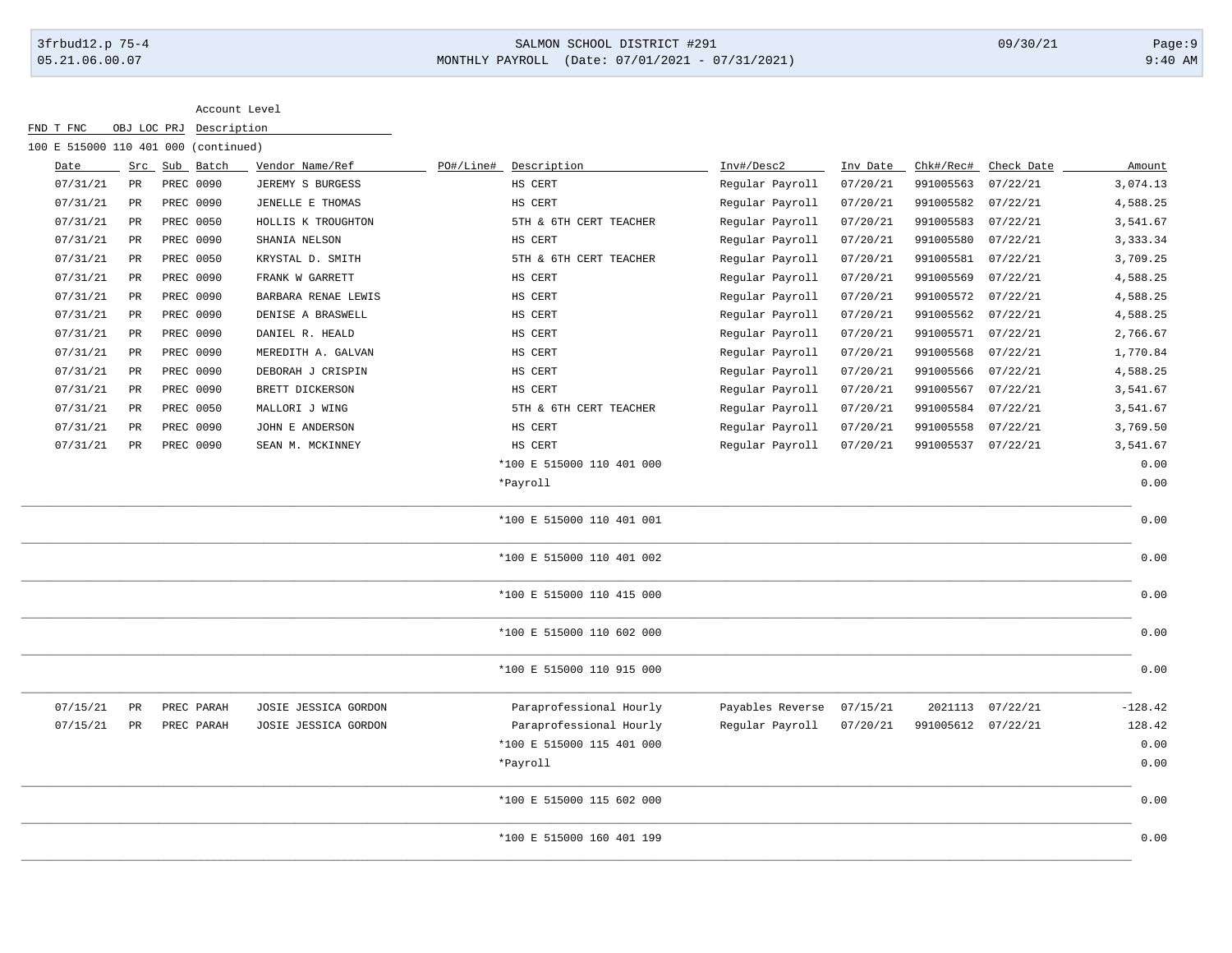### 3frbud12.p 75-4 SALMON SCHOOL DISTRICT #291 09/30/21 Page:10 05.21.06.00.07 MONTHLY PAYROLL (Date: 07/01/2021 - 07/31/2021) 9:40 AM

|           |             | Account Level |                          |                           |                           |          |           |                      |             |
|-----------|-------------|---------------|--------------------------|---------------------------|---------------------------|----------|-----------|----------------------|-------------|
| FND T FNC | OBJ LOC PRJ | Description   |                          |                           |                           |          |           |                      |             |
| Date      |             | Src Sub Batch | Vendor Name/Ref          | PO#/Line# Description     | Inv#/Desc2                | Inv Date |           | Chk#/Rec# Check Date | Amount      |
|           |             |               |                          | *100 E 515000 160 602 000 |                           |          |           |                      | 0.00        |
| 07/31/21  | PR          | PREC 0090     | MARCELLA A RICH          | HS CERT                   | Payables Reverse          | 07/15/21 | 2064      | 07/22/21             | $-1,530.00$ |
| 07/31/21  | PR          | PREC 0090     | MARCELLA A RICH          | HS CERT                   | Regular Payroll           | 07/20/21 | 991005577 | 07/22/21             | 1,530.00    |
|           |             |               |                          | *100 E 515000 165 401 000 |                           |          |           |                      | 0.00        |
|           |             |               |                          | *Payroll                  |                           |          |           |                      | 0.00        |
|           |             |               |                          | *100 E 515000 165 602 000 |                           |          |           |                      | 0.00        |
|           |             |               |                          | *100 E 515000 210 001 000 |                           |          |           |                      | 0.00        |
|           |             |               |                          | *100 E 515000 210 100 000 |                           |          |           |                      | 0.00        |
| 07/15/21  | PR          | PBEN 7550     | JOSIE JESSICA GORDON     | 7550                      | Payables Reverse          | 07/15/21 | 2021113   | 07/22/21             | $-15.33$    |
| 07/15/21  | PR          | PBEN 7550     | JOSIE JESSICA GORDON     | 7550                      | Regular Payroll           | 07/20/21 | 991005612 | 07/22/21             | 15.33       |
| 07/31/21  | PR          | PBEN 7550     | JENELLE E THOMAS         | 7550                      | Payables Reverse          | 07/15/21 | 2069      | 07/22/21             | $-547.84$   |
| 07/31/21  | $_{\rm PR}$ | PBEN 7550     | HOLLIS K TROUGHTON       | 7550                      | Payables Reverse          | 07/15/21 | 2070      | 07/22/21             | $-422.88$   |
| 07/31/21  | $_{\rm PR}$ | PBEN 7550     | BRADY M BEVER            | 7550                      | Payables Reverse          | 07/15/21 | 2072      | 07/22/21             | $-211.44$   |
| 07/31/21  | $_{\rm PR}$ | PBEN 7550     | CHRIS P BORN             | 7550                      | Payables Reverse          | 07/15/21 | 2047      | 07/22/21             | $-93.89$    |
| 07/31/21  | $_{\rm PR}$ | PBEN 7550     | DUSTIN J. PACE           | 7550                      | Payables Reverse          | 07/15/21 | 2061      | 07/22/21             | $-442.88$   |
| 07/31/21  | $_{\rm PR}$ | PBEN 7550     | KRYSTAL D. SMITH         | 7550                      | Payables Reverse          | 07/15/21 | 2068      | 07/22/21             | $-442.88$   |
| 07/31/21  | $_{\rm PR}$ | PBEN 7550     | DANIEL R. HEALD          | 7550                      | Payables Reverse          | 07/15/21 | 2058      | 07/22/21             | $-330.34$   |
| 07/31/21  | PR          | PBEN 7550     | MEREDITH A. GALVAN       | 7550                      | Payables Reverse          | 07/15/21 | 2055      | 07/22/21             | $-211.44$   |
| 07/31/21  | PR          | PBEN 7550     | FRANK W GARRETT          | 7550                      | Payables Reverse          | 07/15/21 | 2056      | 07/22/21             | $-547.84$   |
| 07/31/21  | PR          | PBEN 7550     | PHILIP R GOODELL III     | 7550                      | Payables Reverse          | 07/15/21 | 2057      | 07/22/21             | $-459.48$   |
| 07/31/21  | PR          | PBEN 7550     | MALLORI J WING           | 7550                      | Payables Reverse          | 07/15/21 | 2071      | 07/22/21             | $-422.88$   |
| 07/31/21  | $_{\rm PR}$ | PBEN 7550     | SHANIA NELSON            | 7550                      | Payables Reverse          | 07/15/21 | 2067      | 07/22/21             | $-398.00$   |
| 07/31/21  | PR          | PBEN 7550     | BRIDGET SEVERE           | 7550                      | Payables Reverse          | 07/15/21 | 2065      | 07/22/21             | $-494.58$   |
| 07/31/21  | PR          | PBEN 7550     | <b>JESSICA SHANAFELT</b> | 7550                      | Payables Reverse          | 07/15/21 | 2066      | 07/22/21             | $-476.72$   |
| 07/31/21  | PR          | PBEN 7550     | JOHN E ANDERSON          | 7550                      | Payables Reverse          | 07/15/21 | 2045      | 07/22/21             | $-450.08$   |
| 07/31/21  | PR          | PBEN 7550     | STACEY L MURPHY          | 7550                      | Payables Reverse          | 07/15/21 | 2060      | 07/22/21             | $-24.87$    |
| 07/31/21  | PR          | PBEN 7550     | MARCELLA A RICH          | 7550                      | Payables Reverse          | 07/15/21 | 2064      | 07/22/21             | $-182.68$   |
| 07/31/21  | PR          | PBEN 7550     | SEAN M. MCKINNEY         | 7550                      | Payables Reverse          | 07/15/21 | 2025      | 07/22/21             | $-422.88$   |
| 07/31/21  | PR          | PBEN 7550     | BARBARA RENAE LEWIS      | 7550                      | Payables Reverse          | 07/15/21 | 2059      | 07/22/21             | $-547.84$   |
| 07/31/21  | PR          | PBEN 7550     | TRACY L BURGESS          | 7550                      | Payables Reverse          | 07/15/21 | 2051      | 07/22/21             | $-547.84$   |
| 07/31/21  | PR          | PBEN 7550     | CONSUELO BELLAMY         | 7550                      | Payables Reverse          | 07/15/21 | 2046      | 07/22/21             | $-386.63$   |
| 07/31/21  | PR          | PBEN 7550     | DEBORAH J CRISPIN        | 7550                      | Payables Reverse          | 07/15/21 | 2053      | 07/22/21             | $-547.84$   |
| 07/31/21  | PR          | PBEN 7550     | BRETT DICKERSON          | 7550                      | Payables Reverse          | 07/15/21 | 2054      | 07/22/21             | $-422.88$   |
| 07/31/21  | PR          | PBEN 7550     | DENISE A BRASWELL        | 7550                      | Payables Reverse 07/15/21 |          | 2049      | 07/22/21             | $-547.84$   |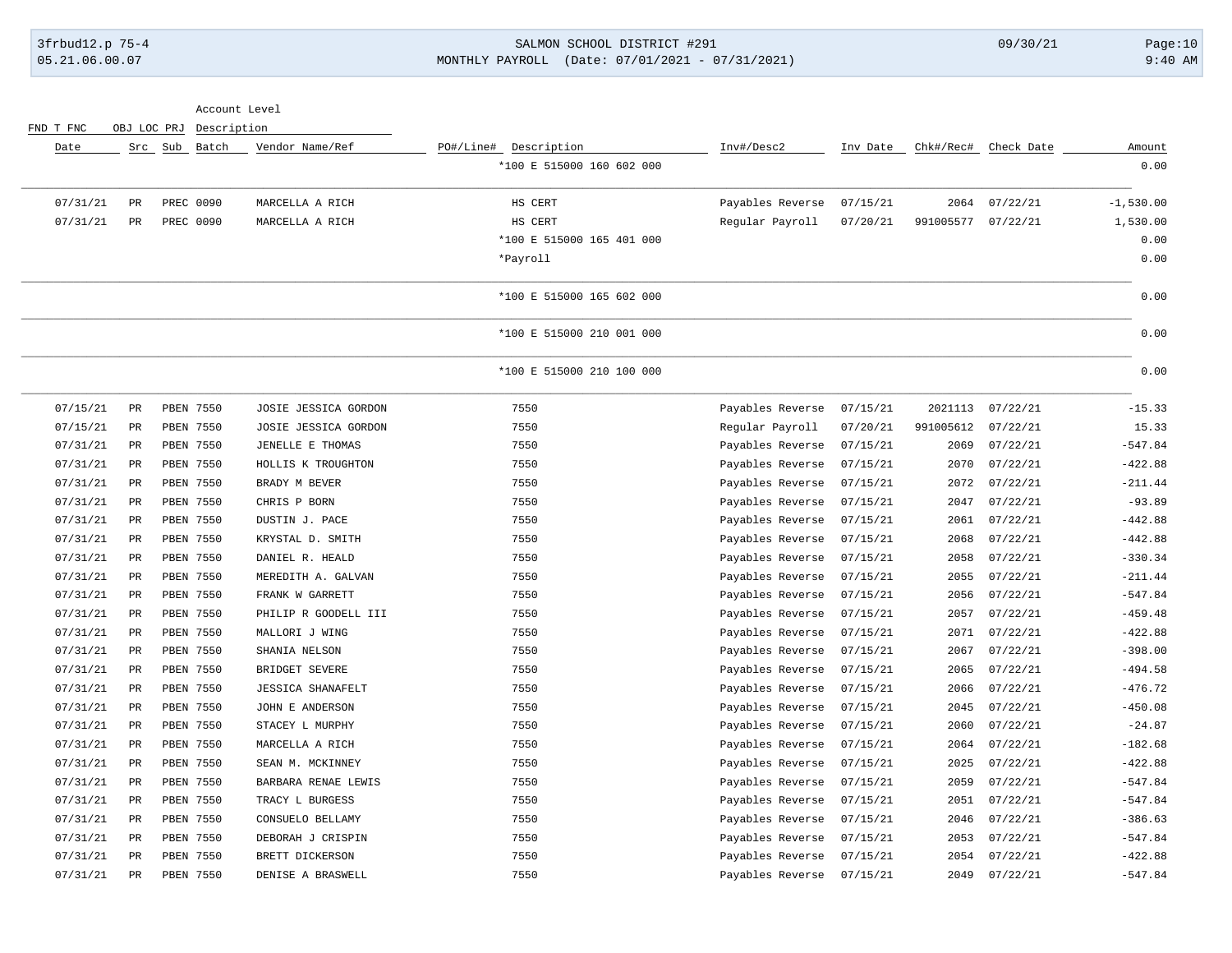# 3frbud12.p 75-4 SALMON SCHOOL DISTRICT #291 09/30/21 Page:11 05.21.06.00.07 MONTHLY PAYROLL (Date: 07/01/2021 - 07/31/2021) 9:40 AM

| 100 E 515000 210 401 000 (continued) |             |               |                          |           |                           |                  |          |           |            |           |
|--------------------------------------|-------------|---------------|--------------------------|-----------|---------------------------|------------------|----------|-----------|------------|-----------|
| Date                                 |             | Src Sub Batch | Vendor Name/Ref          | PO#/Line# | Description               | Inv#/Desc2       | Inv Date | Chk#/Rec# | Check Date | Amount    |
| 07/31/21                             | $_{\rm PR}$ | PBEN 7550     | JEREMY S BURGESS         |           | 7550                      | Payables Reverse | 07/15/21 | 2050      | 07/22/21   | $-367.05$ |
| 07/31/21                             | $_{\rm PR}$ | PBEN 7550     | BRETT DICKERSON          |           | 7550                      | Regular Payroll  | 07/20/21 | 991005567 | 07/22/21   | 422.88    |
| 07/31/21                             | $_{\rm PR}$ | PBEN 7550     | JOHN E ANDERSON          |           | 7550                      | Regular Payroll  | 07/20/21 | 991005558 | 07/22/21   | 450.08    |
| 07/31/21                             | PR          | PBEN 7550     | HOLLIS K TROUGHTON       |           | 7550                      | Regular Payroll  | 07/20/21 | 991005583 | 07/22/21   | 422.88    |
| 07/31/21                             | PR          | PBEN 7550     | CONSUELO BELLAMY         |           | 7550                      | Regular Payroll  | 07/20/21 | 991005559 | 07/22/21   | 386.63    |
| 07/31/21                             | PR          | PBEN 7550     | STACEY L MURPHY          |           | 7550                      | Regular Payroll  | 07/20/21 | 991005573 | 07/22/21   | 24.87     |
| 07/31/21                             | PR          | PBEN 7550     | TRACY L BURGESS          |           | 7550                      | Regular Payroll  | 07/20/21 | 991005564 | 07/22/21   | 547.84    |
| 07/31/21                             | PR          | PBEN 7550     | FRANK W GARRETT          |           | 7550                      | Regular Payroll  | 07/20/21 | 991005569 | 07/22/21   | 547.84    |
| 07/31/21                             | PR          | PBEN 7550     | MARCELLA A RICH          |           | 7550                      | Regular Payroll  | 07/20/21 | 991005577 | 07/22/21   | 182.68    |
| 07/31/21                             | PR          | PBEN 7550     | BRADY M BEVER            |           | 7550                      | Regular Payroll  | 07/20/21 | 991005585 | 07/22/21   | 211.44    |
| 07/31/21                             | $_{\rm PR}$ | PBEN 7550     | BRIDGET SEVERE           |           | 7550                      | Regular Payroll  | 07/20/21 | 991005578 | 07/22/21   | 494.58    |
| 07/31/21                             | $_{\rm PR}$ | PBEN 7550     | DENISE A BRASWELL        |           | 7550                      | Regular Payroll  | 07/20/21 | 991005562 | 07/22/21   | 547.84    |
| 07/31/21                             | $_{\rm PR}$ | PBEN 7550     | JENELLE E THOMAS         |           | 7550                      | Regular Payroll  | 07/20/21 | 991005582 | 07/22/21   | 547.84    |
| 07/31/21                             | $_{\rm PR}$ | PBEN 7550     | <b>JESSICA SHANAFELT</b> |           | 7550                      | Regular Payroll  | 07/20/21 | 991005579 | 07/22/21   | 476.72    |
| 07/31/21                             | PR          | PBEN 7550     | SHANIA NELSON            |           | 7550                      | Regular Payroll  | 07/20/21 | 991005580 | 07/22/21   | 398.00    |
| 07/31/21                             | PR          | PBEN 7550     | KRYSTAL D. SMITH         |           | 7550                      | Regular Payroll  | 07/20/21 | 991005581 | 07/22/21   | 442.88    |
| 07/31/21                             | PR          | PBEN 7550     | CHRIS P BORN             |           | 7550                      | Regular Payroll  | 07/20/21 | 991005560 | 07/22/21   | 93.90     |
| 07/31/21                             | PR          | PBEN 7550     | MEREDITH A. GALVAN       |           | 7550                      | Regular Payroll  | 07/20/21 | 991005568 | 07/22/21   | 211.44    |
| 07/31/21                             | PR          | PBEN 7550     | PHILIP R GOODELL III     |           | 7550                      | Regular Payroll  | 07/20/21 | 991005570 | 07/22/21   | 459.48    |
| 07/31/21                             | PR          | PBEN 7550     | DANIEL R. HEALD          |           | 7550                      | Regular Payroll  | 07/20/21 | 991005571 | 07/22/21   | 330.34    |
| 07/31/21                             | PR          | PBEN 7550     | DUSTIN J. PACE           |           | 7550                      | Regular Payroll  | 07/20/21 | 991005574 | 07/22/21   | 442.88    |
| 07/31/21                             | PR          | PBEN 7550     | BARBARA RENAE LEWIS      |           | 7550                      | Regular Payroll  | 07/20/21 | 991005572 | 07/22/21   | 547.84    |
| 07/31/21                             | $_{\rm PR}$ | PBEN 7550     | DEBORAH J CRISPIN        |           | 7550                      | Regular Payroll  | 07/20/21 | 991005566 | 07/22/21   | 547.84    |
| 07/31/21                             | $_{\rm PR}$ | PBEN 7550     | MALLORI J WING           |           | 7550                      | Regular Payroll  | 07/20/21 | 991005584 | 07/22/21   | 422.88    |
| 07/31/21                             | $_{\rm PR}$ | PBEN 7550     | SEAN M. MCKINNEY         |           | 7550                      | Regular Payroll  | 07/20/21 | 991005537 | 07/22/21   | 422.88    |
| 07/31/21                             | PR          | PBEN 7550     | JEREMY S BURGESS         |           | 7550                      | Regular Payroll  | 07/20/21 | 991005563 | 07/22/21   | 367.05    |
|                                      |             |               |                          |           | *100 E 515000 210 401 000 |                  |          |           |            | 0.01      |
|                                      |             |               |                          |           | *Payroll                  |                  |          |           |            | 0.01      |
|                                      |             |               |                          |           | *100 E 515000 210 401 001 |                  |          |           |            | 0.00      |
|                                      |             |               |                          |           | *100 E 515000 210 401 002 |                  |          |           |            | 0.00      |
|                                      |             |               |                          |           | *100 E 515000 210 401 199 |                  |          |           |            | 0.00      |
|                                      |             |               |                          |           | *100 E 515000 210 415 000 |                  |          |           |            | 0.00      |
|                                      |             |               |                          |           |                           |                  |          |           |            |           |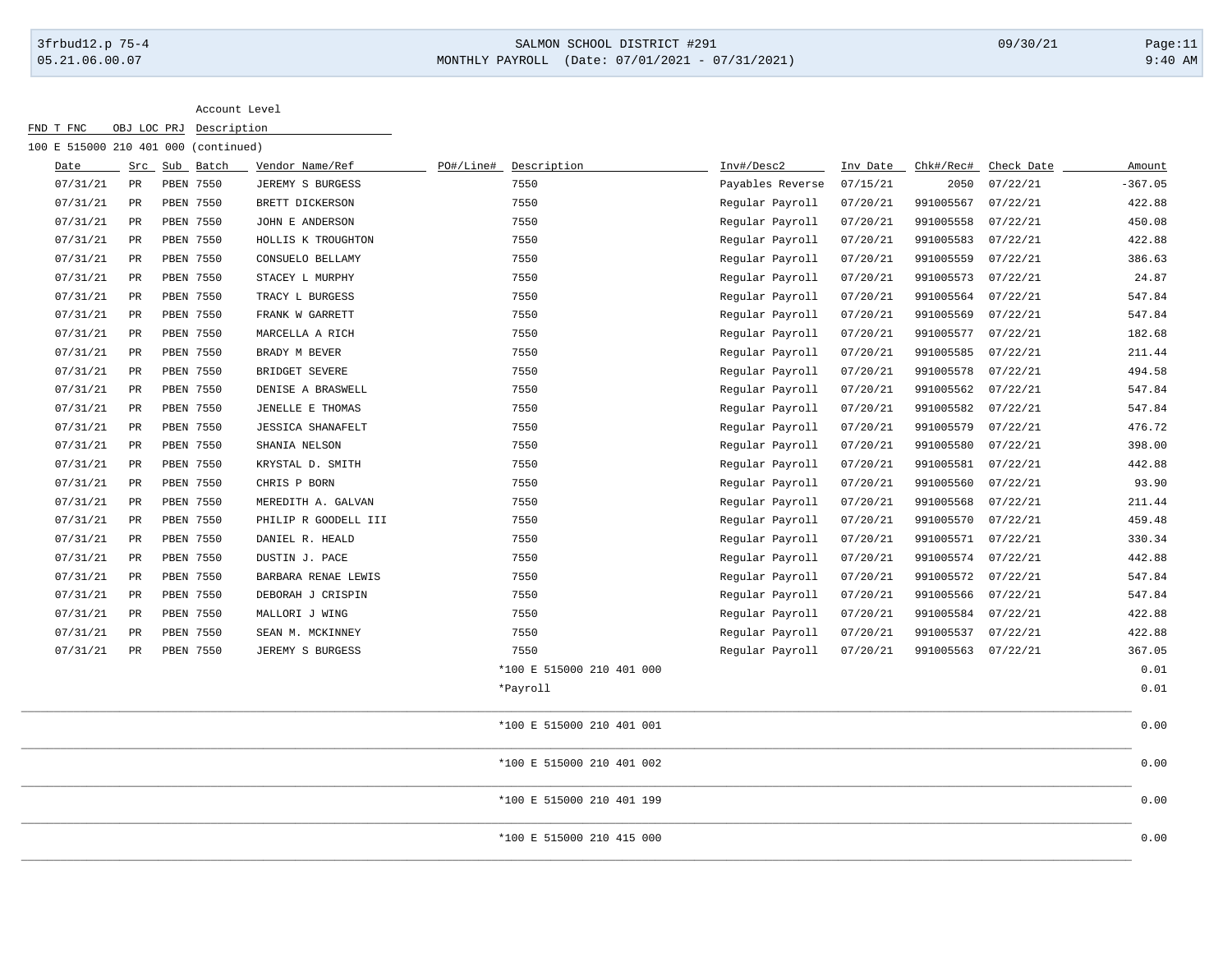# 3frbud12.p 75-4 SALMON SCHOOL DISTRICT #291 09/30/21 Page:12 05.21.06.00.07 MONTHLY PAYROLL (Date: 07/01/2021 - 07/31/2021) 9:40 AM

| Account Level |                 |             |             |                      |                           |                  |          |           |                      |           |
|---------------|-----------------|-------------|-------------|----------------------|---------------------------|------------------|----------|-----------|----------------------|-----------|
| FND T FNC     |                 | OBJ LOC PRJ | Description |                      |                           |                  |          |           |                      |           |
| Date          |                 | Src Sub     | Batch       | Vendor Name/Ref      | PO#/Line# Description     | Inv#/Desc2       | Inv Date |           | Chk#/Rec# Check Date | Amount    |
|               |                 |             |             |                      | *100 E 515000 210 602 000 |                  |          |           |                      | 0.00      |
|               |                 |             |             |                      | *100 E 515000 210 915 000 |                  |          |           |                      | 0.00      |
|               |                 |             |             |                      | *100 E 515000 220 001 000 |                  |          |           |                      | 0.00      |
|               |                 |             |             |                      | *100 E 515000 220 100 000 |                  |          |           |                      | 0.00      |
| 07/15/21      | PR              |             | PBEN FICA   | JOSIE JESSICA GORDON | FICA                      | Payables Reverse | 07/15/21 | 2021113   | 07/22/21             | $-6.65$   |
| 07/15/21      | $_{\rm PR}$     |             | PBEN MDCR   | JOSIE JESSICA GORDON | <b>MDCR</b>               | Payables Reverse | 07/15/21 | 2021113   | 07/22/21             | $-1.55$   |
| 07/15/21      | PR              |             | PBEN FICA   | JOSIE JESSICA GORDON | FICA                      | Regular Payroll  | 07/20/21 | 991005612 | 07/22/21             | 7.60      |
| 07/15/21      | $_{\rm PR}$     |             | PBEN MDCR   | JOSIE JESSICA GORDON | $\tt MDCR$                | Regular Payroll  | 07/20/21 | 991005612 | 07/22/21             | 1.78      |
| 07/31/21      | PR              |             | PBEN FICA   | JOHN E ANDERSON      | FICA                      | Payables Reverse | 07/15/21 | 2045      | 07/22/21             | $-231.09$ |
| 07/31/21      | PR              |             | PBEN FICA   | JENELLE E THOMAS     | FICA                      | Payables Reverse | 07/15/21 | 2069      | 07/22/21             | $-280.85$ |
| 07/31/21      | PR              |             | PBEN MDCR   | JENELLE E THOMAS     | MDCR                      | Payables Reverse | 07/15/21 | 2069      | 07/22/21             | $-65.68$  |
| 07/31/21      | PR              |             | PBEN FICA   | HOLLIS K TROUGHTON   | FICA                      | Payables Reverse | 07/15/21 | 2070      | 07/22/21             | $-214.34$ |
| 07/31/21      | PR              |             | PBEN MDCR   | HOLLIS K TROUGHTON   | $\tt MDCR$                | Payables Reverse | 07/15/21 | 2070      | 07/22/21             | $-50.13$  |
| 07/31/21      | PR              |             | PBEN FICA   | BRADY M BEVER        | FICA                      | Payables Reverse | 07/15/21 | 2072      | 07/22/21             | $-107.98$ |
| 07/31/21      | $_{\rm PR}$     |             | PBEN MDCR   | BRADY M BEVER        | <b>MDCR</b>               | Payables Reverse | 07/15/21 | 2072      | 07/22/21             | $-25.26$  |
| 07/31/21      | $_{\rm PR}$     |             | PBEN FICA   | CHRIS P BORN         | FICA                      | Payables Reverse | 07/15/21 | 2047      | 07/22/21             | $-48.76$  |
| 07/31/21      | PR              |             | PBEN MDCR   | CHRIS P BORN         | $\tt MDCR$                | Payables Reverse | 07/15/21 | 2047      | 07/22/21             | $-11.40$  |
| 07/31/21      | PR              |             | PBEN FICA   | DUSTIN J. PACE       | FICA                      | Payables Reverse | 07/15/21 | 2061      | 07/22/21             | $-194.49$ |
| 07/31/21      | PR              |             | PBEN MDCR   | DUSTIN J. PACE       | <b>MDCR</b>               | Payables Reverse | 07/15/21 | 2061      | 07/22/21             | $-45.48$  |
| 07/31/21      | $_{\rm PR}$     |             | PBEN FICA   | KRYSTAL D. SMITH     | FICA                      | Payables Reverse | 07/15/21 | 2068      | 07/22/21             | $-227.89$ |
| 07/31/21      | $_{\rm PR}$     |             | PBEN MDCR   | KRYSTAL D. SMITH     | MDCR                      | Payables Reverse | 07/15/21 | 2068      | 07/22/21             | $-53.30$  |
| 07/31/21      | <b>PR</b>       |             | PBEN FICA   | DANIEL R. HEALD      | FICA                      | Payables Reverse | 07/15/21 | 2058      | 07/22/21             | $-137.59$ |
| 07/31/21      | PR              |             | PBEN MDCR   | DANIEL R. HEALD      | MDCR                      | Payables Reverse | 07/15/21 | 2058      | 07/22/21             | $-32.18$  |
| 07/31/21      | PR              |             | PBEN FICA   | MEREDITH A. GALVAN   | FICA                      | Payables Reverse | 07/15/21 | 2055      | 07/22/21             | $-109.79$ |
| 07/31/21      | $\mbox{\sf PR}$ |             | PBEN MDCR   | MEREDITH A. GALVAN   | MDCR                      | Payables Reverse | 07/15/21 | 2055      | 07/22/21             | $-25.68$  |
| 07/31/21      | PR              |             | PBEN FICA   | FRANK W GARRETT      | FICA                      | Payables Reverse | 07/15/21 | 2056      | 07/22/21             | $-282.39$ |
| 07/31/21      | <b>PR</b>       |             | PBEN MDCR   | FRANK W GARRETT      | <b>MDCR</b>               | Payables Reverse | 07/15/21 | 2056      | 07/22/21             | $-66.04$  |
| 07/31/21      | PR              |             | PBEN FICA   | PHILIP R GOODELL III | FICA                      | Payables Reverse | 07/15/21 | 2057      | 07/22/21             | $-235.97$ |
| 07/31/21      | PR              |             | PBEN MDCR   | PHILIP R GOODELL III | $\tt MDCR$                | Payables Reverse | 07/15/21 | 2057      | 07/22/21             | $-55.19$  |
| 07/31/21      | PR              |             | PBEN FICA   | MALLORI J WING       | FICA                      | Payables Reverse | 07/15/21 | 2071      | 07/22/21             | $-219.04$ |
| 07/31/21      | $_{\rm PR}$     |             | PBEN MDCR   | MALLORI J WING       | <b>MDCR</b>               | Payables Reverse | 07/15/21 | 2071      | 07/22/21             | $-51.23$  |
| 07/31/21      | <b>PR</b>       |             | PBEN FICA   | SHANIA NELSON        | FICA                      | Payables Reverse | 07/15/21 | 2067      | 07/22/21             | $-204.04$ |
| 07/31/21      | $_{\rm PR}$     |             | PBEN MDCR   | SHANIA NELSON        | $\tt MDCR$                | Payables Reverse | 07/15/21 | 2067      | 07/22/21             | $-47.72$  |
| 07/31/21      | $_{\rm PR}$     |             | PBEN FICA   | BRIDGET SEVERE       | FICA                      | Payables Reverse | 07/15/21 | 2065      | 07/22/21             | $-256.82$ |
| 07/31/21      | PR              |             | PBEN MDCR   | BRIDGET SEVERE       | <b>MDCR</b>               | Payables Reverse | 07/15/21 | 2065      | 07/22/21             | $-60.06$  |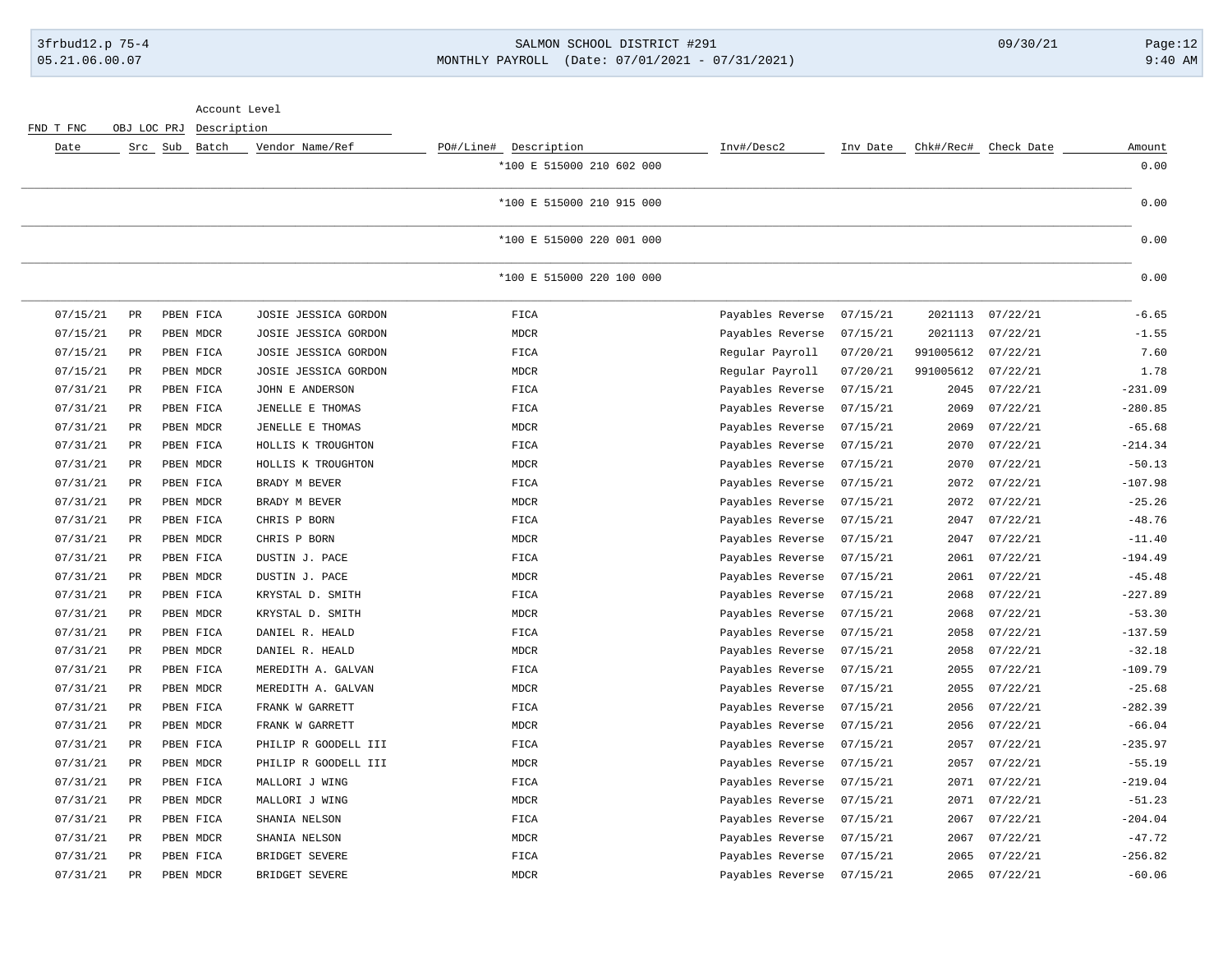### 3frbud12.p 75-4 SALMON SCHOOL DISTRICT #291 09/30/21 Page:13 05.21.06.00.07 MONTHLY PAYROLL (Date: 07/01/2021 - 07/31/2021) 9:40 AM

| Date     |                 | Src Sub Batch | Vendor Name/Ref          | PO#/Line# | Description | Inv#/Desc2       | Inv Date | Chk#/Rec#          | Check Date | Amount    |
|----------|-----------------|---------------|--------------------------|-----------|-------------|------------------|----------|--------------------|------------|-----------|
| 07/31/21 | $\mbox{\sf PR}$ | PBEN FICA     | <b>JESSICA SHANAFELT</b> |           | FICA        | Payables Reverse | 07/15/21 | 2066               | 07/22/21   | $-225.52$ |
| 07/31/21 | $\mbox{\sf PR}$ | PBEN MDCR     | <b>JESSICA SHANAFELT</b> |           | MDCR        | Payables Reverse | 07/15/21 | 2066               | 07/22/21   | $-52.74$  |
| 07/31/21 | PR              | PBEN FICA     | STACEY L MURPHY          |           | FICA        | Payables Reverse | 07/15/21 | 2060               | 07/22/21   | $-12.89$  |
| 07/31/21 | $_{\rm PR}$     | PBEN MDCR     | STACEY L MURPHY          |           | MDCR        | Payables Reverse | 07/15/21 | 2060               | 07/22/21   | $-3.02$   |
| 07/31/21 | PR              | PBEN FICA     | MARCELLA A RICH          |           | FICA        | Payables Reverse | 07/15/21 | 2064               | 07/22/21   | $-94.86$  |
| 07/31/21 | PR              | PBEN MDCR     | MARCELLA A RICH          |           | MDCR        | Payables Reverse | 07/15/21 | 2064               | 07/22/21   | $-22.18$  |
| 07/31/21 | PR              | PBEN FICA     | SEAN M. MCKINNEY         |           | FICA        | Payables Reverse | 07/15/21 | 2025               | 07/22/21   | $-216.96$ |
| 07/31/21 | PR              | PBEN MDCR     | SEAN M. MCKINNEY         |           | MDCR        | Payables Reverse | 07/15/21 | 2025               | 07/22/21   | $-50.74$  |
| 07/31/21 | PR              | PBEN FICA     | BARBARA RENAE LEWIS      |           | FICA        | Payables Reverse | 07/15/21 | 2059               | 07/22/21   | $-219.44$ |
| 07/31/21 | $\mathtt{PR}$   | PBEN MDCR     | BARBARA RENAE LEWIS      |           | MDCR        | Payables Reverse | 07/15/21 | 2059               | 07/22/21   | $-51.32$  |
| 07/31/21 | $_{\rm PR}$     | PBEN FICA     | TRACY L BURGESS          |           | FICA        | Payables Reverse | 07/15/21 | 2051               | 07/22/21   | $-284.47$ |
| 07/31/21 | PR              | PBEN MDCR     | TRACY L BURGESS          |           | MDCR        | Payables Reverse | 07/15/21 | 2051               | 07/22/21   | $-66.53$  |
| 07/31/21 | PR              | PBEN FICA     | CONSUELO BELLAMY         |           | FICA        | Payables Reverse | 07/15/21 | 2046               | 07/22/21   | $-186.79$ |
| 07/31/21 | $\rm PR$        | PBEN MDCR     | CONSUELO BELLAMY         |           | MDCR        | Payables Reverse | 07/15/21 | 2046               | 07/22/21   | $-43.68$  |
| 07/31/21 | PR              | PBEN FICA     | DEBORAH J CRISPIN        |           | FICA        | Payables Reverse | 07/15/21 | 2053               | 07/22/21   | $-281.85$ |
| 07/31/21 | PR              | PBEN MDCR     | DEBORAH J CRISPIN        |           | MDCR        | Payables Reverse | 07/15/21 | 2053               | 07/22/21   | $-65.92$  |
| 07/31/21 | PR              | PBEN FICA     | BRETT DICKERSON          |           | FICA        | Payables Reverse | 07/15/21 | 2054               | 07/22/21   | $-219.58$ |
| 07/31/21 | PR              | PBEN MDCR     | BRETT DICKERSON          |           | MDCR        | Payables Reverse | 07/15/21 | 2054               | 07/22/21   | $-51.35$  |
| 07/31/21 | PR              | PBEN FICA     | DENISE A BRASWELL        |           | FICA        | Payables Reverse | 07/15/21 | 2049               | 07/22/21   | $-236.00$ |
| 07/31/21 | PR              | PBEN MDCR     | DENISE A BRASWELL        |           | MDCR        | Payables Reverse | 07/15/21 | 2049               | 07/22/21   | $-55.19$  |
| 07/31/21 | PR              | PBEN FICA     | JEREMY S BURGESS         |           | FICA        | Payables Reverse | 07/15/21 | 2050               | 07/22/21   | $-171.22$ |
| 07/31/21 | PR              | PBEN MDCR     | JEREMY S BURGESS         |           | MDCR        | Payables Reverse | 07/15/21 | 2050               | 07/22/21   | $-40.05$  |
| 07/31/21 | PR              | PBEN MDCR     | JOHN E ANDERSON          |           | MDCR        | Payables Reverse | 07/15/21 | 2045               | 07/22/21   | $-54.04$  |
| 07/31/21 | PR              | PBEN FICA     | BRETT DICKERSON          |           | FICA        | Regular Payroll  | 07/20/21 | 991005567          | 07/22/21   | 219.58    |
| 07/31/21 | PR              | PBEN MDCR     | BRETT DICKERSON          |           | MDCR        | Regular Payroll  | 07/20/21 | 991005567          | 07/22/21   | 51.35     |
| 07/31/21 | PR              | PBEN FICA     | JOHN E ANDERSON          |           | FICA        | Regular Payroll  | 07/20/21 | 991005558          | 07/22/21   | 231.09    |
| 07/31/21 | PR              | PBEN MDCR     | JOHN E ANDERSON          |           | MDCR        | Regular Payroll  | 07/20/21 | 991005558          | 07/22/21   | 54.04     |
| 07/31/21 | PR              | PBEN FICA     | HOLLIS K TROUGHTON       |           | FICA        | Regular Payroll  | 07/20/21 | 991005583          | 07/22/21   | 214.34    |
| 07/31/21 | PR              | PBEN MDCR     | HOLLIS K TROUGHTON       |           | MDCR        | Regular Payroll  | 07/20/21 | 991005583          | 07/22/21   | 50.13     |
| 07/31/21 | $\mbox{\sf PR}$ | PBEN FICA     | CONSUELO BELLAMY         |           | FICA        | Regular Payroll  | 07/20/21 | 991005559          | 07/22/21   | 186.79    |
| 07/31/21 | PR              | PBEN MDCR     | CONSUELO BELLAMY         |           | MDCR        | Regular Payroll  | 07/20/21 | 991005559          | 07/22/21   | 43.68     |
| 07/31/21 | $_{\rm PR}$     | PBEN FICA     | STACEY L MURPHY          |           | FICA        | Regular Payroll  | 07/20/21 | 991005573          | 07/22/21   | 12.89     |
| 07/31/21 | PR              | PBEN MDCR     | STACEY L MURPHY          |           | MDCR        | Regular Payroll  | 07/20/21 | 991005573          | 07/22/21   | 3.02      |
| 07/31/21 | PR              | PBEN FICA     | TRACY L BURGESS          |           | FICA        | Regular Payroll  | 07/20/21 | 991005564          | 07/22/21   | 284.47    |
| 07/31/21 | PR              | PBEN MDCR     | TRACY L BURGESS          |           | MDCR        | Regular Payroll  | 07/20/21 | 991005564 07/22/21 |            | 66.53     |
| 07/31/21 | PR              | PBEN FICA     | FRANK W GARRETT          |           | FICA        | Regular Payroll  | 07/20/21 | 991005569          | 07/22/21   | 282.39    |
| 07/31/21 | $\mbox{\sf PR}$ | PBEN MDCR     | FRANK W GARRETT          |           | MDCR        | Regular Payroll  | 07/20/21 | 991005569          | 07/22/21   | 66.04     |
| 07/31/21 | PR              | PBEN FICA     | DENISE A BRASWELL        |           | FIGA        | Regular Payroll  | 07/20/21 | 991005562          | 07/22/21   | 236.00    |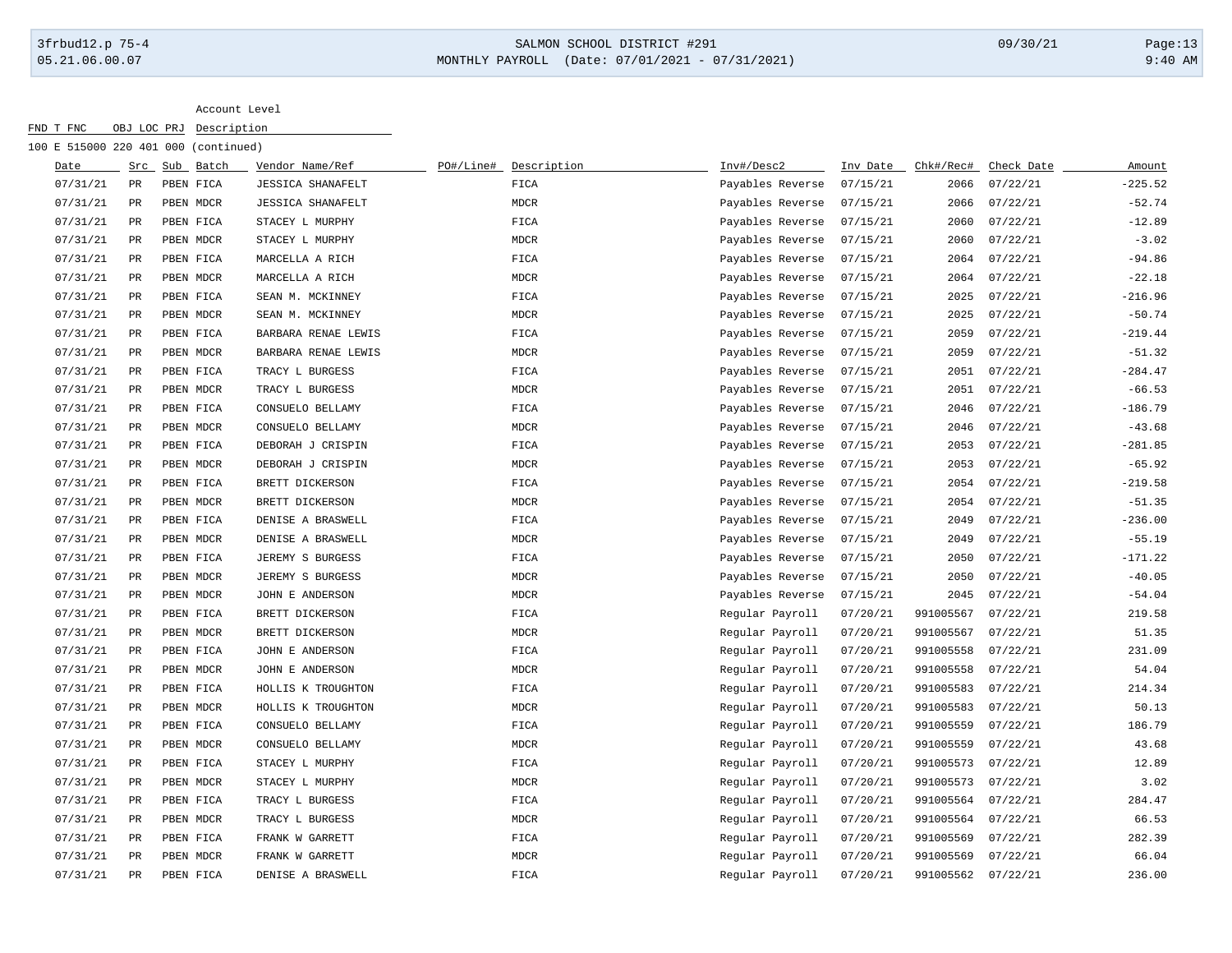## 3frbud12.p 75-4 SALMON SCHOOL DISTRICT #291 09/30/21 Page:14 05.21.06.00.07 MONTHLY PAYROLL (Date: 07/01/2021 - 07/31/2021) 9:40 AM

| Date<br>07/31/21 | Src           | Sub Batch | Vendor Name/Ref          |           |                           |                 |          |           |            |         |
|------------------|---------------|-----------|--------------------------|-----------|---------------------------|-----------------|----------|-----------|------------|---------|
|                  |               |           |                          | PO#/Line# | Description               | Inv#/Desc2      | Inv Date | Chk#/Rec# | Check Date | Amount  |
|                  | PR            | PBEN MDCR | DENISE A BRASWELL        |           | <b>MDCR</b>               | Regular Payroll | 07/20/21 | 991005562 | 07/22/21   | 55.19   |
| 07/31/21         | PR            | PBEN FICA | BRADY M BEVER            |           | FICA                      | Regular Payroll | 07/20/21 | 991005585 | 07/22/21   | 107.98  |
| 07/31/21         | $_{\rm PR}$   | PBEN MDCR | BRADY M BEVER            |           | MDCR                      | Regular Payroll | 07/20/21 | 991005585 | 07/22/21   | 25.26   |
| 07/31/21         | $_{\rm PR}$   | PBEN FICA | MARCELLA A RICH          |           | FICA                      | Regular Payroll | 07/20/21 | 991005577 | 07/22/21   | 94.86   |
| 07/31/21         | $_{\rm PR}$   | PBEN MDCR | MARCELLA A RICH          |           | MDCR                      | Regular Payroll | 07/20/21 | 991005577 | 07/22/21   | 22.18   |
| 07/31/21         | $_{\rm PR}$   | PBEN FICA | BRIDGET SEVERE           |           | FICA                      | Regular Payroll | 07/20/21 | 991005578 | 07/22/21   | 256.82  |
| 07/31/21         | PR            | PBEN MDCR | BRIDGET SEVERE           |           | MDCR                      | Regular Payroll | 07/20/21 | 991005578 | 07/22/21   | 60.06   |
| 07/31/21         | PR            | PBEN FICA | JENELLE E THOMAS         |           | FICA                      | Regular Payroll | 07/20/21 | 991005582 | 07/22/21   | 280.85  |
| 07/31/21         | PR            | PBEN MDCR | JENELLE E THOMAS         |           | MDCR                      | Regular Payroll | 07/20/21 | 991005582 | 07/22/21   | 65.68   |
| 07/31/21         | PR            | PBEN FICA | <b>JESSICA SHANAFELT</b> |           | FICA                      | Regular Payroll | 07/20/21 | 991005579 | 07/22/21   | 225.52  |
| 07/31/21         | PR            | PBEN MDCR | <b>JESSICA SHANAFELT</b> |           | MDCR                      | Regular Payroll | 07/20/21 | 991005579 | 07/22/21   | 52.74   |
| 07/31/21         | $_{\rm PR}$   | PBEN FICA | SHANIA NELSON            |           | FICA                      | Regular Payroll | 07/20/21 | 991005580 | 07/22/21   | 204.04  |
| 07/31/21         | PR            | PBEN MDCR | SHANIA NELSON            |           | <b>MDCR</b>               | Regular Payroll | 07/20/21 | 991005580 | 07/22/21   | 47.72   |
| 07/31/21         | PR            | PBEN FICA | KRYSTAL D. SMITH         |           | FICA                      | Regular Payroll | 07/20/21 | 991005581 | 07/22/21   | 227.89  |
| 07/31/21         | PR            | PBEN MDCR | KRYSTAL D. SMITH         |           | MDCR                      | Regular Payroll | 07/20/21 | 991005581 | 07/22/21   | 53.30   |
| 07/31/21         | $\mathtt{PR}$ | PBEN FICA | CHRIS P BORN             |           | FICA                      | Regular Payroll | 07/20/21 | 991005560 | 07/22/21   | 46.37   |
| 07/31/21         | $_{\rm PR}$   | PBEN MDCR | CHRIS P BORN             |           | MDCR                      | Regular Payroll | 07/20/21 | 991005560 | 07/22/21   | 10.85   |
| 07/31/21         | $_{\rm PR}$   | PBEN FICA | MEREDITH A. GALVAN       |           | FICA                      | Regular Payroll | 07/20/21 | 991005568 | 07/22/21   | 109.79  |
| 07/31/21         | PR            | PBEN MDCR | MEREDITH A. GALVAN       |           | <b>MDCR</b>               | Regular Payroll | 07/20/21 | 991005568 | 07/22/21   | 25.68   |
| 07/31/21         | PR            | PBEN FICA | PHILIP R GOODELL III     |           | FICA                      | Regular Payroll | 07/20/21 | 991005570 | 07/22/21   | 235.97  |
| 07/31/21         | PR            | PBEN MDCR | PHILIP R GOODELL III     |           | MDCR                      | Regular Payroll | 07/20/21 | 991005570 | 07/22/21   | 55.19   |
| 07/31/21         | $_{\rm PR}$   | PBEN FICA | DANIEL R. HEALD          |           | FICA                      | Regular Payroll | 07/20/21 | 991005571 | 07/22/21   | 137.59  |
| 07/31/21         | PR            | PBEN MDCR | DANIEL R. HEALD          |           | MDCR                      | Regular Payroll | 07/20/21 | 991005571 | 07/22/21   | 32.18   |
| 07/31/21         | PR            | PBEN FICA | DUSTIN J. PACE           |           | FICA                      | Regular Payroll | 07/20/21 | 991005574 | 07/22/21   | 194.49  |
| 07/31/21         | PR            | PBEN MDCR | DUSTIN J. PACE           |           | MDCR                      | Regular Payroll | 07/20/21 | 991005574 | 07/22/21   | 45.48   |
| 07/31/21         | PR            | PBEN FICA | BARBARA RENAE LEWIS      |           | FICA                      | Regular Payroll | 07/20/21 | 991005572 | 07/22/21   | 219.44  |
| 07/31/21         | PR            | PBEN MDCR | BARBARA RENAE LEWIS      |           | <b>MDCR</b>               | Regular Payroll | 07/20/21 | 991005572 | 07/22/21   | 51.32   |
| 07/31/21         | PR            | PBEN FICA | DEBORAH J CRISPIN        |           | FICA                      | Regular Payroll | 07/20/21 | 991005566 | 07/22/21   | 281.85  |
| 07/31/21         | $_{\rm PR}$   | PBEN MDCR | DEBORAH J CRISPIN        |           | MDCR                      | Regular Payroll | 07/20/21 | 991005566 | 07/22/21   | 65.92   |
| 07/31/21         | $_{\rm PR}$   | PBEN FICA | MALLORI J WING           |           | FICA                      | Regular Payroll | 07/20/21 | 991005584 | 07/22/21   | 219.04  |
| 07/31/21         | PR            | PBEN MDCR | MALLORI J WING           |           | MDCR                      | Regular Payroll | 07/20/21 | 991005584 | 07/22/21   | 51.23   |
| 07/31/21         | PR            | PBEN FICA | SEAN M. MCKINNEY         |           | FICA                      | Regular Payroll | 07/20/21 | 991005537 | 07/22/21   | 216.96  |
| 07/31/21         | PR            | PBEN MDCR | SEAN M. MCKINNEY         |           | MDCR                      | Regular Payroll | 07/20/21 | 991005537 | 07/22/21   | 50.74   |
| 07/31/21         | $_{\rm PR}$   | PBEN FICA | JEREMY S BURGESS         |           | FICA                      | Regular Payroll | 07/20/21 | 991005563 | 07/22/21   | 172.12  |
| 07/31/21         | $_{\rm PR}$   | PBEN MDCR | JEREMY S BURGESS         |           | MDCR                      | Regular Payroll | 07/20/21 | 991005563 | 07/22/21   | 40.26   |
|                  |               |           |                          |           | *100 E 515000 220 401 000 |                 |          |           |            | $-0.65$ |
|                  |               |           |                          |           | *Payroll                  |                 |          |           |            | $-0.65$ |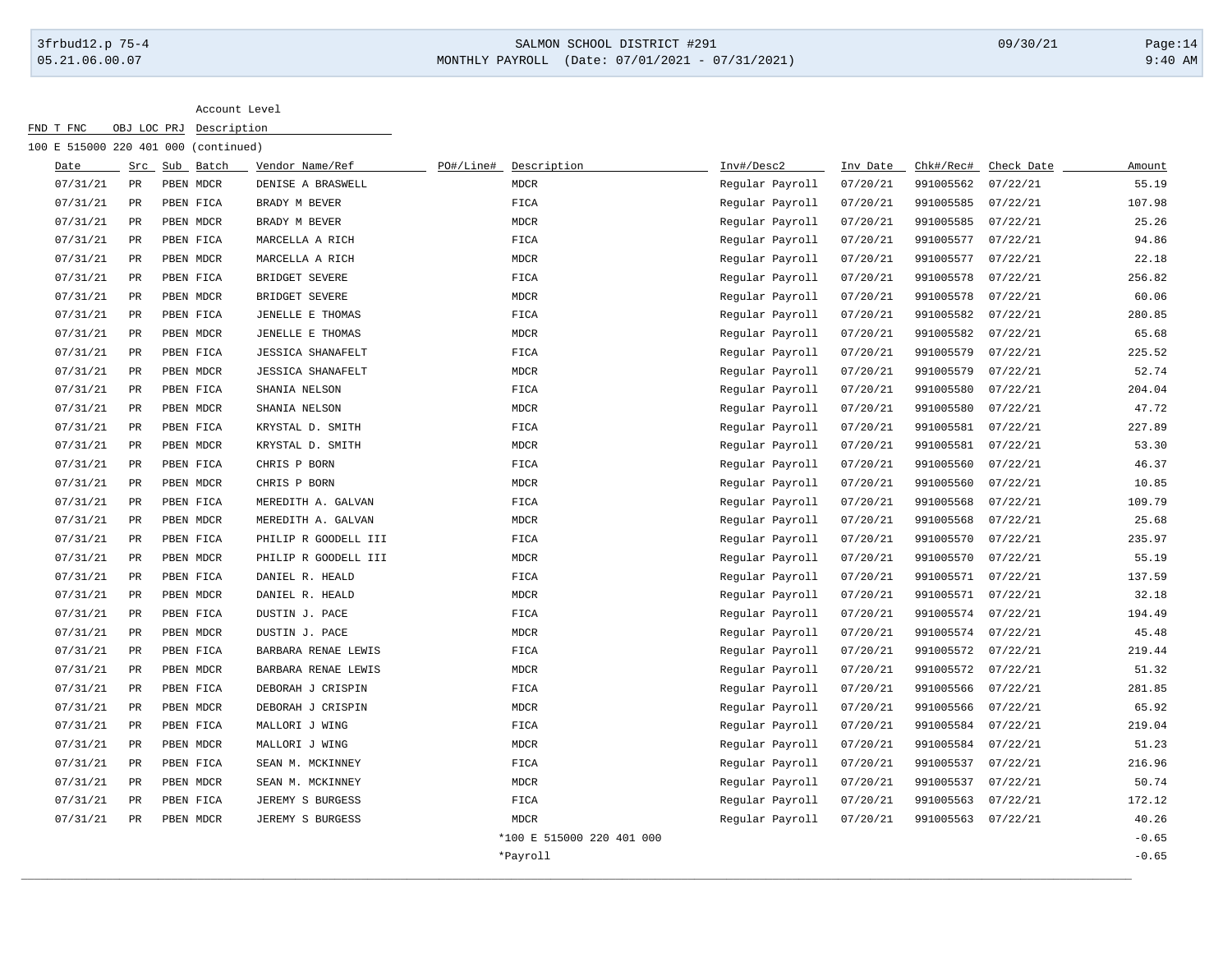### 3frbud12.p 75-4 SALMON SCHOOL DISTRICT #291 09/30/21 Page:15 05.21.06.00.07 MONTHLY PAYROLL (Date: 07/01/2021 - 07/31/2021) 9:40 AM

Account Level

| Date     | Src           | Sub Batch | Vendor Name/Ref          | PO#/Line#<br>Description  | Inv#/Desc2       | Inv Date | Chk#/Rec# | Check Date       | Amount    |
|----------|---------------|-----------|--------------------------|---------------------------|------------------|----------|-----------|------------------|-----------|
|          |               |           |                          | *100 E 515000 220 401 001 |                  |          |           |                  | 0.00      |
|          |               |           |                          | *100 E 515000 220 401 002 |                  |          |           |                  | 0.00      |
|          |               |           |                          | *100 E 515000 220 401 199 |                  |          |           |                  | 0.00      |
|          |               |           |                          | *100 E 515000 220 415 000 |                  |          |           |                  | 0.00      |
|          |               |           |                          | *100 E 515000 220 602 000 |                  |          |           |                  | 0.00      |
|          |               |           |                          | *100 E 515000 220 915 000 |                  |          |           |                  | 0.00      |
| 07/15/21 | $\mathtt{PR}$ | PBEN 7200 | JOSIE JESSICA GORDON     | 7200                      | Payables Reverse | 07/15/21 |           | 2021113 07/22/21 | $-272.40$ |
| 07/15/21 | $\mathtt{PR}$ | PBEN 7200 | JOSIE JESSICA GORDON     | 7200                      | Regular Payroll  | 07/20/21 | 991005612 | 07/22/21         | 76.27     |
| 07/31/21 | $\mathtt{PR}$ | PBEN 7200 | BRIDGET SEVERE           | 7200                      | Payables Reverse | 07/15/21 | 2065      | 07/22/21         | $-544.80$ |
| 07/31/21 | $_{\rm PR}$   | PBEN 7200 | HOLLIS K TROUGHTON       | 7200                      | Payables Reverse | 07/15/21 | 2070      | 07/22/21         | $-544.80$ |
| 07/31/21 | $\rm PR$      | PBEN 7200 | BRADY M BEVER            | 7200                      | Payables Reverse | 07/15/21 | 2072      | 07/22/21         | $-272.40$ |
| 07/31/21 | PR            | PBEN 7200 | CHRIS P BORN             | 7200                      | Payables Reverse | 07/15/21 | 2047      | 07/22/21         | $-544.80$ |
| 07/31/21 | PR            | PBEN 7200 | DUSTIN J. PACE           | 7200                      | Payables Reverse | 07/15/21 | 2061      | 07/22/21         | $-544.80$ |
| 07/31/21 | PR            | PBEN 7200 | KRYSTAL D. SMITH         | 7200                      | Payables Reverse | 07/15/21 | 2068      | 07/22/21         | $-544.80$ |
| 07/31/21 | PR            | PBEN 7200 | JENELLE E THOMAS         | 7200                      | Payables Reverse | 07/15/21 | 2069      | 07/22/21         | $-544.80$ |
| 07/31/21 | PR            | PBEN 7200 | FRANK W GARRETT          | 7200                      | Payables Reverse | 07/15/21 | 2056      | 07/22/21         | $-544.80$ |
| 07/31/21 | $_{\rm PR}$   | PBEN 7200 | PHILIP R GOODELL III     | 7200                      | Payables Reverse | 07/15/21 | 2057      | 07/22/21         | $-544.80$ |
| 07/31/21 | PR            | PBEN 7200 | DANIEL R. HEALD          | 7200                      | Payables Reverse | 07/15/21 | 2058      | 07/22/21         | $-452.18$ |
| 07/31/21 | PR            | PBEN 7200 | MALLORI J WING           | 7200                      | Payables Reverse | 07/15/21 | 2071      | 07/22/21         | $-544.80$ |
| 07/31/21 | $_{\rm PR}$   | PBEN 7200 | SHANIA NELSON            | 7200                      | Payables Reverse | 07/15/21 | 2067      | 07/22/21         | $-544.80$ |
| 07/31/21 | PR            | PBEN 7200 | <b>JESSICA SHANAFELT</b> | 7200                      | Payables Reverse | 07/15/21 | 2066      | 07/22/21         | $-544.80$ |
| 07/31/21 | PR            | PBEN 7200 | SEAN M. MCKINNEY         | 7200                      | Payables Reverse | 07/15/21 | 2025      | 07/22/21         | $-544.80$ |
| 07/31/21 | PR            | PBEN 7200 | BARBARA RENAE LEWIS      | 7200                      | Payables Reverse | 07/15/21 | 2059      | 07/22/21         | $-544.80$ |
| 07/31/21 | PR            | PBEN 7200 | TRACY L BURGESS          | 7200                      | Payables Reverse | 07/15/21 | 2051      | 07/22/21         | $-544.80$ |
| 07/31/21 | $_{\rm PR}$   | PBEN 7200 | CONSUELO BELLAMY         | 7200                      | Payables Reverse | 07/15/21 | 2046      | 07/22/21         | $-377.82$ |
| 07/31/21 | PR            | PBEN 7200 | DEBORAH J CRISPIN        | 7200                      | Payables Reverse | 07/15/21 | 2053      | 07/22/21         | $-544.80$ |
| 07/31/21 | $_{\rm PR}$   | PBEN 7200 | BRETT DICKERSON          | 7200                      | Payables Reverse | 07/15/21 | 2054      | 07/22/21         | $-544.80$ |
| 07/31/21 | PR            | PBEN 7200 | DENISE A BRASWELL        | 7200                      | Payables Reverse | 07/15/21 | 2049      | 07/22/21         | $-544.80$ |
| 07/31/21 | PR            | PBEN 7200 | JEREMY S BURGESS         | 7200                      | Payables Reverse | 07/15/21 | 2050      | 07/22/21         | $-365.02$ |
| 07/31/21 | PR            | PBEN 7200 | JOHN E ANDERSON          | 7200                      | Payables Reverse | 07/15/21 | 2045      | 07/22/21         | $-544.80$ |
| 07/31/21 | PR            | PBEN 7200 | CHRIS P BORN             | 7200                      | Regular Payroll  | 07/20/21 | 991005560 | 07/22/21         | 44.54     |
| 07/31/21 | $_{\rm PR}$   | PBEN 7200 | BRETT DICKERSON          | 7200                      | Regular Payroll  | 07/20/21 | 991005567 | 07/22/21         | 544.80    |
| 07/31/21 | $\mathtt{PR}$ | PBEN 7200 | JOHN E ANDERSON          | 7200                      | Regular Payroll  | 07/20/21 | 991005558 | 07/22/21         | 544.80    |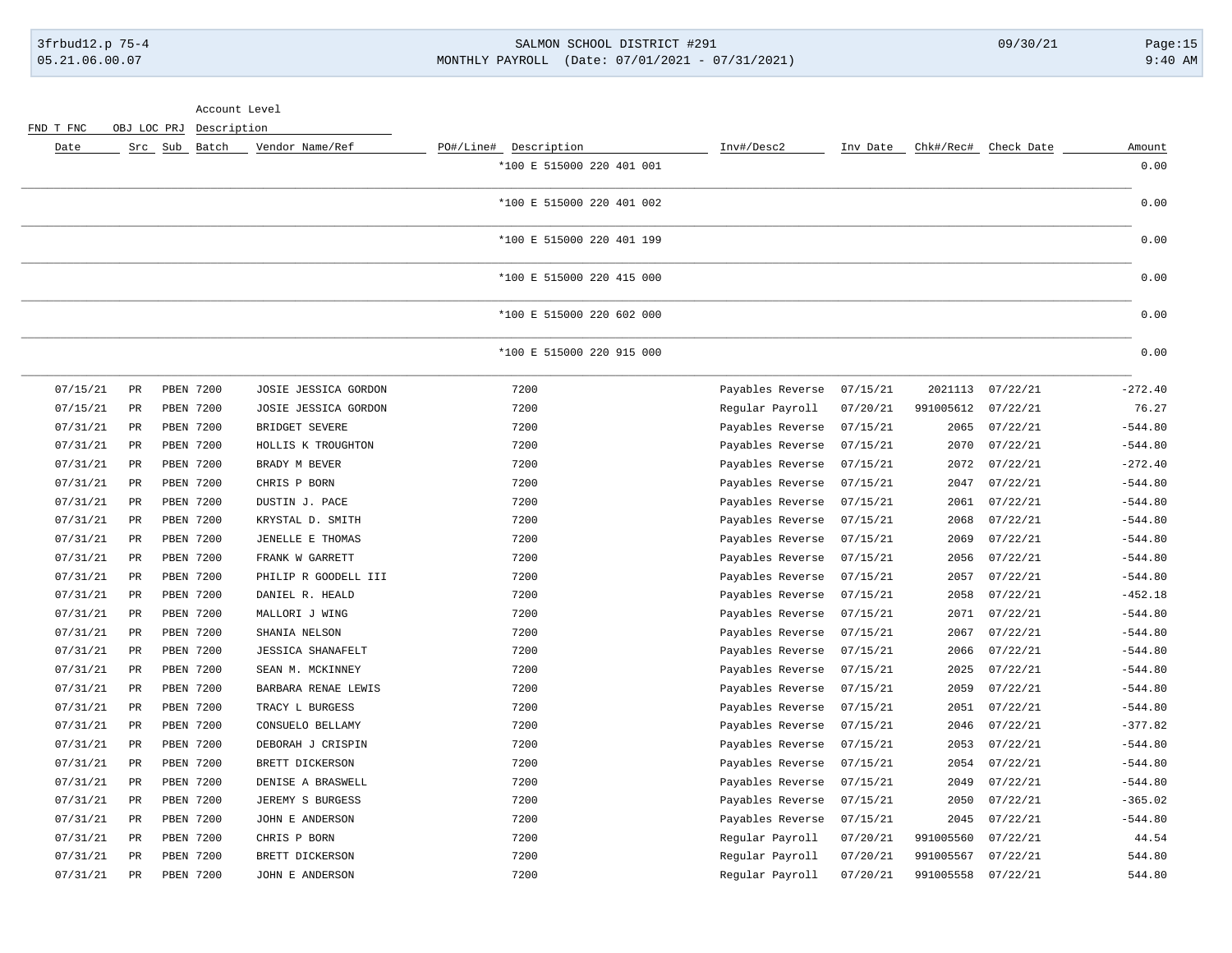# 3frbud12.p 75-4 SALMON SCHOOL DISTRICT #291 09/30/21 Page:16 05.21.06.00.07 MONTHLY PAYROLL (Date: 07/01/2021 - 07/31/2021) 9:40 AM

| Date     | Src         | Sub Batch        | Vendor Name/Ref          | PO#/Line# | Description                  | Inv#/Desc2       | Inv Date | Chk#/Rec#          | Check Date | Amount      |
|----------|-------------|------------------|--------------------------|-----------|------------------------------|------------------|----------|--------------------|------------|-------------|
| 07/31/21 | PR          | <b>PBEN 7200</b> | HOLLIS K TROUGHTON       |           | 7200                         | Regular Payroll  | 07/20/21 | 991005583          | 07/22/21   | 544.80      |
| 07/31/21 | PR          | <b>PBEN 7200</b> | CONSUELO BELLAMY         |           | 7200                         | Regular Payroll  | 07/20/21 | 991005559          | 07/22/21   | 377.82      |
| 07/31/21 | $_{\rm PR}$ | PBEN 7200        | TRACY L BURGESS          |           | 7200                         | Regular Payroll  | 07/20/21 | 991005564          | 07/22/21   | 544.80      |
| 07/31/21 | PR          | PBEN 7200        | FRANK W GARRETT          |           | 7200                         | Regular Payroll  | 07/20/21 | 991005569          | 07/22/21   | 544.80      |
| 07/31/21 | PR          | PBEN 7200        | BRADY M BEVER            |           | 7200                         | Regular Payroll  | 07/20/21 | 991005585          | 07/22/21   | 272.40      |
| 07/31/21 | PR          | PBEN 7200        | <b>JESSICA SHANAFELT</b> |           | 7200                         | Regular Payroll  | 07/20/21 | 991005579          | 07/22/21   | 544.80      |
| 07/31/21 | PR          | PBEN 7200        | BRIDGET SEVERE           |           | 7200                         | Regular Payroll  | 07/20/21 | 991005578          | 07/22/21   | 544.80      |
| 07/31/21 | PR          | <b>PBEN 7200</b> | DENISE A BRASWELL        |           | 7200                         | Regular Payroll  | 07/20/21 | 991005562          | 07/22/21   | 544.80      |
| 07/31/21 | PR          | PBEN 7200        | JENELLE E THOMAS         |           | 7200                         | Regular Payroll  | 07/20/21 | 991005582          | 07/22/21   | 544.80      |
| 07/31/21 | PR          | PBEN 7200        | SHANIA NELSON            |           | 7200                         | Regular Payroll  | 07/20/21 | 991005580          | 07/22/21   | 544.80      |
| 07/31/21 | PR          | PBEN 7200        | KRYSTAL D. SMITH         |           | 7200                         | Regular Payroll  | 07/20/21 | 991005581          | 07/22/21   | 544.80      |
| 07/31/21 | $_{\rm PR}$ | PBEN 7200        | PHILIP R GOODELL III     |           | 7200                         | Regular Payroll  | 07/20/21 | 991005570          | 07/22/21   | 544.80      |
| 07/31/21 | PR          | PBEN 7200        | DANIEL R. HEALD          |           | 7200                         | Regular Payroll  | 07/20/21 | 991005571          | 07/22/21   | 452.18      |
| 07/31/21 | PR          | PBEN 7200        | DUSTIN J. PACE           |           | 7200                         | Regular Payroll  | 07/20/21 | 991005574          | 07/22/21   | 544.80      |
| 07/31/21 | PR          | <b>PBEN 7200</b> | BARBARA RENAE LEWIS      |           | 7200                         | Regular Payroll  | 07/20/21 | 991005572          | 07/22/21   | 544.80      |
| 07/31/21 | PR          | PBEN 7200        | DEBORAH J CRISPIN        |           | 7200                         | Regular Payroll  | 07/20/21 | 991005566          | 07/22/21   | 544.80      |
| 07/31/21 | PR          | PBEN 7200        | MALLORI J WING           |           | 7200                         | Regular Payroll  | 07/20/21 | 991005584          | 07/22/21   | 544.80      |
| 07/31/21 | PR          | PBEN 7200        | SEAN M. MCKINNEY         |           | 7200                         | Regular Payroll  | 07/20/21 | 991005537          | 07/22/21   | 544.80      |
| 07/31/21 | PR          | PBEN 7200        | JEREMY S BURGESS         |           | 7200                         | Regular Payroll  | 07/20/21 | 991005563          | 07/22/21   | 365.02      |
|          |             |                  |                          |           | *100 E 515000 240 401 000    |                  |          |                    |            | $-696.39$   |
|          |             |                  |                          |           | *Payroll                     |                  |          |                    |            | $-696.39$   |
|          |             |                  |                          |           | *100 E 515000 240 415 000    |                  |          |                    |            | 0.00        |
|          |             |                  |                          |           | *100 E 515000 240 915 000    |                  |          |                    |            | 0.00        |
| 07/31/21 | PR          | PREC 0160        | BRADY M BEVER            |           | ALT SCHL CERT                | Payables Reverse | 07/15/21 | 2072               | 07/22/21   | $-1,770.83$ |
| 07/31/21 | PR          | PREC 0090        | DANIEL R. HEALD          |           | HS CERT                      | Payables Reverse | 07/15/21 | 2058               | 07/22/21   | $-566.67$   |
| 07/31/21 | PR          | PREC 0160        | BRADY M BEVER            |           | ALT SCHL CERT                | Regular Payroll  | 07/20/21 | 991005585          | 07/22/21   | 1,770.83    |
| 07/31/21 | $_{\rm PR}$ | PREC 0090        | DANIEL R. HEALD          |           | HS CERT                      | Regular Payroll  | 07/20/21 | 991005571 07/22/21 |            | 566.67      |
|          |             |                  |                          |           | *100 E 517000 110 491 000    |                  |          |                    |            | 0.00        |
|          |             |                  |                          |           | *Payroll                     |                  |          |                    |            | 0.00        |
| 07/15/21 | $_{\rm PR}$ | PREC 0335        | PAMELA A FABENY          |           | Alt School Classified Salary | Payables Reverse | 07/15/21 | 2021119            | 07/22/21   | $-630.07$   |
| 07/15/21 | $_{\rm PR}$ | PREC 0335        | PAMELA A FABENY          |           | Alt School Classified Salary | Regular Payroll  | 07/20/21 | 991005625          | 07/22/21   | 681.02      |
|          |             |                  |                          |           | *100 E 517000 115 491 000    |                  |          |                    |            | 50.95       |
|          |             |                  |                          |           | *Payroll                     |                  |          |                    |            | 50.95       |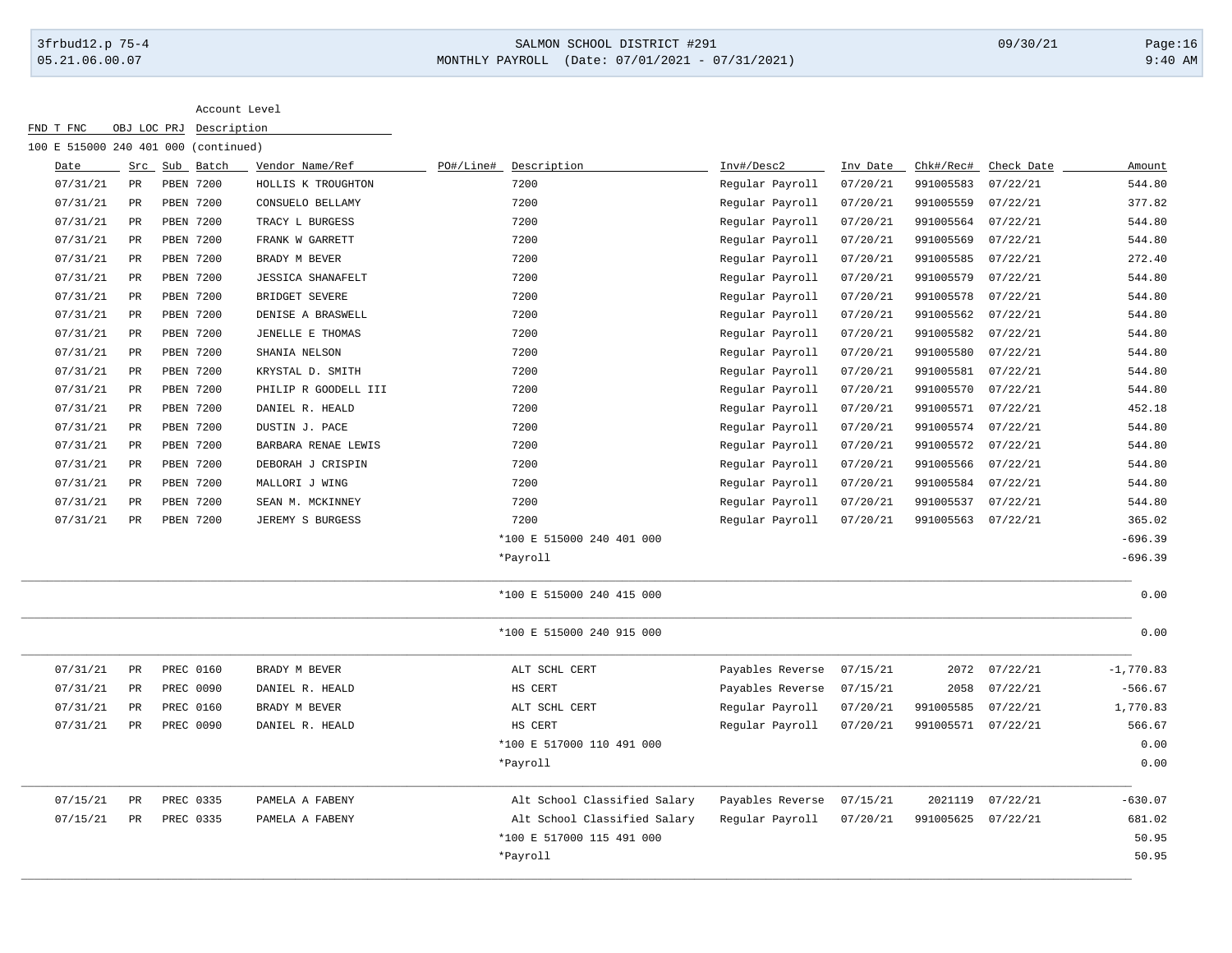## 3frbud12.p 75-4 SALMON SCHOOL DISTRICT #291 09/30/21 Page:17 05.21.06.00.07 MONTHLY PAYROLL (Date: 07/01/2021 - 07/31/2021) 9:40 AM

|           |             |               | Account Level |                  |                           |                  |          |                    |            |              |
|-----------|-------------|---------------|---------------|------------------|---------------------------|------------------|----------|--------------------|------------|--------------|
| FND T FNC |             | OBJ LOC PRJ   | Description   |                  |                           |                  |          |                    |            |              |
| Date      |             | Src Sub Batch |               | Vendor Name/Ref  | PO#/Line# Description     | Inv#/Desc2       | Inv Date | Chk#/Rec#          | Check Date | Amount       |
| 07/31/21  | PR          |               | PBEN 7550     | BRADY M BEVER    | 7550                      | Payables Reverse | 07/15/21 | 2072               | 07/22/21   | $-211.44$    |
| 07/31/21  | PR          |               | PBEN 7550     | DANIEL R. HEALD  | 7550                      | Payables Reverse | 07/15/21 | 2058               | 07/22/21   | $-67.66$     |
| 07/31/21  | PR          |               | PBEN 7550     | BRADY M BEVER    | 7550                      | Regular Payroll  | 07/20/21 | 991005585          | 07/22/21   | 211.44       |
| 07/31/21  | PR          |               | PBEN 7550     | DANIEL R. HEALD  | 7550                      | Regular Payroll  | 07/20/21 | 991005571 07/22/21 |            | 67.66        |
|           |             |               |               |                  | *100 E 517000 210 491 000 |                  |          |                    |            | 0.00         |
|           |             |               |               |                  | *Payroll                  |                  |          |                    |            | 0.00         |
| 07/15/21  | PR          |               | PBEN FICA     | PAMELA A FABENY  | FICA                      | Payables Reverse | 07/15/21 | 2021119            | 07/22/21   | $-39.06$     |
| 07/15/21  | PR          |               | PBEN MDCR     | PAMELA A FABENY  | MDCR                      | Payables Reverse | 07/15/21 | 2021119            | 07/22/21   | $-9.14$      |
| 07/15/21  | $_{\rm PR}$ |               | PBEN FICA     | PAMELA A FABENY  | FICA                      | Regular Payroll  | 07/20/21 | 991005625          | 07/22/21   | 42.22        |
| 07/15/21  | PR          |               | PBEN MDCR     | PAMELA A FABENY  | MDCR                      | Regular Payroll  | 07/20/21 | 991005625          | 07/22/21   | 9.87         |
| 07/31/21  | PR          |               | PBEN FICA     | BRADY M BEVER    | FICA                      | Payables Reverse | 07/15/21 | 2072               | 07/22/21   | $-107.98$    |
| 07/31/21  | PR          |               | PBEN MDCR     | BRADY M BEVER    | <b>MDCR</b>               | Payables Reverse | 07/15/21 | 2072               | 07/22/21   | $-25.25$     |
| 07/31/21  | $_{\rm PR}$ |               | PBEN FICA     | DANIEL R. HEALD  | FICA                      | Payables Reverse | 07/15/21 | 2058               | 07/22/21   | $-28.18$     |
| 07/31/21  | $_{\rm PR}$ |               | PBEN MDCR     | DANIEL R. HEALD  | MDCR                      | Payables Reverse | 07/15/21 | 2058               | 07/22/21   | $-6.59$      |
| 07/31/21  | PR          |               | PBEN FICA     | BRADY M BEVER    | FICA                      | Regular Payroll  | 07/20/21 | 991005585          | 07/22/21   | 107.98       |
| 07/31/21  | PR          |               | PBEN MDCR     | BRADY M BEVER    | <b>MDCR</b>               | Regular Payroll  | 07/20/21 | 991005585          | 07/22/21   | 25.25        |
| 07/31/21  | PR          |               | PBEN FICA     | DANIEL R. HEALD  | FICA                      | Regular Payroll  | 07/20/21 | 991005571          | 07/22/21   | 28.18        |
| 07/31/21  | PR          |               | PBEN MDCR     | DANIEL R. HEALD  | <b>MDCR</b>               | Regular Payroll  | 07/20/21 | 991005571 07/22/21 |            | 6.59         |
|           |             |               |               |                  | *100 E 517000 220 491 000 |                  |          |                    |            | 3.89         |
|           |             |               |               |                  | *Payroll                  |                  |          |                    |            | 3.89         |
| 07/31/21  | PR          |               | PBEN 7200     | BRADY M BEVER    | 7200                      | Payables Reverse | 07/15/21 | 2072               | 07/22/21   | $-272.40$    |
| 07/31/21  | PR          |               | PBEN 7200     | DANIEL R. HEALD  | 7200                      | Payables Reverse | 07/15/21 | 2058               | 07/22/21   | $-92.62$     |
| 07/31/21  | $_{\rm PR}$ |               | PBEN 7200     | BRADY M BEVER    | 7200                      | Regular Payroll  | 07/20/21 | 991005585          | 07/22/21   | 272.40       |
| 07/31/21  | PR          |               | PBEN 7200     | DANIEL R. HEALD  | 7200                      | Regular Payroll  | 07/20/21 | 991005571          | 07/22/21   | 92.62        |
|           |             |               |               |                  | *100 E 517000 240 491 000 |                  |          |                    |            | 0.00         |
|           |             |               |               |                  | *Payroll                  |                  |          |                    |            | 0.00         |
|           |             |               |               |                  | *100 E 521000 110 101 000 |                  |          |                    |            | 0.00         |
| 07/31/21  | $_{\rm PR}$ |               | PREC 0030     | KIM L UNREIN     | ELEMENTARY TEACHER        | Payables Reverse | 07/15/21 | 2044               | 07/22/21   | $-1,770.84$  |
| 07/31/21  | $_{\rm PR}$ |               | PREC 0170     | JERRILEE M SEVER | EXC CHILD CERT            | Payables Reverse | 07/15/21 | 2041               | 07/22/21   | $-4,588.25$  |
| 07/31/21  | PR          |               | PREC 0030     | ANNA C SCHROEDER | ELEMENTARY TEACHER        | Payables Reverse | 07/15/21 | 2040               | 07/22/21   | $-3, 541.67$ |
| 07/31/21  | PR          |               | PREC 0030     | ANNA C SCHROEDER | ELEMENTARY TEACHER        | Regular Payroll  | 07/20/21 | 991005553          | 07/22/21   | 3,541.67     |
| 07/31/21  | PR          |               | PREC 0030     | KIM L UNREIN     | ELEMENTARY TEACHER        | Regular Payroll  | 07/20/21 | 991005557          | 07/22/21   | 1,770.84     |
| 07/31/21  | PR          |               | PREC 0170     | JERRILEE M SEVER | EXC CHILD CERT            | Regular Payroll  | 07/20/21 | 991005554          | 07/22/21   | 4,588.25     |
|           |             |               |               |                  | *100 E 521000 110 103 000 |                  |          |                    |            | 0.00         |
|           |             |               |               |                  | *Payroll                  |                  |          |                    |            | 0.00         |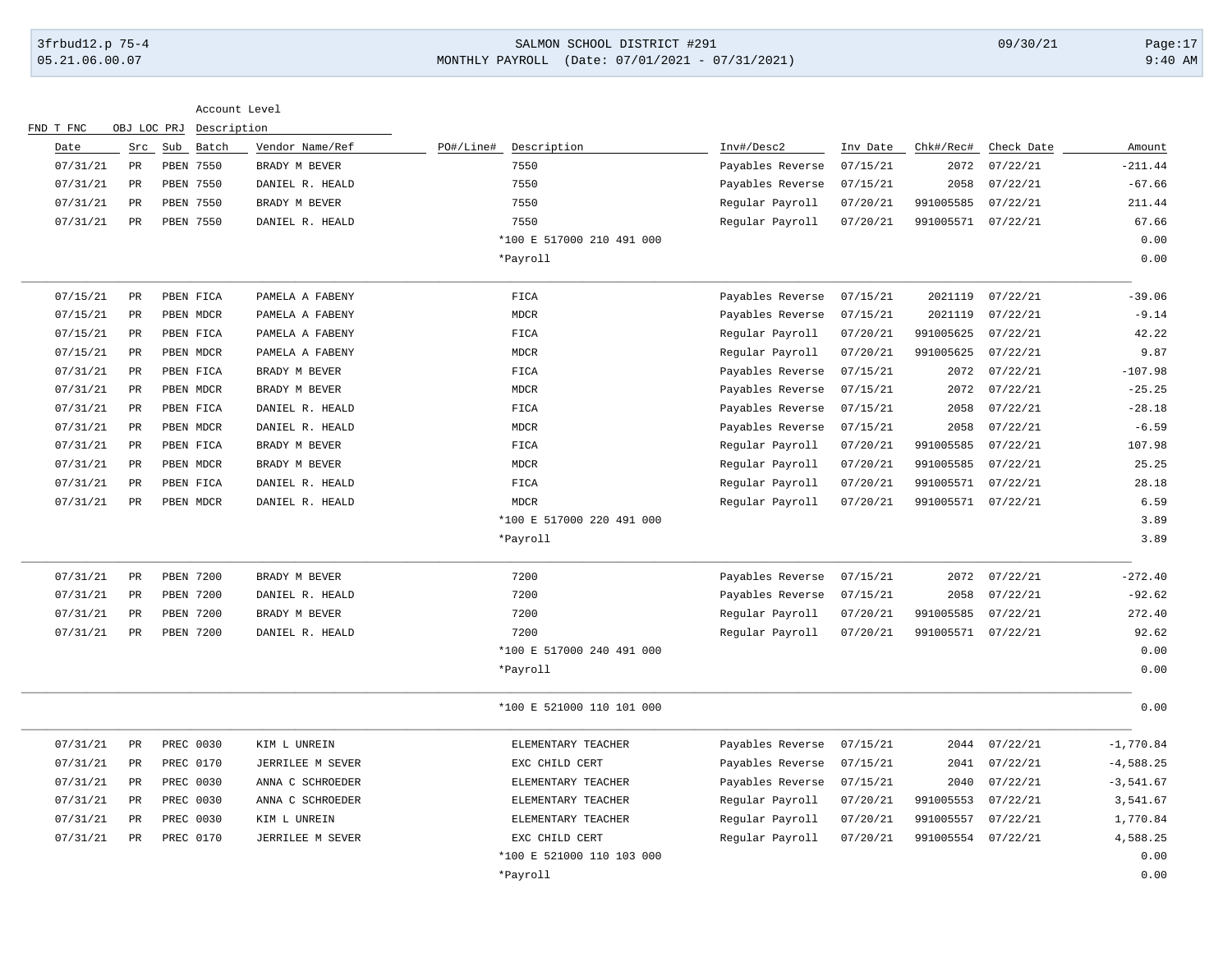# 3frbud12.p 75-4 SALMON SCHOOL DISTRICT #291 09/30/21 Page:18 05.21.06.00.07 MONTHLY PAYROLL (Date: 07/01/2021 - 07/31/2021) 9:40 AM

| Account Level |             |                  |                  |                           |                  |          |           |            |              |
|---------------|-------------|------------------|------------------|---------------------------|------------------|----------|-----------|------------|--------------|
| FND T FNC     | OBJ LOC PRJ | Description      |                  |                           |                  |          |           |            |              |
| Date          | Src         | Batch<br>Sub     | Vendor Name/Ref  | PO#/Line# Description     | Inv#/Desc2       | Inv Date | Chk#/Rec# | Check Date | Amount       |
| 07/31/21      | PR          | PREC 0030        | KIM L UNREIN     | ELEMENTARY TEACHER        | Payables Reverse | 07/15/21 | 2044      | 07/22/21   | $-1,770.83$  |
| 07/31/21      | PR          | PREC 0170        | STACEY L MURPHY  | EXC CHILD CERT            | Payables Reverse | 07/15/21 | 2060      | 07/22/21   | $-3,541.67$  |
| 07/31/21      | PR          | PREC 0090E       | MARCELLA A RICH  | HS CERT                   | Payables Reverse | 07/15/21 | 2064      | 07/22/21   | $-1, 148.00$ |
| 07/31/21      | PR          | PREC 0170        | STACEY L MURPHY  | EXC CHILD CERT            | Regular Payroll  | 07/20/21 | 991005573 | 07/22/21   | 3,541.67     |
| 07/31/21      | PR          | PREC 0090E       | MARCELLA A RICH  | HS CERT                   | Regular Payroll  | 07/20/21 | 991005577 | 07/22/21   | 1,148.00     |
| 07/31/21      | PR          | PREC 0030        | KIM L UNREIN     | ELEMENTARY TEACHER        | Regular Payroll  | 07/20/21 | 991005557 | 07/22/21   | 1,770.83     |
|               |             |                  |                  | *100 E 521000 110 401 000 |                  |          |           |            | 0.00         |
|               |             |                  |                  | *Payroll                  |                  |          |           |            | 0.00         |
|               |             |                  |                  | *100 E 521000 115 101 000 |                  |          |           |            | 0.00         |
| 07/15/21      | PR          | PREC PARAH       | MCKENNA L HOGGAN | Paraprofessional Hourly   | Payables Reverse | 07/15/21 | 2021108   | 07/22/21   | $-769.94$    |
| 07/15/21      | PR          | PREC PARAH       | DEBBIE JAKOVAC   | Paraprofessional Hourly   | Payables Reverse | 07/15/21 | 2021109   | 07/22/21   | $-1, 455.38$ |
| 07/15/21      | PR          | PREC PARAH       | KRISTEN OLSON    | Paraprofessional Hourly   | Payables Reverse | 07/15/21 | 2021111   | 07/22/21   | $-1,035.05$  |
| 07/15/21      | PR          | PREC PARAH       | KRISTEN OLSON    | Paraprofessional Hourly   | Regular Payroll  | 07/20/21 | 991005608 | 07/22/21   | 1,035.05     |
| 07/15/21      | PR          | PREC PARAH       | MCKENNA L HOGGAN | Paraprofessional Hourly   | Regular Payroll  | 07/20/21 | 72655     | 07/22/21   | 769.94       |
| 07/15/21      | PR          | PREC PARAH       | DEBBIE JAKOVAC   | Paraprofessional Hourly   | Regular Payroll  | 07/20/21 | 991005603 | 07/22/21   | 1,455.38     |
|               |             |                  |                  | *100 E 521000 115 103 000 |                  |          |           |            | 0.00         |
|               |             |                  |                  | *Payroll                  |                  |          |           |            | 0.00         |
| 07/15/21      | PR          | PREC PARAH       | LEAH SHALLOW     | Paraprofessional Hourly   | Payables Reverse | 07/15/21 | 2021116   | 07/22/21   | $-917.28$    |
| 07/15/21      | PR          | PREC PARAH       | LEAH SHALLOW     | Paraprofessional Hourly   | Regular Payroll  | 07/20/21 | 991005620 | 07/22/21   | 917.28       |
|               |             |                  |                  | *100 E 521000 115 401 000 |                  |          |           |            | 0.00         |
|               |             |                  |                  | *Payroll                  |                  |          |           |            | 0.00         |
|               |             |                  |                  | *100 E 521000 210 101 000 |                  |          |           |            | 0.00         |
| 07/15/21      | PR          | PBEN 7550        | MCKENNA L HOGGAN | 7550                      | Payables Reverse | 07/15/21 | 2021108   | 07/22/21   | $-91.93$     |
| 07/15/21      | PR          | PBEN 7550        | DEBBIE JAKOVAC   | 7550                      | Payables Reverse | 07/15/21 | 2021109   | 07/22/21   | $-173.77$    |
| 07/15/21      | PR          | <b>PBEN 7550</b> | KRISTEN OLSON    | 7550                      | Payables Reverse | 07/15/21 | 2021111   | 07/22/21   | $-123.58$    |
| 07/15/21      | PR          | <b>PBEN 7550</b> | KRISTEN OLSON    | 7550                      | Regular Payroll  | 07/20/21 | 991005608 | 07/22/21   | 123.58       |
| 07/15/21      | PR          | PBEN 7550        | MCKENNA L HOGGAN | 7550                      | Regular Payroll  | 07/20/21 | 72655     | 07/22/21   | 91.93        |
| 07/15/21      | PR          | PBEN 7550        | DEBBIE JAKOVAC   | 7550                      | Regular Payroll  | 07/20/21 | 991005603 | 07/22/21   | 173.77       |
| 07/31/21      | PR          | PBEN 7550        | ANNA C SCHROEDER | 7550                      | Payables Reverse | 07/15/21 | 2040      | 07/22/21   | $-422.88$    |
| 07/31/21      | PR          | <b>PBEN 7550</b> | KIM L UNREIN     | 7550                      | Payables Reverse | 07/15/21 | 2044      | 07/22/21   | $-211.44$    |
| 07/31/21      | PR          | PBEN 7550        | JERRILEE M SEVER | 7550                      | Payables Reverse | 07/15/21 | 2041      | 07/22/21   | $-547.84$    |
| 07/31/21      | PR          | PBEN 7550        | ANNA C SCHROEDER | 7550                      | Regular Payroll  | 07/20/21 | 991005553 | 07/22/21   | 422.88       |
| 07/31/21      | PR          | PBEN 7550        | JERRILEE M SEVER | 7550                      | Regular Payroll  | 07/20/21 | 991005554 | 07/22/21   | 547.84       |
| 07/31/21      | PR          | <b>PBEN 7550</b> | KIM L UNREIN     | 7550                      | Regular Payroll  | 07/20/21 | 991005557 | 07/22/21   | 211.44       |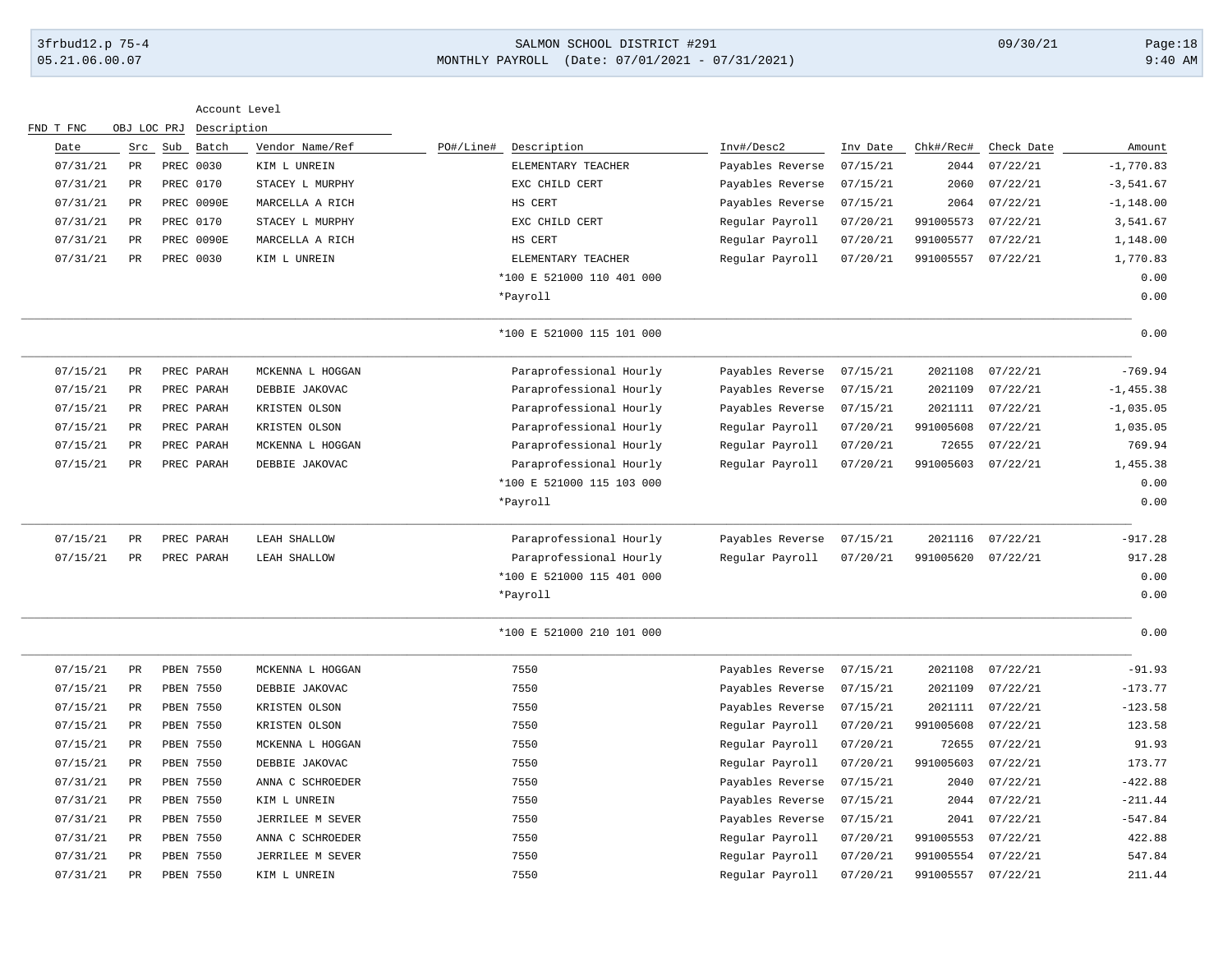### 3frbud12.p 75-4 SALMON SCHOOL DISTRICT #291 09/30/21 Page:19 05.21.06.00.07 MONTHLY PAYROLL (Date: 07/01/2021 - 07/31/2021) 9:40 AM

#### Account Level

FND T FNC OBJ LOC PRJ Description

100 E 521000 210 103 000 (continued)

| Date     |             | Batch<br>Src Sub | Vendor Name/Ref  | PO#/Line#<br>Description  | Inv#/Desc2       | Inv Date | Chk#/Rec# | Check Date | Amount    |
|----------|-------------|------------------|------------------|---------------------------|------------------|----------|-----------|------------|-----------|
|          |             |                  |                  | *100 E 521000 210 103 000 |                  |          |           |            | 0.00      |
|          |             |                  |                  | *Payroll                  |                  |          |           |            | 0.00      |
| 07/15/21 | $_{\rm PR}$ | PBEN 7550        | LEAH SHALLOW     | 7550                      | Payables Reverse | 07/15/21 | 2021116   | 07/22/21   | $-109.52$ |
| 07/15/21 | $_{\rm PR}$ | PBEN 7550        | LEAH SHALLOW     | 7550                      | Regular Payroll  | 07/20/21 | 991005620 | 07/22/21   | 109.52    |
| 07/31/21 | <b>PR</b>   | <b>PBEN 7550</b> | KIM L UNREIN     | 7550                      | Payables Reverse | 07/15/21 | 2044      | 07/22/21   | $-211.44$ |
| 07/31/21 | PR          | <b>PBEN 7550</b> | STACEY L MURPHY  | 7550                      | Payables Reverse | 07/15/21 | 2060      | 07/22/21   | $-422.88$ |
| 07/31/21 | PR          | <b>PBEN 7550</b> | MARCELLA A RICH  | 7550                      | Payables Reverse | 07/15/21 | 2064      | 07/22/21   | $-137.07$ |
| 07/31/21 | $_{\rm PR}$ | PBEN 7550        | MARCELLA A RICH  | 7550                      | Regular Payroll  | 07/20/21 | 991005577 | 07/22/21   | 137.07    |
| 07/31/21 | <b>PR</b>   | PBEN 7550        | STACEY L MURPHY  | 7550                      | Regular Payroll  | 07/20/21 | 991005573 | 07/22/21   | 422.88    |
| 07/31/21 | <b>PR</b>   | PBEN 7550        | KIM L UNREIN     | 7550                      | Reqular Payroll  | 07/20/21 | 991005557 | 07/22/21   | 211.44    |
|          |             |                  |                  | *100 E 521000 210 401 000 |                  |          |           |            | 0.00      |
|          |             |                  |                  | *Payroll                  |                  |          |           |            | 0.00      |
|          |             |                  |                  | *100 E 521000 220 101 000 |                  |          |           |            | 0.00      |
| 07/15/21 | PR          | PBEN FICA        | MCKENNA L HOGGAN | FICA                      | Payables Reverse | 07/15/21 | 2021108   | 07/22/21   | $-47.74$  |
| 07/15/21 | PR          | PBEN MDCR        | MCKENNA L HOGGAN | <b>MDCR</b>               | Payables Reverse | 07/15/21 | 2021108   | 07/22/21   | $-11.16$  |
| 07/15/21 | <b>PR</b>   | PBEN FICA        | DEBBIE JAKOVAC   | FICA                      | Payables Reverse | 07/15/21 | 2021109   | 07/22/21   | $-90.23$  |
| 07/15/21 | <b>PR</b>   | PBEN MDCR        | DEBBIE JAKOVAC   | <b>MDCR</b>               | Payables Reverse | 07/15/21 | 2021109   | 07/22/21   | $-21.10$  |
| 07/15/21 | PR          | PBEN FICA        | KRISTEN OLSON    | FICA                      | Payables Reverse | 07/15/21 | 2021111   | 07/22/21   | $-60.24$  |
| 07/15/21 | <b>PR</b>   | PBEN MDCR        | KRISTEN OLSON    | <b>MDCR</b>               | Payables Reverse | 07/15/21 | 2021111   | 07/22/21   | $-14.09$  |
| 07/15/21 | <b>PR</b>   | PBEN MDCR        | MCKENNA L HOGGAN | <b>MDCR</b>               | Regular Payroll  | 07/20/21 | 72655     | 07/22/21   | 11.16     |
| 07/15/21 | <b>PR</b>   | PBEN FICA        | KRISTEN OLSON    | FICA                      | Regular Payroll  | 07/20/21 | 991005608 | 07/22/21   | 60.24     |
|          |             |                  |                  |                           |                  |          |           |            |           |

| 0775721  | FΚ        | <b>FREN MDCK</b> | MCKENNA L HOGGAN | MDCK | Requiar Payroll  | 01/20/21 | 72055     | 01/22/21 | $\perp\perp$ , $\perp$ b |
|----------|-----------|------------------|------------------|------|------------------|----------|-----------|----------|--------------------------|
| 07/15/21 | PR.       | PBEN FICA        | KRISTEN OLSON    | FICA | Reqular Payroll  | 07/20/21 | 991005608 | 07/22/21 | 60.24                    |
| 07/15/21 | PR.       | PBEN MDCR        | KRISTEN OLSON    | MDCR | Regular Payroll  | 07/20/21 | 991005608 | 07/22/21 | 14.09                    |
| 07/15/21 | PR        | PBEN FICA        | MCKENNA L HOGGAN | FICA | Regular Payroll  | 07/20/21 | 72655     | 07/22/21 | 47.74                    |
| 07/15/21 | PR.       | PBEN FICA        | DEBBIE JAKOVAC   | FICA | Regular Payroll  | 07/20/21 | 991005603 | 07/22/21 | 90.23                    |
| 07/15/21 | PR        | PBEN MDCR        | DEBBIE JAKOVAC   | MDCR | Regular Payroll  | 07/20/21 | 991005603 | 07/22/21 | 21.10                    |
| 07/31/21 | PR.       | PBEN MDCR        | KIM L UNREIN     | MDCR | Payables Reverse | 07/15/21 | 2044      | 07/22/21 | $-25.07$                 |
| 07/31/21 | PR.       | PBEN FICA        | ANNA C SCHROEDER | FICA | Payables Reverse | 07/15/21 | 2040      | 07/22/21 | $-216.96$                |
| 07/31/21 | PR.       | PBEN MDCR        | ANNA C SCHROEDER | MDCR | Payables Reverse | 07/15/21 | 2040      | 07/22/21 | $-50.74$                 |
| 07/31/21 | PR        | PBEN FICA        | KIM L UNREIN     | FICA | Payables Reverse | 07/15/21 | 2044      | 07/22/21 | $-107.17$                |
| 07/31/21 | PR        | PBEN FICA        | JERRILEE M SEVER | FICA | Payables Reverse | 07/15/21 | 2041      | 07/22/21 | $-276.44$                |
| 07/31/21 | PR.       | PBEN MDCR        | JERRILEE M SEVER | MDCR | Payables Reverse | 07/15/21 | 2041      | 07/22/21 | $-64.65$                 |
| 07/31/21 | <b>PR</b> | PBEN FICA        | ANNA C SCHROEDER | FICA | Regular Payroll  | 07/20/21 | 991005553 | 07/22/21 | 216.96                   |
| 07/31/21 | PR.       | PBEN MDCR        | ANNA C SCHROEDER | MDCR | Regular Payroll  | 07/20/21 | 991005553 | 07/22/21 | 50.74                    |
| 07/31/21 | PR.       | PBEN FICA        | JERRILEE M SEVER | FICA | Regular Payroll  | 07/20/21 | 991005554 | 07/22/21 | 276.44                   |
| 07/31/21 | PR.       | PBEN MDCR        | JERRILEE M SEVER | MDCR | Regular Payroll  | 07/20/21 | 991005554 | 07/22/21 | 64.65                    |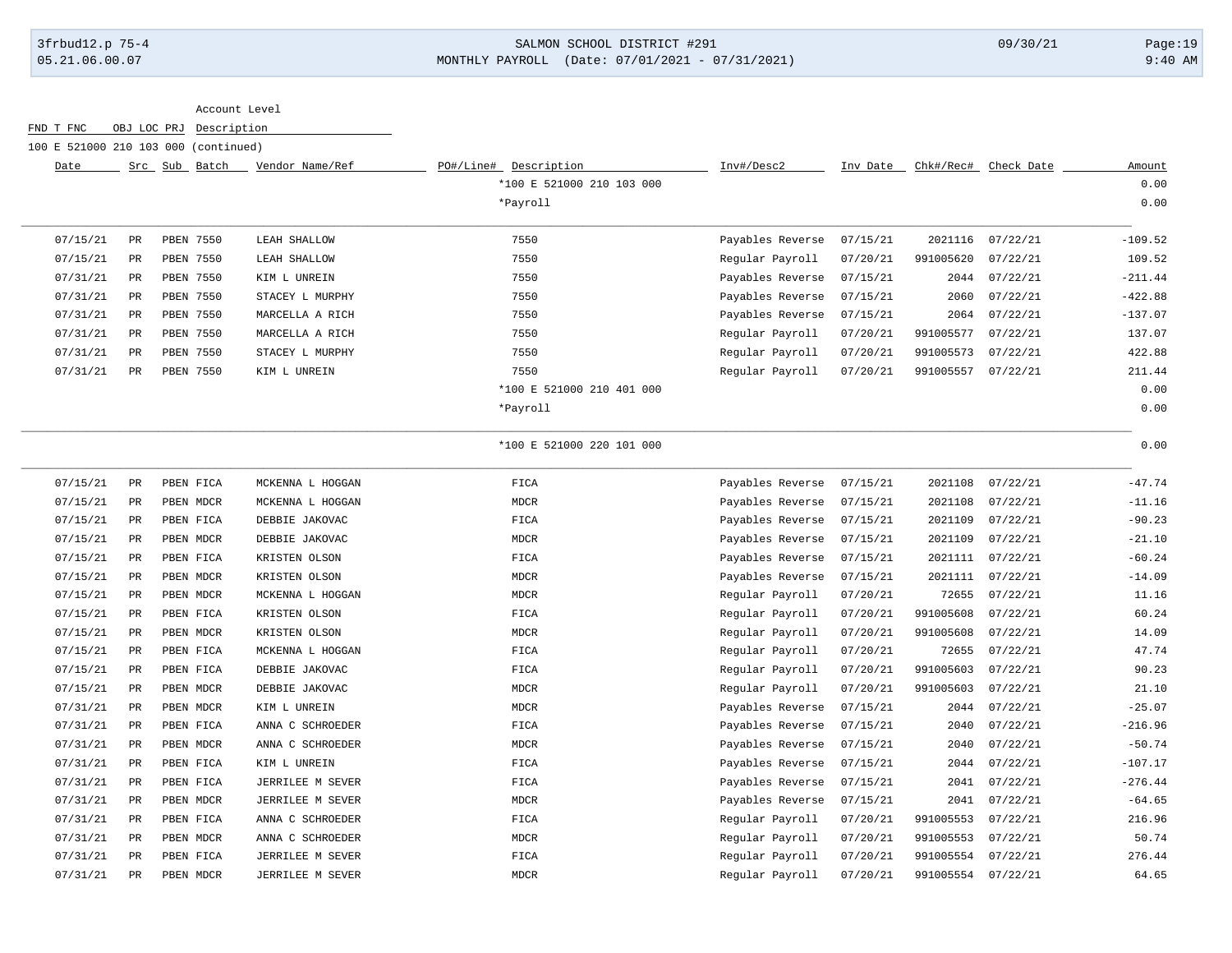# 3frbud12.p 75-4 SALMON SCHOOL DISTRICT #291 09/30/21 Page:20 05.21.06.00.07 MONTHLY PAYROLL (Date: 07/01/2021 - 07/31/2021) 9:40 AM

| Account Level |  |
|---------------|--|
|               |  |

| 100 E 521000 220 103 000 (continued) |             |                  |                  |                          |                           |                  |          |           |            |           |
|--------------------------------------|-------------|------------------|------------------|--------------------------|---------------------------|------------------|----------|-----------|------------|-----------|
| Date                                 |             | Src Sub Batch    | Vendor Name/Ref  | PO#/Line#<br>Description |                           | Inv#/Desc2       | Inv Date | Chk#/Rec# | Check Date | Amount    |
| 07/31/21                             | $_{\rm PR}$ | PBEN FICA        | KIM L UNREIN     | FICA                     |                           | Regular Payroll  | 07/20/21 | 991005557 | 07/22/21   | 107.17    |
| 07/31/21                             | $_{\rm PR}$ | PBEN MDCR        | KIM L UNREIN     | <b>MDCR</b>              |                           | Regular Payroll  | 07/20/21 | 991005557 | 07/22/21   | 25.07     |
|                                      |             |                  |                  |                          | *100 E 521000 220 103 000 |                  |          |           |            | 0.00      |
|                                      |             |                  |                  | *Payroll                 |                           |                  |          |           |            | 0.00      |
| 07/15/21                             | PR          | PBEN FICA        | LEAH SHALLOW     | FICA                     |                           | Payables Reverse | 07/15/21 | 2021116   | 07/22/21   | $-56.87$  |
| 07/15/21                             | $_{\rm PR}$ | PBEN MDCR        | LEAH SHALLOW     | <b>MDCR</b>              |                           | Payables Reverse | 07/15/21 | 2021116   | 07/22/21   | $-13.30$  |
| 07/15/21                             | PR          | PBEN FICA        | LEAH SHALLOW     | FICA                     |                           | Regular Payroll  | 07/20/21 | 991005620 | 07/22/21   | 56.87     |
| 07/15/21                             | PR          | PBEN MDCR        | LEAH SHALLOW     | <b>MDCR</b>              |                           | Regular Payroll  | 07/20/21 | 991005620 | 07/22/21   | 13.30     |
| 07/31/21                             | PR          | PBEN FICA        | KIM L UNREIN     | FICA                     |                           | Payables Reverse | 07/15/21 | 2044      | 07/22/21   | $-107.17$ |
| 07/31/21                             | PR          | PBEN MDCR        | KIM L UNREIN     | <b>MDCR</b>              |                           | Payables Reverse | 07/15/21 | 2044      | 07/22/21   | $-25.06$  |
| 07/31/21                             | PR          | PBEN FICA        | STACEY L MURPHY  | FICA                     |                           | Payables Reverse | 07/15/21 | 2060      | 07/22/21   | $-219.10$ |
| 07/31/21                             | PR          | PBEN MDCR        | STACEY L MURPHY  | <b>MDCR</b>              |                           | Payables Reverse | 07/15/21 | 2060      | 07/22/21   | $-51.24$  |
| 07/31/21                             | $_{\rm PR}$ | PBEN FICA        | MARCELLA A RICH  | FICA                     |                           | Payables Reverse | 07/15/21 | 2064      | 07/22/21   | $-71.18$  |
| 07/31/21                             | PR          | PBEN MDCR        | MARCELLA A RICH  | <b>MDCR</b>              |                           | Payables Reverse | 07/15/21 | 2064      | 07/22/21   | $-16.65$  |
| 07/31/21                             | $_{\rm PR}$ | PBEN FICA        | MARCELLA A RICH  | FICA                     |                           | Regular Payroll  | 07/20/21 | 991005577 | 07/22/21   | 71.18     |
| 07/31/21                             | <b>PR</b>   | PBEN MDCR        | MARCELLA A RICH  | <b>MDCR</b>              |                           | Regular Payroll  | 07/20/21 | 991005577 | 07/22/21   | 16.65     |
| 07/31/21                             | $_{\rm PR}$ | PBEN FICA        | STACEY L MURPHY  | FICA                     |                           | Regular Payroll  | 07/20/21 | 991005573 | 07/22/21   | 219.10    |
| 07/31/21                             | PR          | PBEN MDCR        | STACEY L MURPHY  | <b>MDCR</b>              |                           | Regular Payroll  | 07/20/21 | 991005573 | 07/22/21   | 51.24     |
| 07/31/21                             | $_{\rm PR}$ | PBEN FICA        | KIM L UNREIN     | FICA                     |                           | Regular Payroll  | 07/20/21 | 991005557 | 07/22/21   | 107.17    |
| 07/31/21                             | PR          | PBEN MDCR        | KIM L UNREIN     | <b>MDCR</b>              |                           | Regular Payroll  | 07/20/21 | 991005557 | 07/22/21   | 25.06     |
|                                      |             |                  |                  |                          | *100 E 521000 220 401 000 |                  |          |           |            | 0.00      |
|                                      |             |                  |                  | *Payroll                 |                           |                  |          |           |            | 0.00      |
|                                      |             |                  |                  |                          | *100 E 521000 240 101 000 |                  |          |           |            | 0.00      |
| 07/15/21                             | $_{\rm PR}$ | PBEN 7200        | MCKENNA L HOGGAN | 7200                     |                           | Payables Reverse | 07/15/21 | 2021108   | 07/22/21   | $-544.80$ |
| 07/15/21                             | PR          | PBEN 7200        | DEBBIE JAKOVAC   | 7200                     |                           | Payables Reverse | 07/15/21 | 2021109   | 07/22/21   | $-544.80$ |
| 07/15/21                             | $_{\rm PR}$ | PBEN 7200        | KRISTEN OLSON    | 7200                     |                           | Payables Reverse | 07/15/21 | 2021111   | 07/22/21   | $-544.80$ |
| 07/15/21                             | PR          | <b>PBEN 7200</b> | KRISTEN OLSON    | 7200                     |                           | Regular Payroll  | 07/20/21 | 991005608 | 07/22/21   | 544.80    |
| 07/15/21                             | PR          | PBEN 7200        | MCKENNA L HOGGAN | 7200                     |                           | Regular Payroll  | 07/20/21 | 72655     | 07/22/21   | 424.95    |
| 07/15/21                             | $_{\rm PR}$ | PBEN 7200        | DEBBIE JAKOVAC   | 7200                     |                           | Regular Payroll  | 07/20/21 | 991005603 | 07/22/21   | 544.80    |
| 07/31/21                             | $_{\rm PR}$ | PBEN 7200        | KIM L UNREIN     | 7200                     |                           | Payables Reverse | 07/15/21 | 2044      | 07/22/21   | $-272.40$ |
| 07/31/21                             | $_{\rm PR}$ | PBEN 7200        | JERRILEE M SEVER | 7200                     |                           | Payables Reverse | 07/15/21 | 2041      | 07/22/21   | $-544.80$ |
| 07/31/21                             | PR          | PBEN 7200        | ANNA C SCHROEDER | 7200                     |                           | Payables Reverse | 07/15/21 | 2040      | 07/22/21   | $-544.80$ |
| 07/31/21                             | $_{\rm PR}$ | PBEN 7200        | ANNA C SCHROEDER | 7200                     |                           | Regular Payroll  | 07/20/21 | 991005553 | 07/22/21   | 544.80    |
| 07/31/21                             | PR          | <b>PBEN 7200</b> | KIM L UNREIN     | 7200                     |                           | Regular Payroll  | 07/20/21 | 991005557 | 07/22/21   | 272.40    |
| 07/31/21                             | $_{\rm PR}$ | PBEN 7200        | JERRILEE M SEVER | 7200                     |                           | Regular Payroll  | 07/20/21 | 991005554 | 07/22/21   | 544.80    |
|                                      |             |                  |                  |                          |                           |                  |          |           |            |           |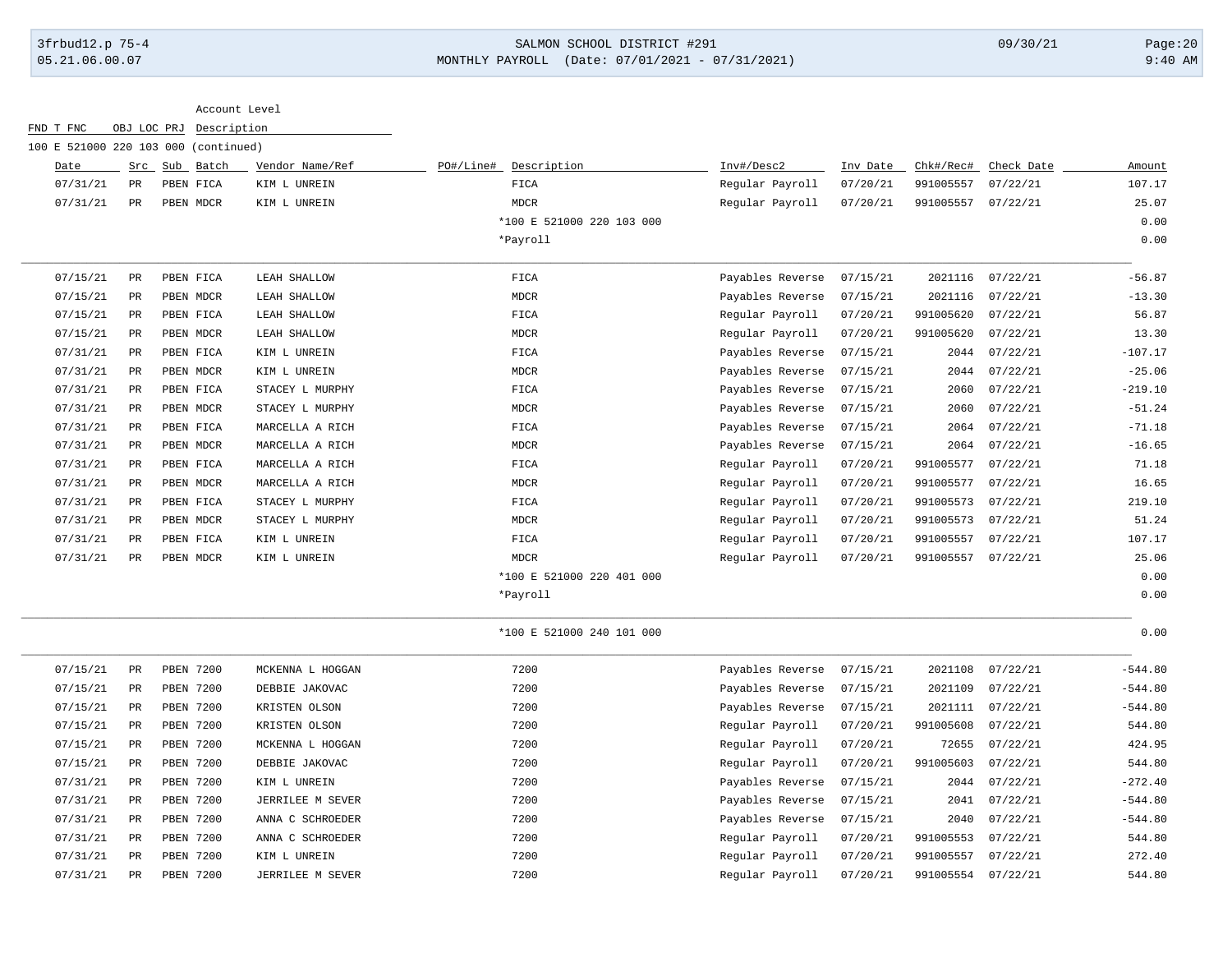# 3frbud12.p 75-4 SALMON SCHOOL DISTRICT #291 09/30/21 Page:21 05.21.06.00.07 MONTHLY PAYROLL (Date: 07/01/2021 - 07/31/2021) 9:40 AM

Account Level

FND T FNC OBJ LOC PRJ Description

100 E 521000 240 103 000 (continued)

| Date     |             | Src Sub Batch    | Vendor Name/Ref   | PO#/Line# Description<br>*100 E 521000 240 103 000<br>*Payroll | Inv#/Desc2       | Inv Date | Chk#/Rec#          | Check Date | Amount<br>$-119.85$<br>$-119.85$ |
|----------|-------------|------------------|-------------------|----------------------------------------------------------------|------------------|----------|--------------------|------------|----------------------------------|
| 07/15/21 | PR          | <b>PBEN 7200</b> | LEAH SHALLOW      | 7200                                                           | Payables Reverse | 07/15/21 | 2021116            | 07/22/21   | $-544.80$                        |
| 07/15/21 | PR          | <b>PBEN 7200</b> | LEAH SHALLOW      | 7200                                                           | Regular Payroll  | 07/20/21 | 991005620          | 07/22/21   | 544.80                           |
| 07/31/21 | PR          | PBEN 7200        | KIM L UNREIN      | 7200                                                           | Payables Reverse | 07/15/21 | 2044               | 07/22/21   | $-272.40$                        |
| 07/31/21 | PR          | PBEN 7200        | STACEY L MURPHY   | 7200                                                           | Payables Reverse | 07/15/21 | 2060               | 07/22/21   | $-544.80$                        |
| 07/31/21 | PR          | PBEN 7200        | STACEY L MURPHY   | 7200                                                           | Regular Payroll  | 07/20/21 | 991005573          | 07/22/21   | 544.80                           |
| 07/31/21 | $_{\rm PR}$ | PBEN 7200        | KIM L UNREIN      | 7200                                                           | Regular Payroll  | 07/20/21 | 991005557 07/22/21 |            | 272.40                           |
|          |             |                  |                   | *100 E 521000 240 401 000                                      |                  |          |                    |            | 0.00                             |
|          |             |                  |                   | *Payroll                                                       |                  |          |                    |            | 0.00                             |
|          |             |                  |                   | *100 E 522000 110 101 000                                      |                  |          |                    |            | 0.00                             |
| 07/31/21 | $_{\rm PR}$ | PREC 0185        | GERALDINE E MOORE | EXC CHILD PRESCHL                                              | Payables Reverse | 07/15/21 | 2026               | 07/22/21   | $-4,625.84$                      |
| 07/31/21 | PR          | PREC 0185        | GERALDINE E MOORE | EXC CHILD PRESCHL                                              | Regular Payroll  | 07/20/21 | 991005538          | 07/22/21   | 4,625.84                         |
|          |             |                  |                   | *100 E 522000 110 922 000                                      |                  |          |                    |            | 0.00                             |
|          |             |                  |                   | *Payroll                                                       |                  |          |                    |            | 0.00                             |
|          |             |                  |                   | *100 E 522000 210 101 000                                      |                  |          |                    |            | 0.00                             |
| 07/31/21 | PR          | PBEN 7550        | GERALDINE E MOORE | 7550                                                           | Payables Reverse | 07/15/21 | 2026               | 07/22/21   | $-552.33$                        |
| 07/31/21 | PR          | PBEN 7550        | GERALDINE E MOORE | 7550                                                           | Regular Payroll  | 07/20/21 | 991005538          | 07/22/21   | 552.33                           |
|          |             |                  |                   | *100 E 522000 210 922 000                                      |                  |          |                    |            | 0.00                             |
|          |             |                  |                   | *Payroll                                                       |                  |          |                    |            | 0.00                             |
|          |             |                  |                   | *100 E 522000 220 101 000                                      |                  |          |                    |            | 0.00                             |
| 07/31/21 | PR          | PBEN FICA        | GERALDINE E MOORE | <b>FICA</b>                                                    | Payables Reverse | 07/15/21 | 2026               | 07/22/21   | $-267.86$                        |
| 07/31/21 | PR          | PBEN MDCR        | GERALDINE E MOORE | <b>MDCR</b>                                                    | Payables Reverse | 07/15/21 | 2026               | 07/22/21   | $-62.65$                         |
| 07/31/21 | PR          | PBEN FICA        | GERALDINE E MOORE | FICA                                                           | Regular Payroll  | 07/20/21 | 991005538          | 07/22/21   | 267.86                           |
| 07/31/21 | PR          | PBEN MDCR        | GERALDINE E MOORE | <b>MDCR</b>                                                    | Regular Payroll  | 07/20/21 | 991005538 07/22/21 |            | 62.65                            |
|          |             |                  |                   | *100 E 522000 220 922 000                                      |                  |          |                    |            | 0.00                             |
|          |             |                  |                   | *Payroll                                                       |                  |          |                    |            | 0.00                             |
|          |             |                  |                   | *100 E 522000 240 101 000                                      |                  |          |                    |            | 0.00                             |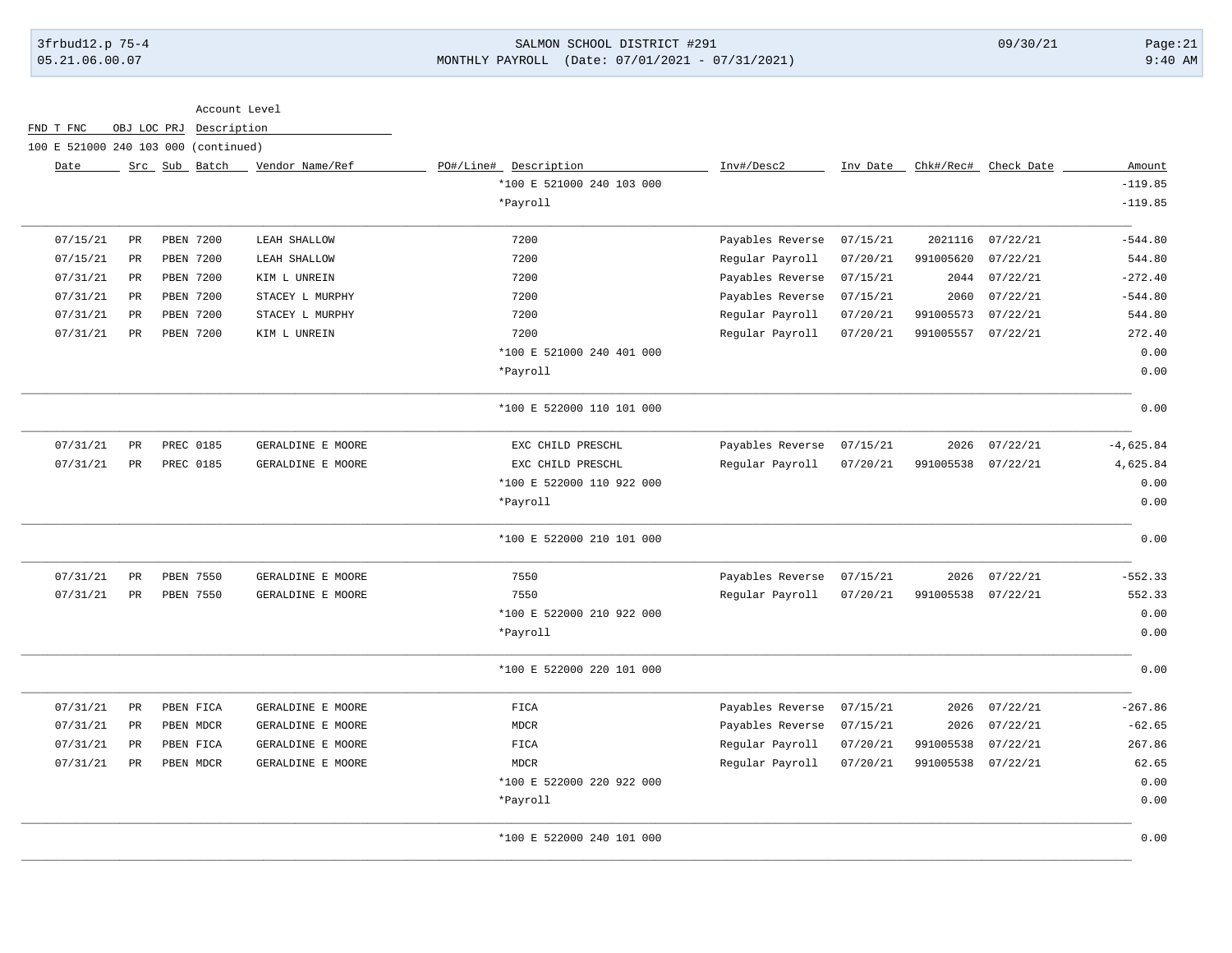## 3frbud12.p 75-4 SALMON SCHOOL DISTRICT #291 09/30/21 Page:22 05.21.06.00.07 MONTHLY PAYROLL (Date: 07/01/2021 - 07/31/2021) 9:40 AM

| Account Level |  |  |
|---------------|--|--|
|---------------|--|--|

|              |            |           |          |                  |                           |                   | Description      | OBJ LOC PRJ |               | FND T FNC |
|--------------|------------|-----------|----------|------------------|---------------------------|-------------------|------------------|-------------|---------------|-----------|
| Amount       | Check Date | Chk#/Rec# | Inv Date | Inv#/Desc2       | Description<br>PO#/Line#  | Vendor Name/Ref   | Batch            | Sub         | Src           | Date      |
| $-544.80$    | 07/22/21   | 2026      | 07/15/21 | Payables Reverse | 7200                      | GERALDINE E MOORE | <b>PBEN 7200</b> |             | PR            | 07/31/21  |
| 544.80       | 07/22/21   | 991005538 | 07/20/21 | Regular Payroll  | 7200                      | GERALDINE E MOORE | PBEN 7200        |             | $_{\rm PR}$   | 07/31/21  |
| 0.00         |            |           |          |                  | *100 E 522000 240 922 000 |                   |                  |             |               |           |
| 0.00         |            |           |          |                  | *Payroll                  |                   |                  |             |               |           |
| $-1, 514.12$ | 07/22/21   | 2050      | 07/15/21 | Payables Reverse | ATHL DIRECTOR             | JEREMY S BURGESS  | PREC ADIR        |             | PR            | 07/31/21  |
| 225.00       | 07/22/21   | 991005563 | 07/20/21 | Regular Payroll  | ATHL/HS CERTIFIED         | JEREMY S BURGESS  | PREC 0190        |             | PR            | 07/31/21  |
| 1,514.12     | 07/22/21   | 991005563 | 07/20/21 | Regular Payroll  | ATHL DIRECTOR             | JEREMY S BURGESS  | PREC ADIR        |             | PR            | 07/31/21  |
| 225.00       |            |           |          |                  | *100 E 531000 110 401 000 |                   |                  |             |               |           |
| 225.00       |            |           |          |                  | *Payroll                  |                   |                  |             |               |           |
| 0.00         |            |           |          |                  | *100 E 531000 110 602 000 |                   |                  |             |               |           |
| 0.00         |            |           |          |                  | *100 E 531000 115 401 000 |                   |                  |             |               |           |
| 0.00         |            |           |          |                  | *100 E 531000 115 602 000 |                   |                  |             |               |           |
| 0.00         |            |           |          |                  | *100 E 531000 165 401 000 |                   |                  |             |               |           |
| $-180.79$    | 07/22/21   | 2050      | 07/15/21 | Payables Reverse | 7550                      | JEREMY S BURGESS  | PBEN 7550        |             | PR            | 07/31/21  |
| 180.79       | 07/22/21   | 991005563 | 07/20/21 | Regular Payroll  | 7550                      | JEREMY S BURGESS  | PBEN 7550        |             | $_{\rm PR}$   | 07/31/21  |
| 26.86        | 07/22/21   | 991005563 | 07/20/21 | Regular Payroll  | 7550                      | JEREMY S BURGESS  | PBEN 7550        |             | PR            | 07/31/21  |
| 26.86        |            |           |          |                  | *100 E 531000 210 401 000 |                   |                  |             |               |           |
| 26.86        |            |           |          |                  | *Payroll                  |                   |                  |             |               |           |
| $-84.33$     | 07/22/21   | 2050      | 07/15/21 | Payables Reverse | FICA                      | JEREMY S BURGESS  | PBEN FICA        |             | $_{\rm PR}$   | 07/31/21  |
| $-19.72$     | 07/22/21   | 2050      | 07/15/21 | Payables Reverse | MDCR                      | JEREMY S BURGESS  | PBEN MDCR        |             | $\mathtt{PR}$ | 07/31/21  |
| 84.78        | 07/22/21   | 991005563 | 07/20/21 | Regular Payroll  | ${\tt FICA}$              | JEREMY S BURGESS  | PBEN FICA        |             | PR            | 07/31/21  |
| 19.82        | 07/22/21   | 991005563 | 07/20/21 | Regular Payroll  | <b>MDCR</b>               | JEREMY S BURGESS  | PBEN MDCR        |             | <b>PR</b>     | 07/31/21  |
| 12.60        | 07/22/21   | 991005563 | 07/20/21 | Regular Payroll  | ${\tt FICA}$              | JEREMY S BURGESS  | PBEN FICA        |             | PR            | 07/31/21  |
| 2.95         | 07/22/21   | 991005563 | 07/20/21 | Regular Payroll  | <b>MDCR</b>               | JEREMY S BURGESS  | PBEN MDCR        |             | $_{\rm PR}$   | 07/31/21  |
| 16.10        |            |           |          |                  | *100 E 531000 220 401 000 |                   |                  |             |               |           |
| 16.10        |            |           |          |                  | *Payroll                  |                   |                  |             |               |           |
| $-179.78$    | 07/22/21   | 2050      | 07/15/21 | Payables Reverse | 7200                      | JEREMY S BURGESS  | PBEN 7200        |             | PR            | 07/31/21  |
| 179.78       | 07/22/21   | 991005563 | 07/20/21 | Regular Payroll  | 7200                      | JEREMY S BURGESS  | PBEN 7200        |             | $_{\rm PR}$   | 07/31/21  |
| 0.00         |            |           |          |                  | *100 E 531000 240 401 000 |                   |                  |             |               |           |
| 0.00         |            |           |          |                  | *Payroll                  |                   |                  |             |               |           |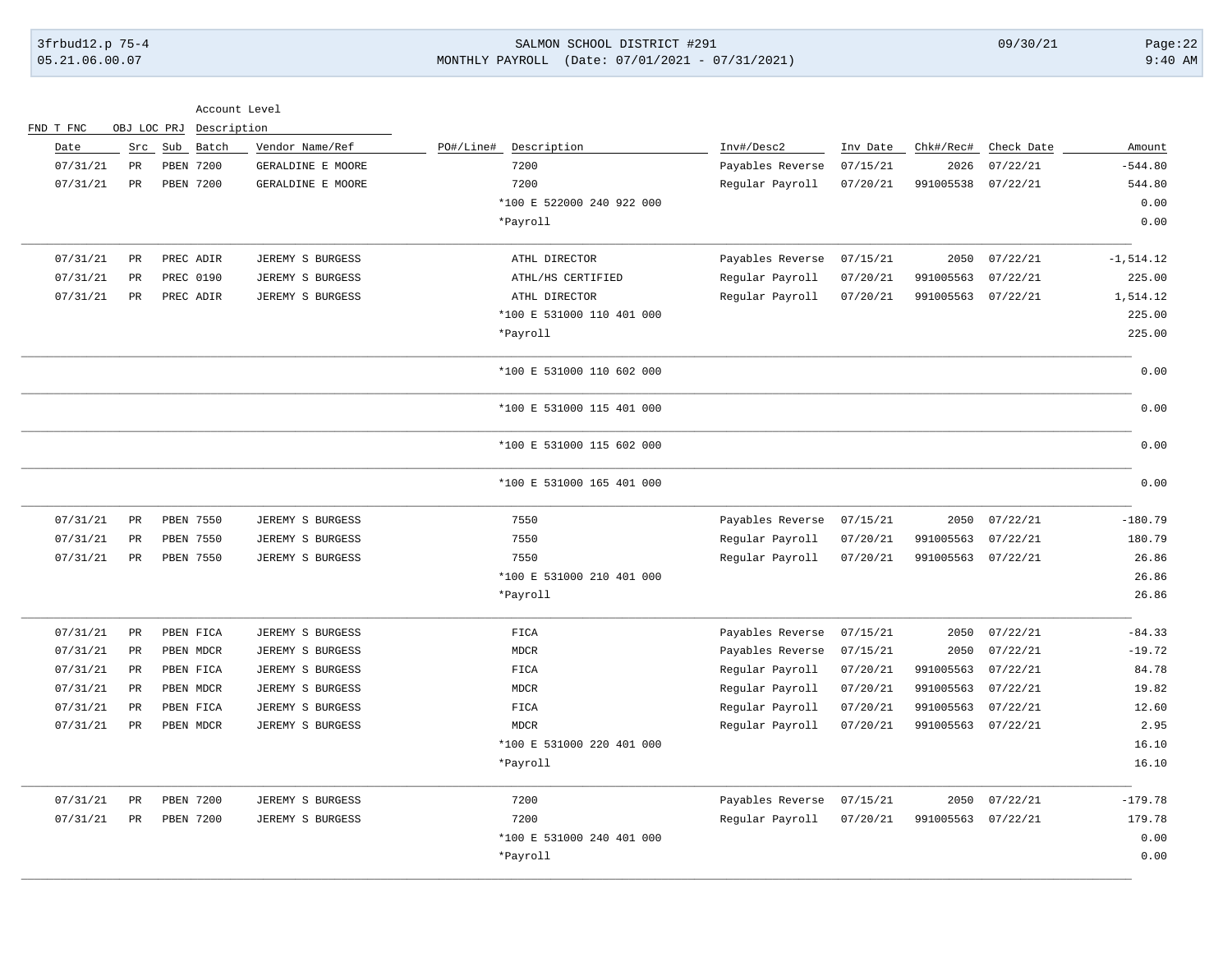Account Level

### 3frbud12.p 75-4 SALMON SCHOOL DISTRICT #291 09/30/21 Page:23 05.21.06.00.07 MONTHLY PAYROLL (Date: 07/01/2021 - 07/31/2021) 9:40 AM

|              |                      |                    |          |                  |                           |                    | Description   |           | OBJ LOC PRJ   | FND T FNC |
|--------------|----------------------|--------------------|----------|------------------|---------------------------|--------------------|---------------|-----------|---------------|-----------|
| Amount       | Chk#/Rec# Check Date |                    | Inv Date | Inv#/Desc2       | PO#/Line# Description     | Vendor Name/Ref    | Src Sub Batch |           |               | Date      |
| 0.00         |                      |                    |          |                  | *100 E 532000 110 101 000 |                    |               |           |               |           |
| $-3, 541.67$ | 07/22/21             | 2039               | 07/15/21 | Payables Reverse | ELEMENTARY TEACHER        | JENNIFER LEE PLATT |               | PREC 0030 | PR            | 07/31/21  |
| 3,541.67     | 07/22/21             | 991005552          | 07/20/21 | Regular Payroll  | ELEMENTARY TEACHER        | JENNIFER LEE PLATT |               | PREC 0030 | $_{\rm PR}$   | 07/31/21  |
| 0.00         |                      |                    |          |                  | *100 E 532000 110 103 120 |                    |               |           |               |           |
| 0.00         |                      |                    |          |                  | *Payroll                  |                    |               |           |               |           |
| 0.00         |                      |                    |          |                  | *100 E 532000 110 401 000 |                    |               |           |               |           |
| 0.00         |                      |                    |          |                  | *100 E 532000 115 401 000 |                    |               |           |               |           |
| 0.00         |                      |                    |          |                  | *100 E 532000 210 100 000 |                    |               |           |               |           |
| 0.00         |                      |                    |          |                  | *100 E 532000 210 101 000 |                    |               |           |               |           |
| $-422.88$    | 07/22/21             | 2039               | 07/15/21 | Payables Reverse | 7550                      | JENNIFER LEE PLATT |               | PBEN 7550 | PR            | 07/31/21  |
| 422.88       | 07/22/21             | 991005552          | 07/20/21 | Regular Payroll  | 7550                      | JENNIFER LEE PLATT |               | PBEN 7550 | PR            | 07/31/21  |
| 0.00         |                      |                    |          |                  | *100 E 532000 210 103 120 |                    |               |           |               |           |
| 0.00         |                      |                    |          |                  | *Payroll                  |                    |               |           |               |           |
| 0.00         |                      |                    |          |                  | *100 E 532000 210 401 000 |                    |               |           |               |           |
| 0.00         |                      |                    |          |                  | *100 E 532000 220 101 000 |                    |               |           |               |           |
| $-183.54$    | 07/22/21             | 2039               | 07/15/21 | Payables Reverse | FICA                      | JENNIFER LEE PLATT |               | PBEN FICA | PR            | 07/31/21  |
| $-42.92$     | 07/22/21             | 2039               | 07/15/21 | Payables Reverse | <b>MDCR</b>               | JENNIFER LEE PLATT |               | PBEN MDCR | $_{\rm PR}$   | 07/31/21  |
| 192.55       | 07/22/21             | 991005552          | 07/20/21 | Regular Payroll  | FICA                      | JENNIFER LEE PLATT |               | PBEN FICA | PR            | 07/31/21  |
| 45.03        |                      | 991005552 07/22/21 | 07/20/21 | Regular Payroll  | <b>MDCR</b>               | JENNIFER LEE PLATT |               | PBEN MDCR | $\mathtt{PR}$ | 07/31/21  |
| 11.12        |                      |                    |          |                  | *100 E 532000 220 103 120 |                    |               |           |               |           |
| 11.12        |                      |                    |          |                  | *Payroll                  |                    |               |           |               |           |
| 0.00         |                      |                    |          |                  | *100 E 532000 220 401 000 |                    |               |           |               |           |
| 0.00         |                      |                    |          |                  | *100 E 532000 240 100 000 |                    |               |           |               |           |
| 0.00         |                      |                    |          |                  | *100 E 532000 240 101 000 |                    |               |           |               |           |
| $-544.80$    | 07/22/21             | 2039               | 07/15/21 | Payables Reverse | 7200                      | JENNIFER LEE PLATT |               | PBEN 7200 | $_{\rm PR}$   | 07/31/21  |
| 544.80       | 07/22/21             | 991005552          | 07/20/21 | Regular Payroll  | 7200                      | JENNIFER LEE PLATT |               | PBEN 7200 | PR            | 07/31/21  |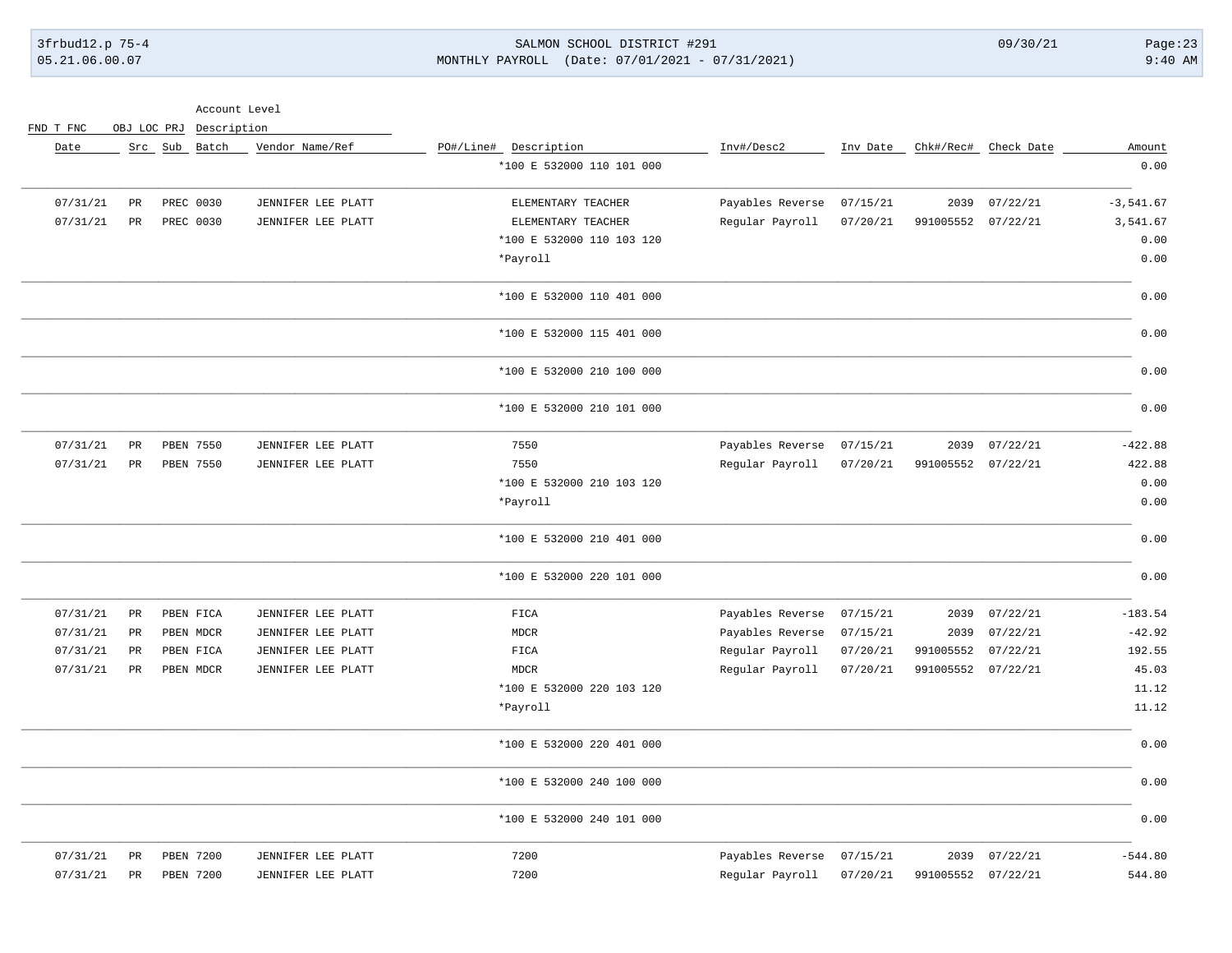### 3frbud12.p 75-4 SALMON SCHOOL DISTRICT #291 09/30/21 Page:24 05.21.06.00.07 MONTHLY PAYROLL (Date: 07/01/2021 - 07/31/2021) 9:40 AM

Account Level

FND T FNC OBJ LOC PRJ Description

100 E 532000 240 103 120 (continued)

| Amount       | Chk#/Rec# Check Date |                    | Inv Date | Inv#/Desc2       | PO#/Line#<br>Description  | Vendor Name/Ref    | Src Sub Batch |             | Date     |
|--------------|----------------------|--------------------|----------|------------------|---------------------------|--------------------|---------------|-------------|----------|
| 0.00         |                      |                    |          |                  | *100 E 532000 240 103 120 |                    |               |             |          |
| 0.00         |                      |                    |          |                  | *Payroll                  |                    |               |             |          |
| $-4,979.39$  | 07/22/21             | 2062               | 07/15/21 | Payables Reverse | AGH CERT                  | HEATHER A. PEKUS   | PREC 0240     | PR          | 07/31/21 |
| $-4,458.86$  | 07/22/21             | 2063               | 07/15/21 | Payables Reverse | AGH CERT                  | COLEEN B PHELPS    | PREC 0240     | PR          | 07/31/21 |
| $-1,666.67$  | 07/22/21             | 2036               | 07/15/21 | Payables Reverse | AGH CERT                  | MOLLY MCNEVIN      | PREC 0240     | PR          | 07/31/21 |
| 4,458.86     | 07/22/21             | 991005576          | 07/20/21 | Regular Payroll  | AGH CERT                  | COLEEN B PHELPS    | PREC 0240     | PR          | 07/31/21 |
| 4,979.39     | 07/22/21             | 991005575          | 07/20/21 | Regular Payroll  | AGH CERT                  | HEATHER A. PEKUS   | PREC 0240     | $_{\rm PR}$ | 07/31/21 |
| 1,666.67     | 07/22/21             | 991005550          | 07/20/21 | Regular Payroll  | AGH CERT                  | MOLLY MCNEVIN      | PREC 0240     | $_{\rm PR}$ | 07/31/21 |
| 0.00         |                      |                    |          |                  | *100 E 611000 110 000 000 |                    |               |             |          |
| 0.00         |                      |                    |          |                  | *Payroll                  |                    |               |             |          |
| 0.00         |                      |                    |          |                  | *100 E 611000 110 100 000 |                    |               |             |          |
| 0.00         |                      |                    |          |                  | *100 E 611000 115 100 000 |                    |               |             |          |
| 0.00         |                      |                    |          |                  | *100 E 611000 115 101 000 |                    |               |             |          |
| $-1, 472.23$ | 07/22/21             | 2021117            | 07/15/21 | Payables Reverse | HS CLSF HOURLY            | ASHLEY C TARKALSON | PREC 0110H    | PR          | 07/15/21 |
| 1,472.23     |                      | 991005621 07/22/21 | 07/20/21 | Regular Payroll  | HS CLSF HOURLY            | ASHLEY C TARKALSON | PREC 0110H    | PR          | 07/15/21 |
| 0.00         |                      |                    |          |                  | *100 E 611000 115 401 000 |                    |               |             |          |
| 0.00         |                      |                    |          |                  | *Payroll                  |                    |               |             |          |
| $-2, 273.82$ | 07/22/21             | 2021118            | 07/15/21 | Payables Reverse | HS CLSF HOURLY            | ERIC J TARKALSON   | PREC 0110H    | PR          | 07/15/21 |
| 2,319.10     |                      | 991005623 07/22/21 | 07/20/21 | Regular Payroll  | HS CLSF HOURLY            | ERIC J TARKALSON   | PREC 0110H    | PR          | 07/15/21 |
| 45.28        |                      |                    |          |                  | *100 E 611000 115 401 002 |                    |               |             |          |
| 45.28        |                      |                    |          |                  | *Payroll                  |                    |               |             |          |
| $-594.54$    | 07/22/21             | 2062               | 07/15/21 | Payables Reverse | 7550                      | HEATHER A. PEKUS   | PBEN 7550     | PR          | 07/31/21 |
| $-532.39$    | 07/22/21             | 2063               | 07/15/21 | Payables Reverse | 7550                      | COLEEN B PHELPS    | PBEN 7550     | PR          | 07/31/21 |
| $-199.00$    | 07/22/21             | 2036               | 07/15/21 | Payables Reverse | 7550                      | MOLLY MCNEVIN      | PBEN 7550     | PR          | 07/31/21 |
| 594.54       | 07/22/21             | 991005575          | 07/20/21 | Regular Payroll  | 7550                      | HEATHER A. PEKUS   | PBEN 7550     | PR          | 07/31/21 |
| 532.39       | 07/22/21             | 991005576          | 07/20/21 | Regular Payroll  | 7550                      | COLEEN B PHELPS    | PBEN 7550     | PR          | 07/31/21 |
| 199.00       |                      | 991005550 07/22/21 | 07/20/21 | Regular Payroll  | 7550                      | MOLLY MCNEVIN      | PBEN 7550     | PR          | 07/31/21 |
| 0.00         |                      |                    |          |                  | *100 E 611000 210 000 000 |                    |               |             |          |
| 0.00         |                      |                    |          |                  | *Payroll                  |                    |               |             |          |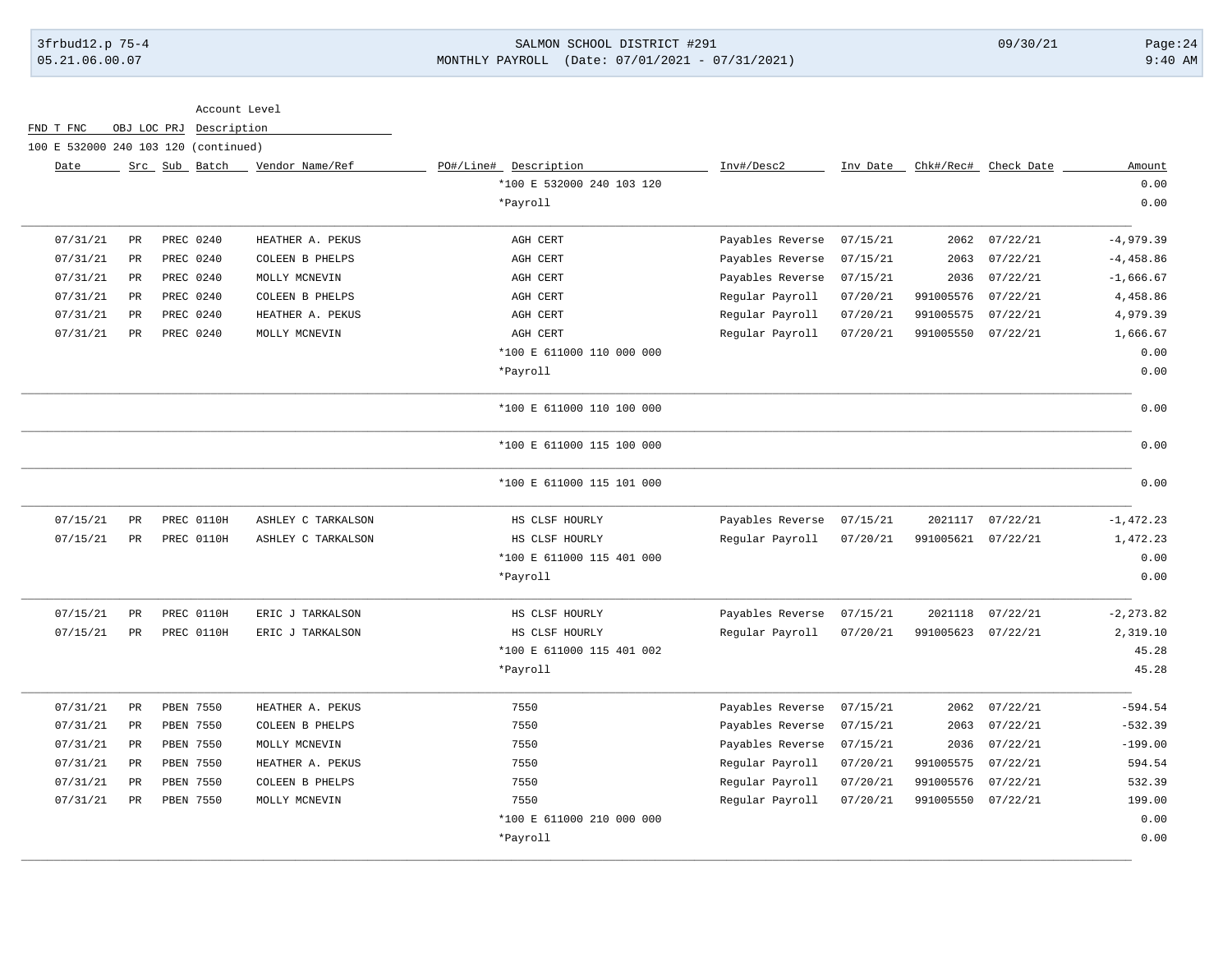# 3frbud12.p 75-4 SALMON SCHOOL DISTRICT #291 09/30/21 Page:25 05.21.06.00.07 MONTHLY PAYROLL (Date: 07/01/2021 - 07/31/2021) 9:40 AM

Account Level

| Amount    | Chk#/Rec# Check Date |                    | Inv Date | Inv#/Desc2       | PO#/Line# Description     | Vendor Name/Ref    | Src Sub Batch |             | Date     |
|-----------|----------------------|--------------------|----------|------------------|---------------------------|--------------------|---------------|-------------|----------|
| 0.00      |                      |                    |          |                  | *100 E 611000 210 100 000 |                    |               |             |          |
| 0.00      |                      |                    |          |                  | *100 E 611000 210 101 000 |                    |               |             |          |
| $-175.78$ | 07/22/21             | 2021117            | 07/15/21 | Payables Reverse | 7550                      | ASHLEY C TARKALSON | PBEN 7550     | $_{\rm PR}$ | 07/15/21 |
| 175.78    | 07/22/21             | 991005621          | 07/20/21 | Regular Payroll  | 7550                      | ASHLEY C TARKALSON | PBEN 7550     | PR          | 07/15/21 |
| 0.00      |                      |                    |          |                  | *100 E 611000 210 401 000 |                    |               |             |          |
| 0.00      |                      |                    |          |                  | *Payroll                  |                    |               |             |          |
| $-271.49$ | 07/22/21             | 2021118            | 07/15/21 | Payables Reverse | 7550                      | ERIC J TARKALSON   | PBEN 7550     | PR          | 07/15/21 |
| 276.90    |                      | 991005623 07/22/21 | 07/20/21 | Regular Payroll  | 7550                      | ERIC J TARKALSON   | PBEN 7550     | $_{\rm PR}$ | 07/15/21 |
| 5.41      |                      |                    |          |                  | *100 E 611000 210 401 002 |                    |               |             |          |
| 5.41      |                      |                    |          |                  | *Payroll                  |                    |               |             |          |
| $-246.03$ | 07/22/21             | 2062               | 07/15/21 | Payables Reverse | FICA                      | HEATHER A. PEKUS   | PBEN FICA     | $_{\rm PR}$ | 07/31/21 |
| $-57.54$  | 07/22/21             | 2062               | 07/15/21 | Payables Reverse | <b>MDCR</b>               | HEATHER A. PEKUS   | PBEN MDCR     | PR          | 07/31/21 |
| $-273.83$ | 07/22/21             | 2063               | 07/15/21 | Payables Reverse | FICA                      | COLEEN B PHELPS    | PBEN FICA     | PR          | 07/31/21 |
| $-64.04$  | 07/22/21             | 2063               | 07/15/21 | Payables Reverse | <b>MDCR</b>               | COLEEN B PHELPS    | PBEN MDCR     | PR          | 07/31/21 |
| $-86.44$  | 07/22/21             | 2036               | 07/15/21 | Payables Reverse | FICA                      | MOLLY MCNEVIN      | PBEN FICA     | PR          | 07/31/21 |
| $-20.22$  | 07/22/21             | 2036               | 07/15/21 | Payables Reverse | <b>MDCR</b>               | MOLLY MCNEVIN      | PBEN MDCR     | PR          | 07/31/21 |
| 57.54     | 07/22/21             | 991005575          | 07/20/21 | Regular Payroll  | <b>MDCR</b>               | HEATHER A. PEKUS   | PBEN MDCR     | PR          | 07/31/21 |
| 246.03    | 07/22/21             | 991005575          | 07/20/21 | Regular Payroll  | FICA                      | HEATHER A. PEKUS   | PBEN FICA     | PR          | 07/31/21 |
| 273.83    | 07/22/21             | 991005576          | 07/20/21 | Regular Payroll  | FICA                      | COLEEN B PHELPS    | PBEN FICA     | PR          | 07/31/21 |
| 64.04     | 07/22/21             | 991005576          | 07/20/21 | Regular Payroll  | <b>MDCR</b>               | COLEEN B PHELPS    | PBEN MDCR     | PR          | 07/31/21 |
| 86.44     | 07/22/21             | 991005550          | 07/20/21 | Regular Payroll  | FICA                      | MOLLY MCNEVIN      | PBEN FICA     | PR          | 07/31/21 |
| 20.22     | 07/22/21             | 991005550          | 07/20/21 | Regular Payroll  | <b>MDCR</b>               | MOLLY MCNEVIN      | PBEN MDCR     | PR          | 07/31/21 |
| 0.00      |                      |                    |          |                  | *100 E 611000 220 000 000 |                    |               |             |          |
| 0.00      |                      |                    |          |                  | *Payroll                  |                    |               |             |          |
| 0.00      |                      |                    |          |                  | *100 E 611000 220 100 000 |                    |               |             |          |
| 0.00      |                      |                    |          |                  | *100 E 611000 220 101 000 |                    |               |             |          |
| $-88.66$  | 07/22/21             | 2021117            | 07/15/21 | Payables Reverse | FICA                      | ASHLEY C TARKALSON | PBEN FICA     | $_{\rm PR}$ | 07/15/21 |
| $-20.73$  | 07/22/21             | 2021117            | 07/15/21 | Payables Reverse | <b>MDCR</b>               | ASHLEY C TARKALSON | PBEN MDCR     | PR          | 07/15/21 |
| 89.10     | 07/22/21             | 991005621          | 07/20/21 | Regular Payroll  | FICA                      | ASHLEY C TARKALSON | PBEN FICA     | PR          | 07/15/21 |
| 20.83     |                      | 991005621 07/22/21 | 07/20/21 | Regular Payroll  | <b>MDCR</b>               | ASHLEY C TARKALSON | PBEN MDCR     | $_{\rm PR}$ | 07/15/21 |
| 0.54      |                      |                    |          |                  | *100 E 611000 220 401 000 |                    |               |             |          |
| 0.54      |                      |                    |          |                  | *Payroll                  |                    |               |             |          |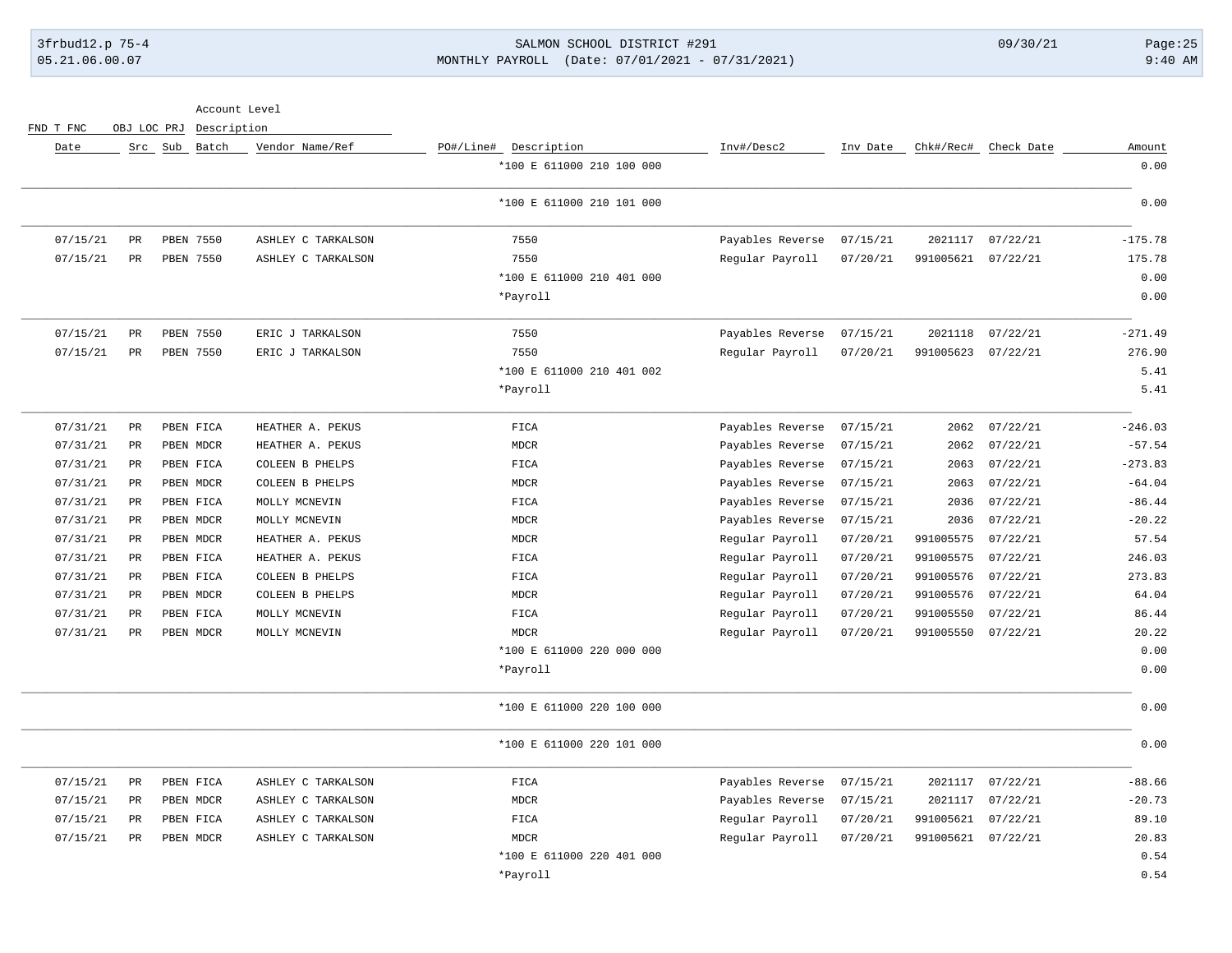# 3frbud12.p 75-4 SALMON SCHOOL DISTRICT #291 09/30/21 Page:26 05.21.06.00.07 MONTHLY PAYROLL (Date: 07/01/2021 - 07/31/2021) 9:40 AM

| OBJ LOC PRJ Description<br>Sub Batch<br>Vendor Name/Ref<br>PO#/Line#<br>Description<br>Inv#/Desc2<br>Chk#/Rec#<br>Date<br>Src<br>Inv Date<br>Check Date<br>07/15/21<br>PR<br>PBEN FICA<br>ERIC J TARKALSON<br>FICA<br>Payables Reverse<br>07/15/21<br>2021118<br>07/22/21<br>07/15/21<br><b>MDCR</b><br>Payables Reverse<br>07/15/21<br>2021118<br>07/22/21<br>PR<br>PBEN MDCR<br>ERIC J TARKALSON<br>07/15/21<br>Regular Payroll<br>991005623<br>07/22/21<br>PR<br>PBEN MDCR<br>ERIC J TARKALSON<br><b>MDCR</b><br>07/20/21<br>07/15/21<br>PBEN FICA<br>ERIC J TARKALSON<br>FICA<br>Regular Payroll<br>07/20/21<br>991005623<br>07/22/21<br>PR<br>*100 E 611000 220 401 002<br>*Payroll<br>07/31/21<br>PBEN 7200<br>HEATHER A. PEKUS<br>7200<br>Payables Reverse<br>07/15/21<br>07/22/21<br>PR<br>2062<br>7200<br>07/31/21<br>PBEN 7200<br>Payables Reverse<br>07/15/21<br>2063<br>07/22/21<br>PR<br>COLEEN B PHELPS<br>07/31/21<br>PBEN 7200<br>7200<br>07/15/21<br>07/22/21<br>PR<br>MOLLY MCNEVIN<br>Payables Reverse<br>2036<br>07/31/21<br>PBEN 7200<br>7200<br>PR<br>HEATHER A. PEKUS<br>Regular Payroll<br>07/20/21<br>991005575<br>07/22/21<br>07/31/21<br>PBEN 7200<br>7200<br>Regular Payroll<br>991005576<br>PR<br>COLEEN B PHELPS<br>07/20/21<br>07/22/21<br>07/31/21<br>7200<br>PBEN 7200<br>07/20/21<br>991005550 07/22/21<br>PR<br>MOLLY MCNEVIN<br>Regular Payroll<br>*100 E 611000 240 000 000<br>*Payroll<br>*100 E 611000 240 100 000<br>*100 E 611000 240 101 000<br>07/15/21<br><b>PBEN 7200</b><br>7200<br>Payables Reverse<br>07/15/21<br>2021117 07/22/21<br>PR<br>ASHLEY C TARKALSON<br>7200<br>07/15/21<br>PR<br>PBEN 7200<br>ASHLEY C TARKALSON<br>Regular Payroll<br>07/20/21<br>991005621 07/22/21<br>*100 E 611000 240 401 000<br>*Payroll<br>07/15/21<br>7200<br>Payables Reverse<br>07/22/21<br>PR<br>PBEN 7200<br>ERIC J TARKALSON<br>07/15/21<br>2021118<br>07/15/21<br>7200<br>Regular Payroll<br>PR<br>PBEN 7200<br>ERIC J TARKALSON<br>07/20/21<br>991005623<br>07/22/21<br>*100 E 611000 240 401 002<br>*Payroll<br>*100 E 616000 110 000 000<br>*100 E 616000 110 101 000 |           |  |  |  | Account Level |  | FND T FNC |
|-------------------------------------------------------------------------------------------------------------------------------------------------------------------------------------------------------------------------------------------------------------------------------------------------------------------------------------------------------------------------------------------------------------------------------------------------------------------------------------------------------------------------------------------------------------------------------------------------------------------------------------------------------------------------------------------------------------------------------------------------------------------------------------------------------------------------------------------------------------------------------------------------------------------------------------------------------------------------------------------------------------------------------------------------------------------------------------------------------------------------------------------------------------------------------------------------------------------------------------------------------------------------------------------------------------------------------------------------------------------------------------------------------------------------------------------------------------------------------------------------------------------------------------------------------------------------------------------------------------------------------------------------------------------------------------------------------------------------------------------------------------------------------------------------------------------------------------------------------------------------------------------------------------------------------------------------------------------------------------------------------------------------------------------------------------------------------------------------------------------|-----------|--|--|--|---------------|--|-----------|
|                                                                                                                                                                                                                                                                                                                                                                                                                                                                                                                                                                                                                                                                                                                                                                                                                                                                                                                                                                                                                                                                                                                                                                                                                                                                                                                                                                                                                                                                                                                                                                                                                                                                                                                                                                                                                                                                                                                                                                                                                                                                                                                   | Amount    |  |  |  |               |  |           |
|                                                                                                                                                                                                                                                                                                                                                                                                                                                                                                                                                                                                                                                                                                                                                                                                                                                                                                                                                                                                                                                                                                                                                                                                                                                                                                                                                                                                                                                                                                                                                                                                                                                                                                                                                                                                                                                                                                                                                                                                                                                                                                                   | $-138.35$ |  |  |  |               |  |           |
|                                                                                                                                                                                                                                                                                                                                                                                                                                                                                                                                                                                                                                                                                                                                                                                                                                                                                                                                                                                                                                                                                                                                                                                                                                                                                                                                                                                                                                                                                                                                                                                                                                                                                                                                                                                                                                                                                                                                                                                                                                                                                                                   | $-32.36$  |  |  |  |               |  |           |
|                                                                                                                                                                                                                                                                                                                                                                                                                                                                                                                                                                                                                                                                                                                                                                                                                                                                                                                                                                                                                                                                                                                                                                                                                                                                                                                                                                                                                                                                                                                                                                                                                                                                                                                                                                                                                                                                                                                                                                                                                                                                                                                   | 33.01     |  |  |  |               |  |           |
|                                                                                                                                                                                                                                                                                                                                                                                                                                                                                                                                                                                                                                                                                                                                                                                                                                                                                                                                                                                                                                                                                                                                                                                                                                                                                                                                                                                                                                                                                                                                                                                                                                                                                                                                                                                                                                                                                                                                                                                                                                                                                                                   | 141.16    |  |  |  |               |  |           |
|                                                                                                                                                                                                                                                                                                                                                                                                                                                                                                                                                                                                                                                                                                                                                                                                                                                                                                                                                                                                                                                                                                                                                                                                                                                                                                                                                                                                                                                                                                                                                                                                                                                                                                                                                                                                                                                                                                                                                                                                                                                                                                                   | 3.46      |  |  |  |               |  |           |
|                                                                                                                                                                                                                                                                                                                                                                                                                                                                                                                                                                                                                                                                                                                                                                                                                                                                                                                                                                                                                                                                                                                                                                                                                                                                                                                                                                                                                                                                                                                                                                                                                                                                                                                                                                                                                                                                                                                                                                                                                                                                                                                   | 3.46      |  |  |  |               |  |           |
|                                                                                                                                                                                                                                                                                                                                                                                                                                                                                                                                                                                                                                                                                                                                                                                                                                                                                                                                                                                                                                                                                                                                                                                                                                                                                                                                                                                                                                                                                                                                                                                                                                                                                                                                                                                                                                                                                                                                                                                                                                                                                                                   | $-544.80$ |  |  |  |               |  |           |
|                                                                                                                                                                                                                                                                                                                                                                                                                                                                                                                                                                                                                                                                                                                                                                                                                                                                                                                                                                                                                                                                                                                                                                                                                                                                                                                                                                                                                                                                                                                                                                                                                                                                                                                                                                                                                                                                                                                                                                                                                                                                                                                   | $-544.80$ |  |  |  |               |  |           |
|                                                                                                                                                                                                                                                                                                                                                                                                                                                                                                                                                                                                                                                                                                                                                                                                                                                                                                                                                                                                                                                                                                                                                                                                                                                                                                                                                                                                                                                                                                                                                                                                                                                                                                                                                                                                                                                                                                                                                                                                                                                                                                                   | $-272.40$ |  |  |  |               |  |           |
|                                                                                                                                                                                                                                                                                                                                                                                                                                                                                                                                                                                                                                                                                                                                                                                                                                                                                                                                                                                                                                                                                                                                                                                                                                                                                                                                                                                                                                                                                                                                                                                                                                                                                                                                                                                                                                                                                                                                                                                                                                                                                                                   | 544.80    |  |  |  |               |  |           |
|                                                                                                                                                                                                                                                                                                                                                                                                                                                                                                                                                                                                                                                                                                                                                                                                                                                                                                                                                                                                                                                                                                                                                                                                                                                                                                                                                                                                                                                                                                                                                                                                                                                                                                                                                                                                                                                                                                                                                                                                                                                                                                                   | 544.80    |  |  |  |               |  |           |
|                                                                                                                                                                                                                                                                                                                                                                                                                                                                                                                                                                                                                                                                                                                                                                                                                                                                                                                                                                                                                                                                                                                                                                                                                                                                                                                                                                                                                                                                                                                                                                                                                                                                                                                                                                                                                                                                                                                                                                                                                                                                                                                   | 272.40    |  |  |  |               |  |           |
|                                                                                                                                                                                                                                                                                                                                                                                                                                                                                                                                                                                                                                                                                                                                                                                                                                                                                                                                                                                                                                                                                                                                                                                                                                                                                                                                                                                                                                                                                                                                                                                                                                                                                                                                                                                                                                                                                                                                                                                                                                                                                                                   | 0.00      |  |  |  |               |  |           |
|                                                                                                                                                                                                                                                                                                                                                                                                                                                                                                                                                                                                                                                                                                                                                                                                                                                                                                                                                                                                                                                                                                                                                                                                                                                                                                                                                                                                                                                                                                                                                                                                                                                                                                                                                                                                                                                                                                                                                                                                                                                                                                                   | 0.00      |  |  |  |               |  |           |
|                                                                                                                                                                                                                                                                                                                                                                                                                                                                                                                                                                                                                                                                                                                                                                                                                                                                                                                                                                                                                                                                                                                                                                                                                                                                                                                                                                                                                                                                                                                                                                                                                                                                                                                                                                                                                                                                                                                                                                                                                                                                                                                   | 0.00      |  |  |  |               |  |           |
|                                                                                                                                                                                                                                                                                                                                                                                                                                                                                                                                                                                                                                                                                                                                                                                                                                                                                                                                                                                                                                                                                                                                                                                                                                                                                                                                                                                                                                                                                                                                                                                                                                                                                                                                                                                                                                                                                                                                                                                                                                                                                                                   | 0.00      |  |  |  |               |  |           |
|                                                                                                                                                                                                                                                                                                                                                                                                                                                                                                                                                                                                                                                                                                                                                                                                                                                                                                                                                                                                                                                                                                                                                                                                                                                                                                                                                                                                                                                                                                                                                                                                                                                                                                                                                                                                                                                                                                                                                                                                                                                                                                                   | $-602.20$ |  |  |  |               |  |           |
|                                                                                                                                                                                                                                                                                                                                                                                                                                                                                                                                                                                                                                                                                                                                                                                                                                                                                                                                                                                                                                                                                                                                                                                                                                                                                                                                                                                                                                                                                                                                                                                                                                                                                                                                                                                                                                                                                                                                                                                                                                                                                                                   | 602.20    |  |  |  |               |  |           |
|                                                                                                                                                                                                                                                                                                                                                                                                                                                                                                                                                                                                                                                                                                                                                                                                                                                                                                                                                                                                                                                                                                                                                                                                                                                                                                                                                                                                                                                                                                                                                                                                                                                                                                                                                                                                                                                                                                                                                                                                                                                                                                                   | 0.00      |  |  |  |               |  |           |
|                                                                                                                                                                                                                                                                                                                                                                                                                                                                                                                                                                                                                                                                                                                                                                                                                                                                                                                                                                                                                                                                                                                                                                                                                                                                                                                                                                                                                                                                                                                                                                                                                                                                                                                                                                                                                                                                                                                                                                                                                                                                                                                   | 0.00      |  |  |  |               |  |           |
|                                                                                                                                                                                                                                                                                                                                                                                                                                                                                                                                                                                                                                                                                                                                                                                                                                                                                                                                                                                                                                                                                                                                                                                                                                                                                                                                                                                                                                                                                                                                                                                                                                                                                                                                                                                                                                                                                                                                                                                                                                                                                                                   | $-602.20$ |  |  |  |               |  |           |
|                                                                                                                                                                                                                                                                                                                                                                                                                                                                                                                                                                                                                                                                                                                                                                                                                                                                                                                                                                                                                                                                                                                                                                                                                                                                                                                                                                                                                                                                                                                                                                                                                                                                                                                                                                                                                                                                                                                                                                                                                                                                                                                   | 602.20    |  |  |  |               |  |           |
|                                                                                                                                                                                                                                                                                                                                                                                                                                                                                                                                                                                                                                                                                                                                                                                                                                                                                                                                                                                                                                                                                                                                                                                                                                                                                                                                                                                                                                                                                                                                                                                                                                                                                                                                                                                                                                                                                                                                                                                                                                                                                                                   | 0.00      |  |  |  |               |  |           |
|                                                                                                                                                                                                                                                                                                                                                                                                                                                                                                                                                                                                                                                                                                                                                                                                                                                                                                                                                                                                                                                                                                                                                                                                                                                                                                                                                                                                                                                                                                                                                                                                                                                                                                                                                                                                                                                                                                                                                                                                                                                                                                                   | 0.00      |  |  |  |               |  |           |
|                                                                                                                                                                                                                                                                                                                                                                                                                                                                                                                                                                                                                                                                                                                                                                                                                                                                                                                                                                                                                                                                                                                                                                                                                                                                                                                                                                                                                                                                                                                                                                                                                                                                                                                                                                                                                                                                                                                                                                                                                                                                                                                   | 0.00      |  |  |  |               |  |           |
|                                                                                                                                                                                                                                                                                                                                                                                                                                                                                                                                                                                                                                                                                                                                                                                                                                                                                                                                                                                                                                                                                                                                                                                                                                                                                                                                                                                                                                                                                                                                                                                                                                                                                                                                                                                                                                                                                                                                                                                                                                                                                                                   | 0.00      |  |  |  |               |  |           |
| *100 E 616000 115 000 000                                                                                                                                                                                                                                                                                                                                                                                                                                                                                                                                                                                                                                                                                                                                                                                                                                                                                                                                                                                                                                                                                                                                                                                                                                                                                                                                                                                                                                                                                                                                                                                                                                                                                                                                                                                                                                                                                                                                                                                                                                                                                         | 0.00      |  |  |  |               |  |           |
| *100 E 616000 115 101 000                                                                                                                                                                                                                                                                                                                                                                                                                                                                                                                                                                                                                                                                                                                                                                                                                                                                                                                                                                                                                                                                                                                                                                                                                                                                                                                                                                                                                                                                                                                                                                                                                                                                                                                                                                                                                                                                                                                                                                                                                                                                                         | 0.00      |  |  |  |               |  |           |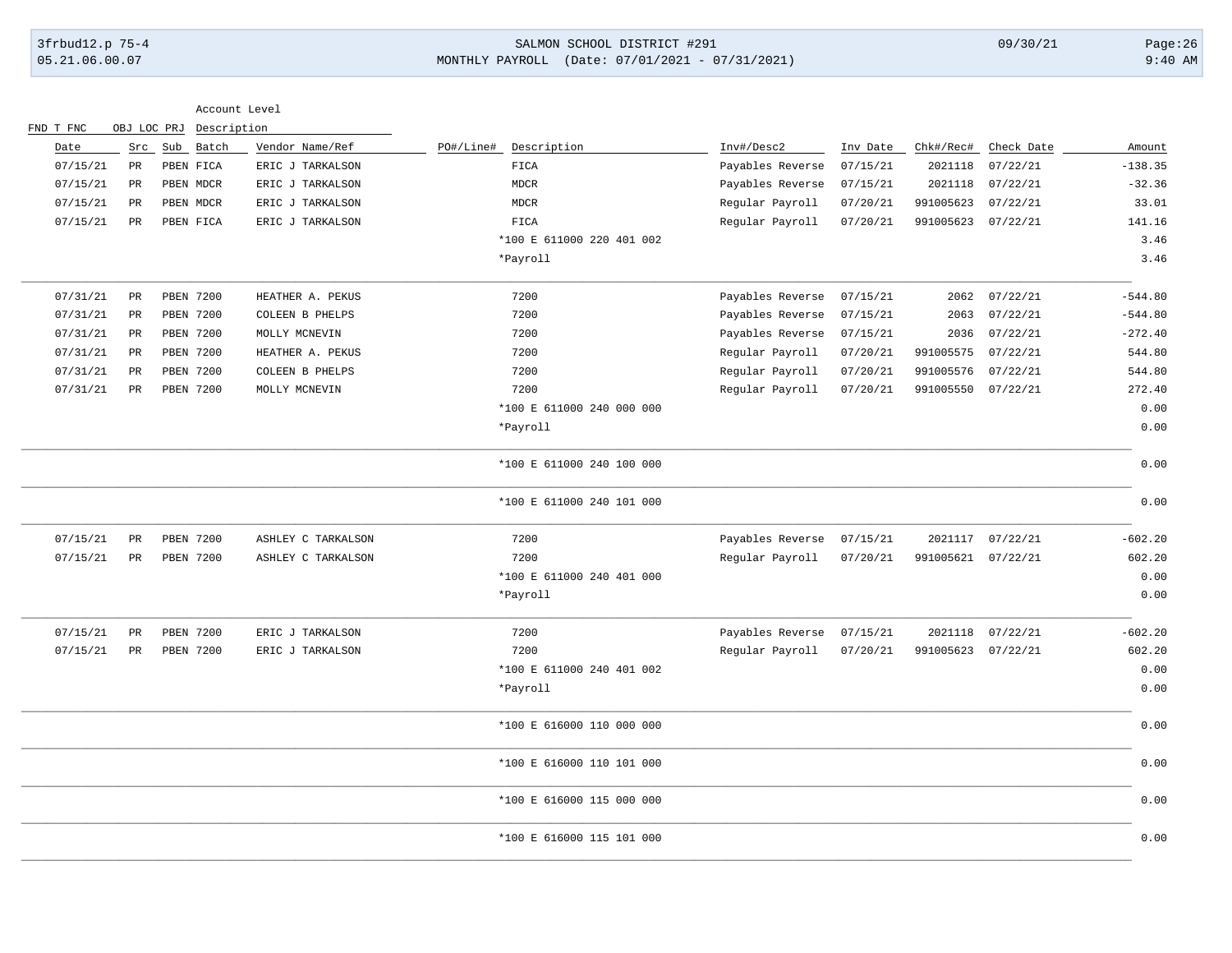3frbud12.p 75-4 05.21.06.00.07

SALMON SCHOOL DISTRICT #291 MONTHLY PAYROLL (Date: 07/01/2021 - 07/31/2021)  $09/30/21$ 

 $Page:27$  $9:40$  AM

| Amount       | Chk#/Rec# Check Date |                    | Inv Date | Inv#/Desc2                | PO#/Line# Description     | Vendor Name/Ref | Src Sub Batch     |                 | Date     |
|--------------|----------------------|--------------------|----------|---------------------------|---------------------------|-----------------|-------------------|-----------------|----------|
| 0.00         |                      |                    |          |                           | *100 E 616000 210 000 000 |                 |                   |                 |          |
| 0.00         |                      |                    |          |                           | *100 E 616000 210 101 000 |                 |                   |                 |          |
| 0.00         |                      |                    |          |                           | *100 E 616000 220 000 000 |                 |                   |                 |          |
| 0.00         |                      |                    |          |                           | *100 E 616000 220 101 000 |                 |                   |                 |          |
| 0.00         |                      |                    |          |                           | *100 E 616000 240 000 000 |                 |                   |                 |          |
| 0.00         |                      |                    |          |                           | *100 E 616000 240 101 000 |                 |                   |                 |          |
| 547.40       |                      | 991005588 07/22/21 | 07/20/21 | Regular Payroll           | MEDIA CLSF HOURLY         | TODD NELSON     | PREC 0290H        | PR              | 07/15/21 |
| 547.40       |                      |                    |          |                           | *100 E 622000 115 000 000 |                 |                   |                 |          |
| 547.40       |                      |                    |          |                           | *Payroll                  |                 |                   |                 |          |
| 0.00         |                      |                    |          |                           | *100 E 622000 115 100 000 |                 |                   |                 |          |
| 0.00         |                      |                    |          |                           | *100 E 622000 115 101 000 |                 |                   |                 |          |
| $-1, 455.38$ | 07/22/21             | 2021107            | 07/15/21 | Payables Reverse          | MEDIA CLSF HOURLY         | DIANA L HARRY   | PREC 0290H        | $\mbox{\sf PR}$ | 07/15/21 |
| 1,455.38     |                      | 991005602 07/22/21 | 07/20/21 | Regular Payroll           | MEDIA CLSF HOURLY         | DIANA L HARRY   | PREC 0290H        | $_{\rm PR}$     | 07/15/21 |
| 0.00         |                      |                    |          |                           | *100 E 622000 115 103 000 |                 |                   |                 |          |
| 0.00         |                      |                    |          |                           | *Payroll                  |                 |                   |                 |          |
| $-1, 237.32$ | 07/22/21             | 2021112            |          | Payables Reverse 07/15/21 | MEDIA CLSF HOURLY         | SHYLA A BARRETT | <b>PREC 0290H</b> | PR              | 07/15/21 |
| 1,237.32     | 07/22/21             | 991005610          | 07/20/21 | Regular Payroll           | MEDIA CLSF HOURLY         | SHYLA A BARRETT | PREC 0290H        | $_{\rm PR}$     | 07/15/21 |
| 0.00         |                      |                    |          |                           | *100 E 622000 115 401 000 |                 |                   |                 |          |
| 0.00         |                      |                    |          |                           | *Payroll                  |                 |                   |                 |          |
| 65.36        |                      | 991005588 07/22/21 | 07/20/21 | Regular Payroll           | 7550                      | TODD NELSON     | PBEN 7550         | PR              | 07/15/21 |
| 65.36        |                      |                    |          |                           | *100 E 622000 210 000 000 |                 |                   |                 |          |
| 65.36        |                      |                    |          |                           | $*$ Payroll               |                 |                   |                 |          |
| 0.00         |                      |                    |          |                           | *100 E 622000 210 100 000 |                 |                   |                 |          |
| 0.00         |                      |                    |          |                           | *100 E 622000 210 101 000 |                 |                   |                 |          |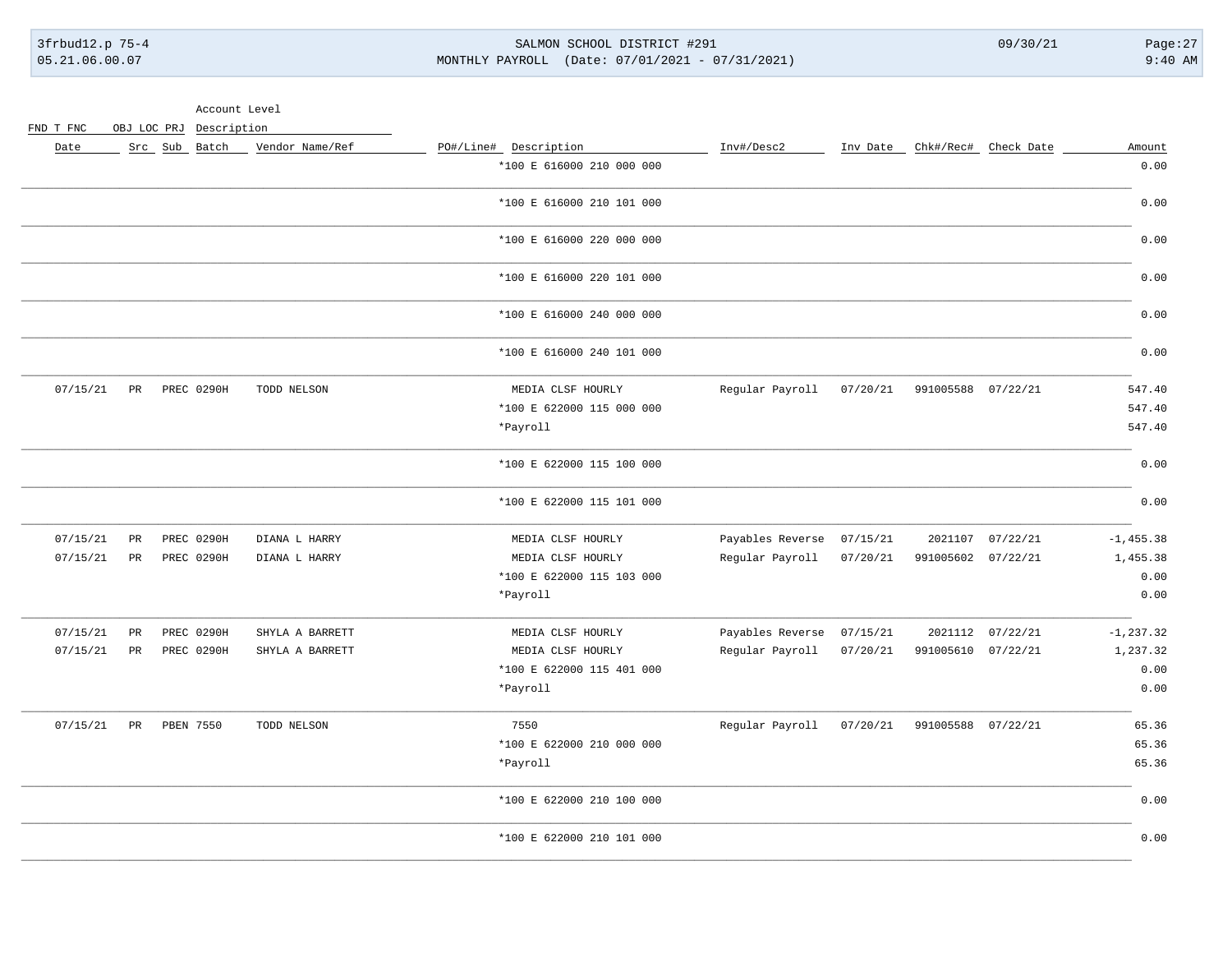# 3frbud12.p 75-4 SALMON SCHOOL DISTRICT #291 09/30/21 Page:28 05.21.06.00.07 MONTHLY PAYROLL (Date: 07/01/2021 - 07/31/2021) 9:40 AM

| Date     | Src             | Sub Batch        | Vendor Name/Ref | PO#/Line#<br>Description  | Inv#/Desc2       | Inv Date | Chk#/Rec#          | Check Date | Amount    |
|----------|-----------------|------------------|-----------------|---------------------------|------------------|----------|--------------------|------------|-----------|
| 07/15/21 | PR              | PBEN 7550        | DIANA L HARRY   | 7550                      | Payables Reverse | 07/15/21 | 2021107            | 07/22/21   | $-173.77$ |
| 07/15/21 | $_{\rm PR}$     | <b>PBEN 7550</b> | DIANA L HARRY   | 7550                      | Regular Payroll  | 07/20/21 | 991005602          | 07/22/21   | 173.77    |
|          |                 |                  |                 | *100 E 622000 210 103 000 |                  |          |                    |            | 0.00      |
|          |                 |                  |                 | *Payroll                  |                  |          |                    |            | 0.00      |
| 07/15/21 | PR              | PBEN 7550        | SHYLA A BARRETT | 7550                      | Payables Reverse | 07/15/21 | 2021112            | 07/22/21   | $-147.74$ |
| 07/15/21 | $_{\rm PR}$     | <b>PBEN 7550</b> | SHYLA A BARRETT | 7550                      | Regular Payroll  | 07/20/21 | 991005610          | 07/22/21   | 147.74    |
|          |                 |                  |                 | *100 E 622000 210 401 000 |                  |          |                    |            | 0.00      |
|          |                 |                  |                 | *Payroll                  |                  |          |                    |            | 0.00      |
| 07/15/21 | $\mathtt{PR}$   | PBEN FICA        | TODD NELSON     | FICA                      | Regular Payroll  | 07/20/21 | 991005588          | 07/22/21   | 23.37     |
| 07/15/21 | $\mathtt{PR}$   | PBEN MDCR        | TODD NELSON     | <b>MDCR</b>               | Regular Payroll  | 07/20/21 | 991005588          | 07/22/21   | 5.47      |
|          |                 |                  |                 | *100 E 622000 220 000 000 |                  |          |                    |            | 28.84     |
|          |                 |                  |                 | *Payroll                  |                  |          |                    |            | 28.84     |
|          |                 |                  |                 | *100 E 622000 220 100 000 |                  |          |                    |            | 0.00      |
|          |                 |                  |                 | *100 E 622000 220 101 000 |                  |          |                    |            | 0.00      |
| 07/15/21 | PR              | PBEN FICA        | DIANA L HARRY   | FICA                      | Payables Reverse | 07/15/21 | 2021107            | 07/22/21   | $-87.61$  |
| 07/15/21 | $_{\rm PR}$     | PBEN MDCR        | DIANA L HARRY   | <b>MDCR</b>               | Payables Reverse | 07/15/21 | 2021107            | 07/22/21   | $-20.49$  |
| 07/15/21 | <b>PR</b>       | PBEN FICA        | DIANA L HARRY   | FICA                      | Regular Payroll  | 07/20/21 | 991005602          | 07/22/21   | 87.61     |
| 07/15/21 | $\mbox{\sf PR}$ | PBEN MDCR        | DIANA L HARRY   | <b>MDCR</b>               | Regular Payroll  | 07/20/21 | 991005602          | 07/22/21   | 20.49     |
|          |                 |                  |                 | *100 E 622000 220 103 000 |                  |          |                    |            | 0.00      |
|          |                 |                  |                 | *Payroll                  |                  |          |                    |            | 0.00      |
| 07/15/21 | PR              | PBEN FICA        | SHYLA A BARRETT | FICA                      | Payables Reverse | 07/15/21 | 2021112            | 07/22/21   | $-74.63$  |
| 07/15/21 | $_{\rm PR}$     | PBEN MDCR        | SHYLA A BARRETT | <b>MDCR</b>               | Payables Reverse | 07/15/21 | 2021112            | 07/22/21   | $-17.45$  |
| 07/15/21 | <b>PR</b>       | PBEN FICA        | SHYLA A BARRETT | FICA                      | Regular Payroll  | 07/20/21 | 991005610          | 07/22/21   | 74.63     |
| 07/15/21 | PR              | PBEN MDCR        | SHYLA A BARRETT | <b>MDCR</b>               | Regular Payroll  | 07/20/21 | 991005610 07/22/21 |            | 17.45     |
|          |                 |                  |                 | *100 E 622000 220 401 000 |                  |          |                    |            | 0.00      |
|          |                 |                  |                 | *Payroll                  |                  |          |                    |            | 0.00      |
| 07/15/21 | PR              | <b>PBEN 7200</b> | TODD NELSON     | 7200                      | Regular Payroll  | 07/20/21 | 991005588          | 07/22/21   | 108.96    |
|          |                 |                  |                 | *100 E 622000 240 000 000 |                  |          |                    |            | 108.96    |
|          |                 |                  |                 | *Payroll                  |                  |          |                    |            | 108.96    |
|          |                 |                  |                 | *100 E 622000 240 100 000 |                  |          |                    |            | 0.00      |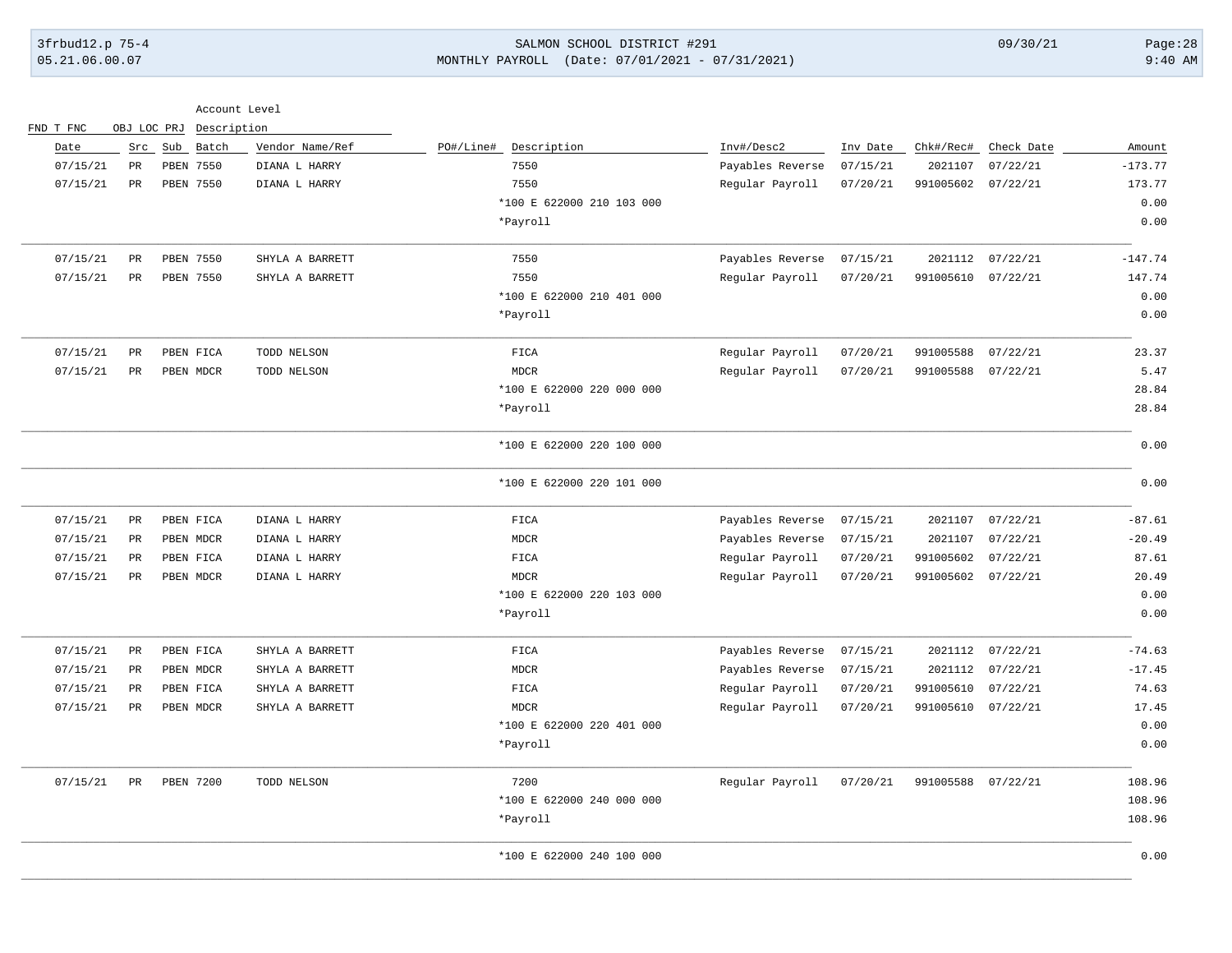## 3frbud12.p 75-4 SALMON SCHOOL DISTRICT #291 09/30/21 Page:29 05.21.06.00.07 MONTHLY PAYROLL (Date: 07/01/2021 - 07/31/2021) 9:40 AM

| Account Level<br>$\sim$ |  |
|-------------------------|--|
|-------------------------|--|

| Amount    | Check Date | Chk#/Rec#          | Inv Date | Inv#/Desc2       | PO#/Line# Description     | Vendor Name/Ref |            | Src Sub Batch |               | Date     |
|-----------|------------|--------------------|----------|------------------|---------------------------|-----------------|------------|---------------|---------------|----------|
| 0.00      |            |                    |          |                  | *100 E 622000 240 101 000 |                 |            |               |               |          |
| $-544.80$ | 07/22/21   | 2021107            | 07/15/21 | Payables Reverse | 7200                      | DIANA L HARRY   |            | PBEN 7200     | $\mathtt{PR}$ | 07/15/21 |
| 544.80    | 07/22/21   | 991005602          | 07/20/21 | Regular Payroll  | 7200                      | DIANA L HARRY   |            | PBEN 7200     | PR            | 07/15/21 |
| 0.00      |            |                    |          |                  | *100 E 622000 240 103 000 |                 |            |               |               |          |
| 0.00      |            |                    |          |                  | *Payroll                  |                 |            |               |               |          |
| $-544.80$ | 07/22/21   | 2021112            | 07/15/21 | Payables Reverse | 7200                      | SHYLA A BARRETT |            | PBEN 7200     | $_{\rm PR}$   | 07/15/21 |
| 544.80    | 07/22/21   | 991005610          | 07/20/21 | Regular Payroll  | 7200                      | SHYLA A BARRETT |            | PBEN 7200     | PR            | 07/15/21 |
| 0.00      |            |                    |          |                  | *100 E 622000 240 401 000 |                 |            |               |               |          |
| 0.00      |            |                    |          |                  | *Payroll                  |                 |            |               |               |          |
| 300.00    |            | 991005591 07/22/21 | 07/20/21 | Regular Payroll  | Clas Admin                | CHAYLIN FARRAND | PREC 0310E |               | PR            | 07/15/21 |
| 300.00    |            |                    |          |                  | *100 E 631000 115 001 000 |                 |            |               |               |          |
| 300.00    |            |                    |          |                  | *Payroll                  |                 |            |               |               |          |
| 0.00      |            |                    |          |                  | *100 E 631000 160 001 000 |                 |            |               |               |          |
| 35.82     |            | 991005591 07/22/21 | 07/20/21 | Regular Payroll  | 7550                      | CHAYLIN FARRAND |            | PBEN 7550     | PR            | 07/15/21 |
| 35.82     |            |                    |          |                  | *100 E 631000 210 001 000 |                 |            |               |               |          |
| 35.82     |            |                    |          |                  | *Payroll                  |                 |            |               |               |          |
| 18.01     | 07/22/21   | 991005591          | 07/20/21 | Regular Payroll  | FICA                      | CHAYLIN FARRAND |            | PBEN FICA     | $_{\rm PR}$   | 07/15/21 |
| 4.21      |            | 991005591 07/22/21 | 07/20/21 | Regular Payroll  | <b>MDCR</b>               | CHAYLIN FARRAND |            | PBEN MDCR     | $_{\rm PR}$   | 07/15/21 |
| 22.22     |            |                    |          |                  | *100 E 631000 220 001 000 |                 |            |               |               |          |
| 22.22     |            |                    |          |                  | *Payroll                  |                 |            |               |               |          |
| 0.00      |            |                    |          |                  | *100 E 631000 240 001 000 |                 |            |               |               |          |
| 0.00      |            |                    |          |                  | *100 E 632000 110 000 000 |                 |            |               |               |          |
| 8,833.33  | 07/22/21   | 991005560          | 07/20/21 | Regular Payroll  | DIST ADM CERT             | CHRIS P BORN    |            | PREC 0300     | PR            | 07/31/21 |
| 340.58    | 07/22/21   | 991005536          | 07/20/21 | Regular Payroll  | DIST ADMN EXTRA           | EILEEN T HOLDEN | PREC 0300E |               | PR            | 07/31/21 |
| 4, 416.67 | 07/22/21   | 991005536          | 07/20/21 | Regular Payroll  | DIST ADM CERT             | EILEEN T HOLDEN |            | PREC 0300     | $_{\rm PR}$   | 07/31/21 |
| 681.25    | 07/22/21   | 991005560          | 07/20/21 | Regular Payroll  | DIST ADMN EXTRA           | CHRIS P BORN    | PREC 0300E |               | PR            | 07/31/21 |
| 14,271.83 |            |                    |          |                  | *100 E 632000 110 001 000 |                 |            |               |               |          |
| 14,271.83 |            |                    |          |                  | *Payroll                  |                 |            |               |               |          |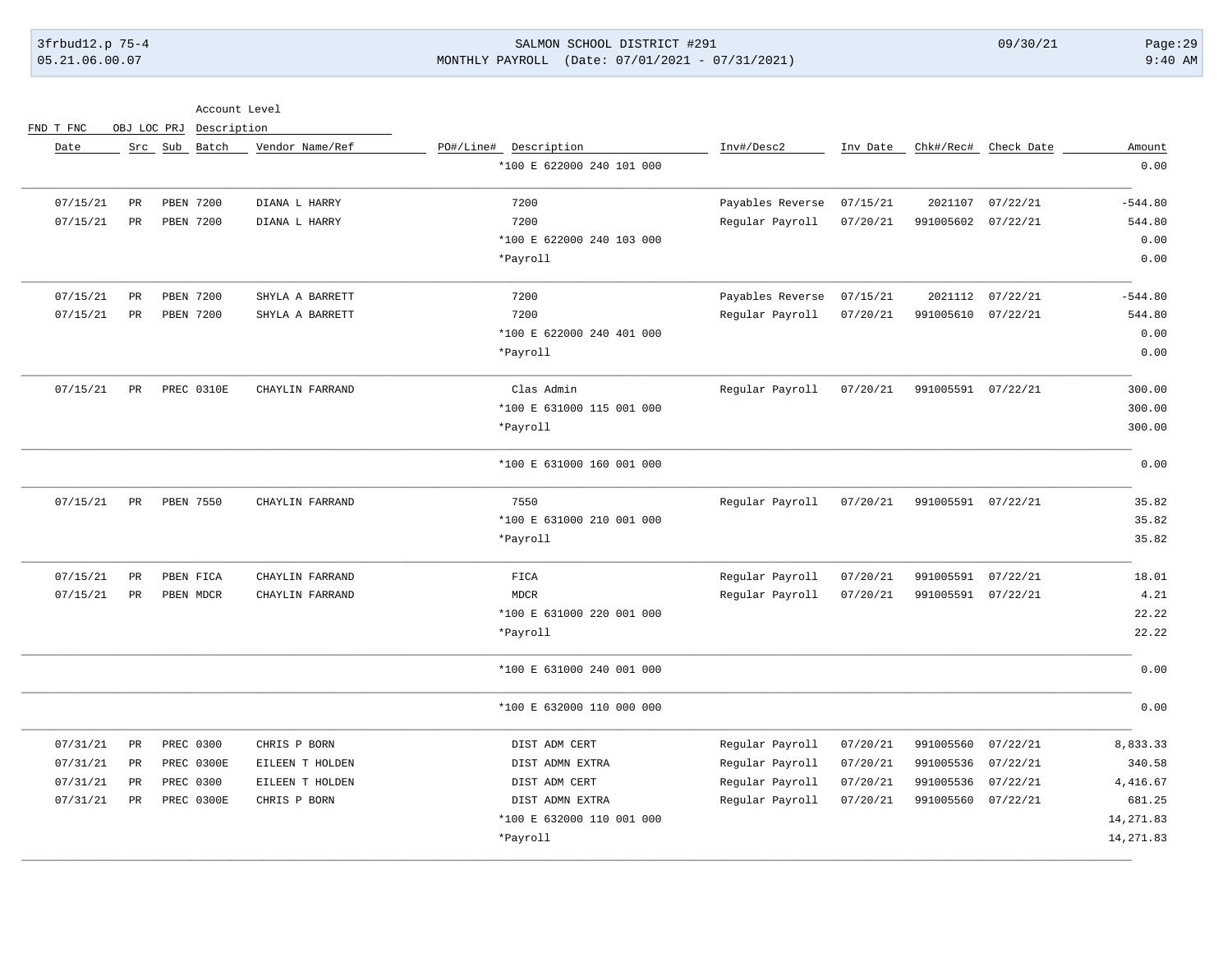### 3frbud12.p 75-4 SALMON SCHOOL DISTRICT #291 09/30/21 Page:30 05.21.06.00.07 MONTHLY PAYROLL (Date: 07/01/2021 - 07/31/2021) 9:40 AM

| Account Level |  |
|---------------|--|
|               |  |

| Date     |                 | Src Sub Batch | Vendor Name/Ref  | PO#/Line# Description     | Inv#/Desc2      | Inv Date |           | Chk#/Rec# Check Date | Amount   |
|----------|-----------------|---------------|------------------|---------------------------|-----------------|----------|-----------|----------------------|----------|
|          |                 |               |                  | *100 E 632000 110 001 911 |                 |          |           |                      | 0.00     |
|          |                 |               |                  | *100 E 632000 110 100 000 |                 |          |           |                      | 0.00     |
| 07/15/21 | $_{\rm PR}$     | PREC 0310     | KAYLA J. BIGELOW | DIST ADM CLSF             | Regular Payroll | 07/20/21 | 991005590 | 07/22/21             | 2,173.56 |
| 07/15/21 | $_{\rm PR}$     | PREC 0310H    | ELE TARKALSON    | DIST ADM CLSF HOURLY      | Regular Payroll | 07/20/21 | 991005622 | 07/22/21             | 18.72    |
|          |                 |               |                  | *100 E 632000 115 001 000 |                 |          |           |                      | 2,192.28 |
|          |                 |               |                  | *Payroll                  |                 |          |           |                      | 2,192.28 |
|          |                 |               |                  | *100 E 632000 115 001 911 |                 |          |           |                      | 0.00     |
|          |                 |               |                  | *100 E 632000 165 001 911 |                 |          |           |                      | 0.00     |
|          |                 |               |                  | *100 E 632000 210 000 000 |                 |          |           |                      | 0.00     |
| 07/15/21 | $_{\rm PR}$     | PBEN 7550     | KAYLA J. BIGELOW | 7550                      | Regular Payroll | 07/20/21 | 991005590 | 07/22/21             | 259.52   |
| 07/31/21 | $\mbox{\sf PR}$ | PBEN 7550     | EILEEN T HOLDEN  | 7550                      | Regular Payroll | 07/20/21 | 991005536 | 07/22/21             | 40.67    |
| 07/31/21 | $_{\rm PR}$     | PBEN 7550     | EILEEN T HOLDEN  | 7550                      | Regular Payroll | 07/20/21 | 991005536 | 07/22/21             | 527.35   |
| 07/31/21 | PR              | PBEN 7550     | CHRIS P BORN     | 7550                      | Regular Payroll | 07/20/21 | 991005560 | 07/22/21             | 1,054.70 |
| 07/31/21 | PR              | PBEN 7550     | CHRIS P BORN     | 7550                      | Regular Payroll | 07/20/21 | 991005560 | 07/22/21             | 81.34    |
|          |                 |               |                  | *100 E 632000 210 001 000 |                 |          |           |                      | 1,963.58 |
|          |                 |               |                  | *Payroll                  |                 |          |           |                      | 1,963.58 |
|          |                 |               |                  | *100 E 632000 210 001 001 |                 |          |           |                      | 0.00     |
|          |                 |               |                  | *100 E 632000 210 001 911 |                 |          |           |                      | 0.00     |
|          |                 |               |                  | *100 E 632000 210 100 000 |                 |          |           |                      | 0.00     |
|          |                 |               |                  | *100 E 632000 220 000 000 |                 |          |           |                      | 0.00     |
| 07/15/21 | $\mathtt{PR}$   | PBEN FICA     | KAYLA J. BIGELOW | FIGA                      | Regular Payroll | 07/20/21 | 991005590 | 07/22/21             | 134.76   |
| 07/15/21 | $_{\rm PR}$     | PBEN MDCR     | KAYLA J. BIGELOW | <b>MDCR</b>               | Regular Payroll | 07/20/21 | 991005590 | 07/22/21             | 31.52    |
| 07/15/21 | PR              | PBEN FICA     | ELE TARKALSON    | FICA                      | Regular Payroll | 07/20/21 | 991005622 | 07/22/21             | 1.16     |
| 07/15/21 | $_{\rm PR}$     | PBEN MDCR     | ELE TARKALSON    | MDCR                      | Regular Payroll | 07/20/21 | 991005622 | 07/22/21             | 0.27     |
| 07/31/21 | PR              | PBEN FICA     | EILEEN T HOLDEN  | FICA                      | Regular Payroll | 07/20/21 | 991005536 | 07/22/21             | 20.81    |
| 07/31/21 | $_{\rm PR}$     | PBEN MDCR     | EILEEN T HOLDEN  | MDCR                      | Regular Payroll | 07/20/21 | 991005536 | 07/22/21             | 4.87     |
| 07/31/21 | PR              | PBEN FICA     | EILEEN T HOLDEN  | ${\tt FICA}$              | Regular Payroll | 07/20/21 | 991005536 | 07/22/21             | 269.81   |
| 07/31/21 | $_{\rm PR}$     | PBEN MDCR     | EILEEN T HOLDEN  | MDCR                      | Regular Payroll | 07/20/21 | 991005536 | 07/22/21             | 63.10    |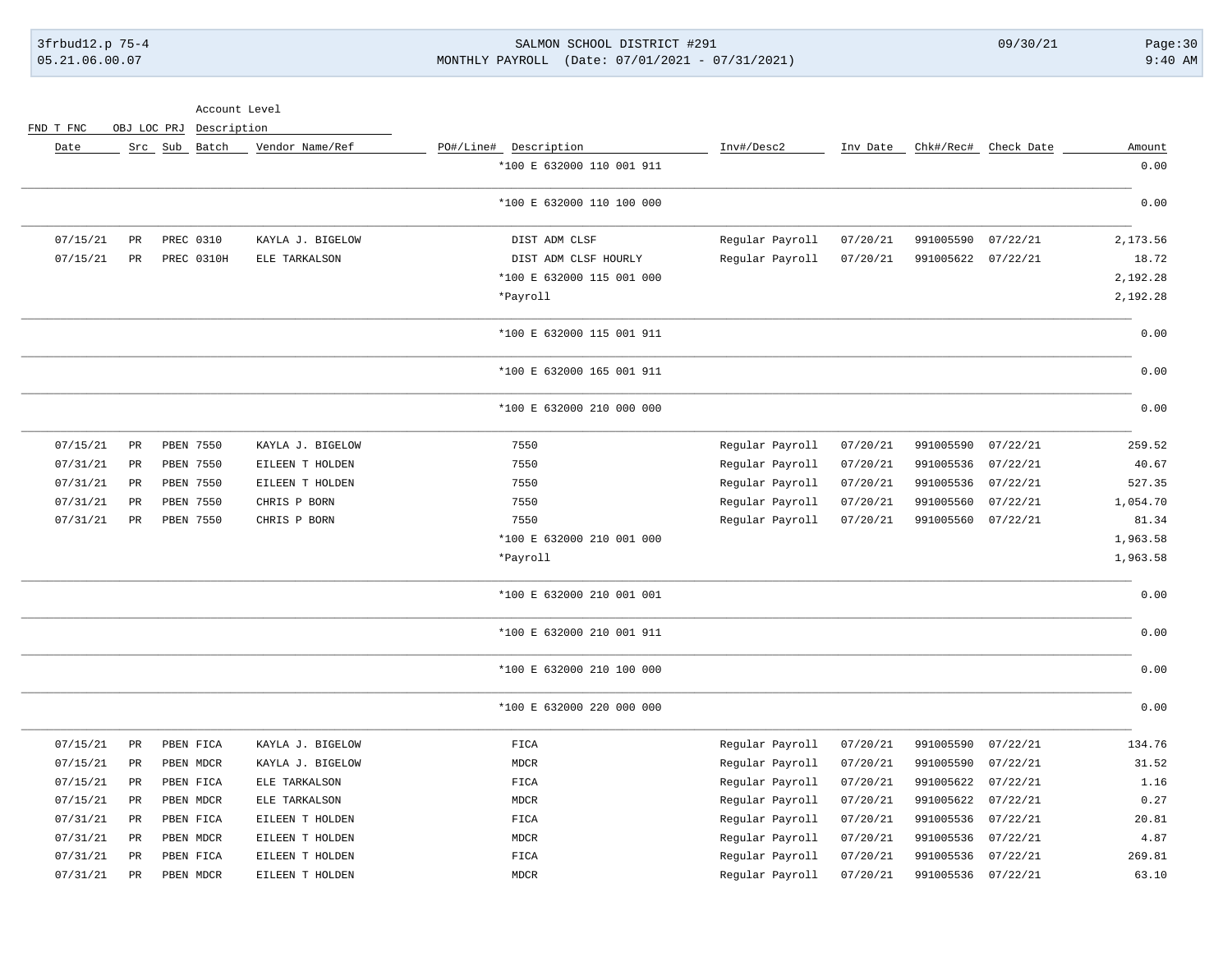| 3frbud12.p 75-4<br>05.21.06.00.07 |             |                                      |                 | SALMON SCHOOL DISTRICT #291<br>$(Date: 07/01/2021 - 07/31/2021)$<br>MONTHLY PAYROLL |                           |                          |          |                    | 09/30/21      | Page:31<br>$9:40$ AM |
|-----------------------------------|-------------|--------------------------------------|-----------------|-------------------------------------------------------------------------------------|---------------------------|--------------------------|----------|--------------------|---------------|----------------------|
|                                   |             |                                      |                 |                                                                                     |                           |                          |          |                    |               |                      |
|                                   |             |                                      | Account Level   |                                                                                     |                           |                          |          |                    |               |                      |
| FND T FNC                         |             | OBJ LOC PRJ Description              |                 |                                                                                     |                           |                          |          |                    |               |                      |
|                                   |             | 100 E 632000 220 001 000 (continued) |                 |                                                                                     |                           |                          |          |                    |               |                      |
| Date                              |             | Src Sub Batch                        | Vendor Name/Ref | PO#/Line#                                                                           | Description               | Inv#/Desc2               | Inv Date | Chk#/Rec#          | Check Date    | Amount               |
| 07/31/21                          | $_{\rm PR}$ | PBEN FICA                            | CHRIS P BORN    | FICA                                                                                |                           | Regular Payroll          | 07/20/21 | 991005560          | 07/22/21      | 520.87               |
| 07/31/21                          | PR          | PBEN MDCR                            | CHRIS P BORN    | MDCR                                                                                |                           | Regular Payroll          | 07/20/21 | 991005560          | 07/22/21      | 121.82               |
| 07/31/21                          | PR          | PBEN FICA                            | CHRIS P BORN    | FICA                                                                                |                           | Regular Payroll          | 07/20/21 | 991005560          | 07/22/21      | 40.17                |
| 07/31/21                          | PR          | PBEN MDCR                            | CHRIS P BORN    | MDCR                                                                                |                           | Regular Payroll          | 07/20/21 | 991005560          | 07/22/21      | 9.39                 |
|                                   |             |                                      |                 |                                                                                     | *100 E 632000 220 001 000 |                          |          |                    |               | 1,218.55             |
|                                   |             |                                      |                 | *Payroll                                                                            |                           |                          |          |                    |               | 1,218.55             |
|                                   |             |                                      |                 |                                                                                     | *100 E 632000 220 001 001 |                          |          |                    |               | 0.00                 |
|                                   |             |                                      |                 |                                                                                     | *100 E 632000 220 001 911 |                          |          |                    |               | 0.00                 |
|                                   |             |                                      |                 |                                                                                     | *100 E 632000 220 100 000 |                          |          |                    |               | 0.00                 |
| 07/31/21                          | PR          | <b>PBEN 7200</b>                     | EILEEN T HOLDEN | 7200                                                                                |                           | Regular Payroll          | 07/20/21 | 991005536          | 07/22/21      | 544.80               |
| 07/31/21                          | PR          | PBEN 7200                            | CHRIS P BORN    | 7200                                                                                |                           | Regular Payroll          | 07/20/21 | 991005560 07/22/21 |               | 500.26               |
|                                   |             |                                      |                 |                                                                                     | *100 E 632000 240 001 000 |                          |          |                    |               | 1,045.06             |
|                                   |             |                                      |                 | *Payroll                                                                            |                           |                          |          |                    |               | 1,045.06             |
|                                   |             |                                      |                 |                                                                                     | *100 E 632000 240 001 001 |                          |          |                    |               | 0.00                 |
|                                   |             |                                      |                 |                                                                                     | *100 E 632000 240 100 000 |                          |          |                    |               | 0.00                 |
|                                   |             |                                      |                 |                                                                                     | *100 E 641000 110 100 000 |                          |          |                    |               | 0.00                 |
| 07/31/21                          | $_{\rm PR}$ | PREC 0320                            | JILL R PATTON   |                                                                                     | SCHL ADM CERT             | Payables Reverse         | 07/15/21 | 2038               | 07/22/21      | $-6,041.67$          |
| 07/31/21                          | PR          | PREC 0320                            | JILL R PATTON   |                                                                                     | SCHL ADM CERT             | Regular Payroll          | 07/20/21 | 991005551 07/22/21 |               | 6,041.67             |
|                                   |             |                                      |                 |                                                                                     | *100 E 641000 110 103 000 |                          |          |                    |               | 0.00                 |
|                                   |             |                                      |                 | *Payroll                                                                            |                           |                          |          |                    |               | 0.00                 |
| 07/31/21                          | PR          | PREC 0320                            | RUSTAN BRADSHAW |                                                                                     | SCHL ADM CERT             | Payables Reverse         | 07/15/21 |                    | 2048 07/22/21 | $-6, 212.50$         |
|                                   |             | 07/31/21 PR PREC 0320                | RUSTAN BRADSHAW |                                                                                     | SCHL ADM CERT             | Regular Payroll 07/20/21 |          | 991005561 07/22/21 |               | 6,212.50             |
|                                   |             |                                      |                 |                                                                                     | *100 E 641000 110 401 000 |                          |          |                    |               | 0.00                 |
|                                   |             |                                      |                 | *Payroll                                                                            |                           |                          |          |                    |               | 0.00                 |
|                                   |             |                                      |                 |                                                                                     | *100 E 641000 115 100 000 |                          |          |                    |               | 0.00                 |
|                                   |             |                                      |                 |                                                                                     | *100 E 641000 115 101 000 |                          |          |                    |               | 0.00                 |

\_\_\_\_\_\_\_\_\_\_\_\_\_\_\_\_\_\_\_\_\_\_\_\_\_\_\_\_\_\_\_\_\_\_\_\_\_\_\_\_\_\_\_\_\_\_\_\_\_\_\_\_\_\_\_\_\_\_\_\_\_\_\_\_\_\_\_\_\_\_\_\_\_\_\_\_\_\_\_\_\_\_\_\_\_\_\_\_\_\_\_\_\_\_\_\_\_\_\_\_\_\_\_\_\_\_\_\_\_\_\_\_\_\_\_\_\_\_\_\_\_\_\_\_\_\_\_\_\_\_\_\_\_\_\_\_\_\_\_\_\_\_\_\_\_\_\_\_\_\_\_\_\_\_\_\_\_\_\_\_\_\_\_\_\_\_\_\_\_\_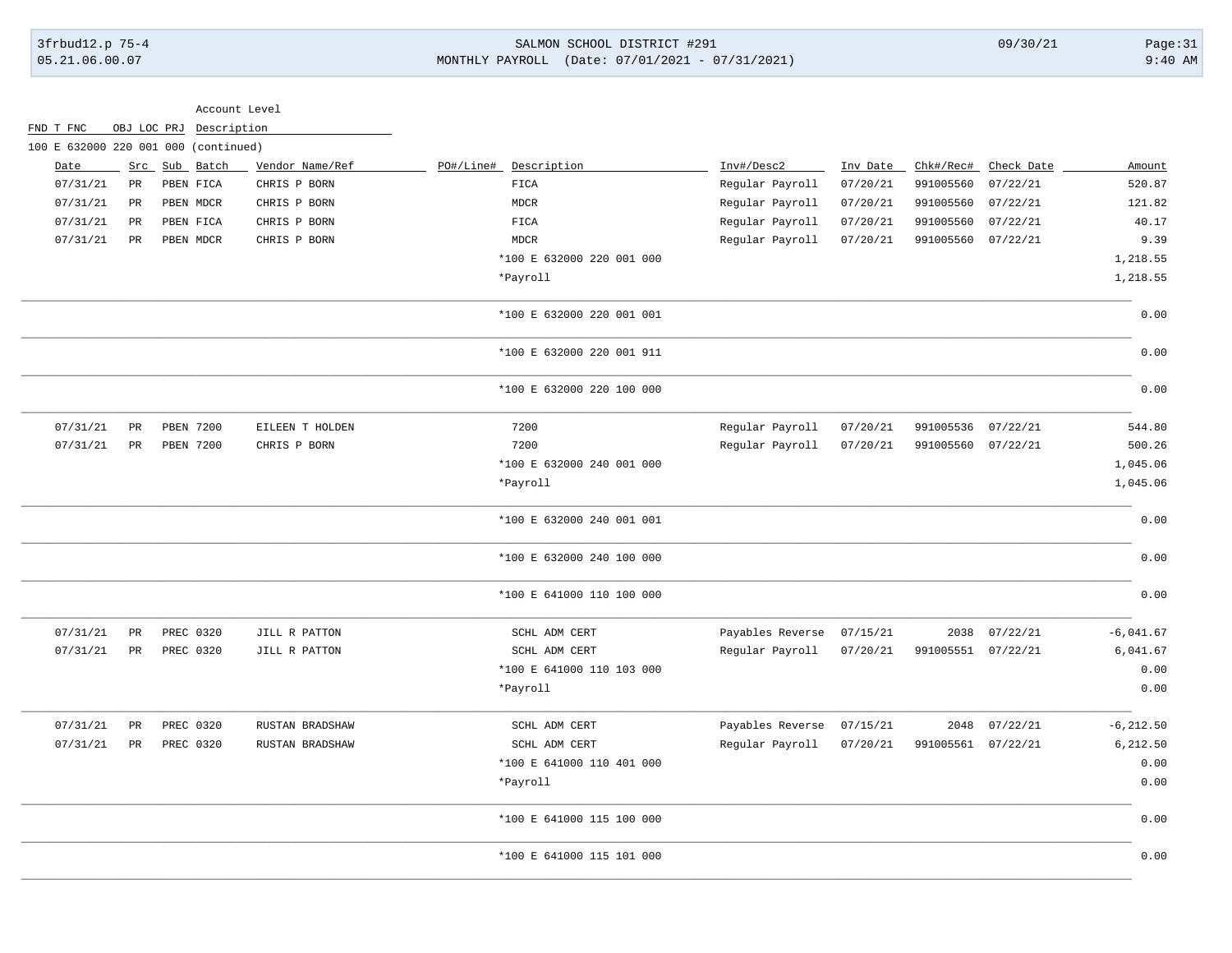### 3frbud12.p 75-4 SALMON SCHOOL DISTRICT #291 09/30/21 Page:32 05.21.06.00.07 MONTHLY PAYROLL (Date: 07/01/2021 - 07/31/2021) 9:40 AM

|              |                  | Chk#/Rec#          |          |                  |                           | FND T FNC<br>Description<br>OBJ LOC PRJ |                   |                 |          |
|--------------|------------------|--------------------|----------|------------------|---------------------------|-----------------------------------------|-------------------|-----------------|----------|
| Amount       | Check Date       |                    | Inv Date | Inv#/Desc2       | PO#/Line#<br>Description  | Vendor Name/Ref                         | Batch             | Src Sub         | Date     |
| 745.71       | 07/22/21         | 991005606          | 07/20/21 | Regular Payroll  | ELEM CLASSIFIED HOURLY    | CHRISTINA K MULLEN                      | <b>PREC 0060H</b> | PR              | 07/15/21 |
| 745.71       |                  |                    |          |                  | *100 E 641000 115 103 000 |                                         |                   |                 |          |
| 745.71       |                  |                    |          |                  | *Payroll                  |                                         |                   |                 |          |
| $-2, 168.76$ | 07/22/21         | 2021101            | 07/15/21 | Payables Reverse | SCHL ADM CLSF             | EVELYN M BUHLER                         | PREC 0330         | $\mbox{\sf PR}$ | 07/15/21 |
| 2,345.06     | 07/22/21         | 991005587          | 07/20/21 | Regular Payroll  | SCHL ADM CLSF             | EVELYN M BUHLER                         | PREC 0330         | $_{\rm PR}$     | 07/15/21 |
| 544.80       | 07/22/21         | 991005587          | 07/20/21 | Regular Payroll  | SCHOOL ADM CLSF           | EVELYN M BUHLER                         | PREC 0330E        | $_{\rm PR}$     | 07/15/21 |
| 721.10       |                  |                    |          |                  | *100 E 641000 115 401 000 |                                         |                   |                 |          |
| 721.10       |                  |                    |          |                  | *Payroll                  |                                         |                   |                 |          |
| 0.00         |                  |                    |          |                  | *100 E 641000 165 101 000 |                                         |                   |                 |          |
| 0.00         |                  |                    |          |                  | *100 E 641000 210 100 000 |                                         |                   |                 |          |
| 0.00         |                  |                    |          |                  | *100 E 641000 210 101 000 |                                         |                   |                 |          |
| $-721.38$    | 07/22/21         | 2038               | 07/15/21 | Payables Reverse | 7550                      | JILL R PATTON                           | PBEN 7550         | $_{\rm PR}$     | 07/31/21 |
| 721.38       |                  | 991005551 07/22/21 | 07/20/21 | Regular Payroll  | 7550                      | JILL R PATTON                           | PBEN 7550         | PR              | 07/31/21 |
| 0.00         |                  |                    |          |                  | *100 E 641000 210 103 000 |                                         |                   |                 |          |
| 0.00         |                  |                    |          |                  | *Payroll                  |                                         |                   |                 |          |
| $-258.95$    | 2021101 07/22/21 |                    | 07/15/21 | Payables Reverse | 7550                      | EVELYN M BUHLER                         | PBEN 7550         | $_{\rm PR}$     | 07/15/21 |
| 65.05        | 07/22/21         | 991005587          | 07/20/21 | Regular Payroll  | 7550                      | EVELYN M BUHLER                         | PBEN 7550         | PR              | 07/15/21 |
| 280.00       | 07/22/21         | 991005587          | 07/20/21 | Regular Payroll  | 7550                      | EVELYN M BUHLER                         | PBEN 7550         | PR              | 07/15/21 |
| $-741.77$    | 07/22/21         | 2048               | 07/15/21 | Payables Reverse | 7550                      | RUSTAN BRADSHAW                         | PBEN 7550         | PR              | 07/31/21 |
| 741.77       | 07/22/21         | 991005561          | 07/20/21 | Regular Payroll  | 7550                      | RUSTAN BRADSHAW                         | PBEN 7550         | PR              | 07/31/21 |
| 86.10        |                  |                    |          |                  | *100 E 641000 210 401 000 |                                         |                   |                 |          |
| 86.10        |                  |                    |          |                  | *Payroll                  |                                         |                   |                 |          |
| 0.00         |                  |                    |          |                  | *100 E 641000 220 100 000 |                                         |                   |                 |          |
| 0.00         |                  |                    |          |                  | *100 E 641000 220 101 000 |                                         |                   |                 |          |
| 46.23        | 07/22/21         | 991005606          | 07/20/21 | Regular Payroll  | FICA                      | CHRISTINA K MULLEN                      | PBEN FICA         | $\mbox{\sf PR}$ | 07/15/21 |
| 10.81        | 07/22/21         | 991005606          | 07/20/21 | Regular Payroll  | ${\tt MDCR}$              | CHRISTINA K MULLEN                      | PBEN MDCR         | PR              | 07/15/21 |
| $-348.99$    | 07/22/21         | 2038               | 07/15/21 | Payables Reverse | FICA                      | JILL R PATTON                           | PBEN FICA         | PR              | 07/31/21 |
| $-81.62$     | 07/22/21         | 2038               | 07/15/21 | Payables Reverse | MDCR                      | JILL R PATTON                           | PBEN MDCR         | PR              | 07/31/21 |
| 348.99       | 07/22/21         | 991005551          | 07/20/21 | Regular Payroll  | FICA                      | JILL R PATTON                           | PBEN FICA         | PR              | 07/31/21 |
| 81.62        |                  | 991005551 07/22/21 | 07/20/21 | Regular Payroll  | <b>MDCR</b>               | JILL R PATTON                           | PBEN MDCR         | $_{\rm PR}$     | 07/31/21 |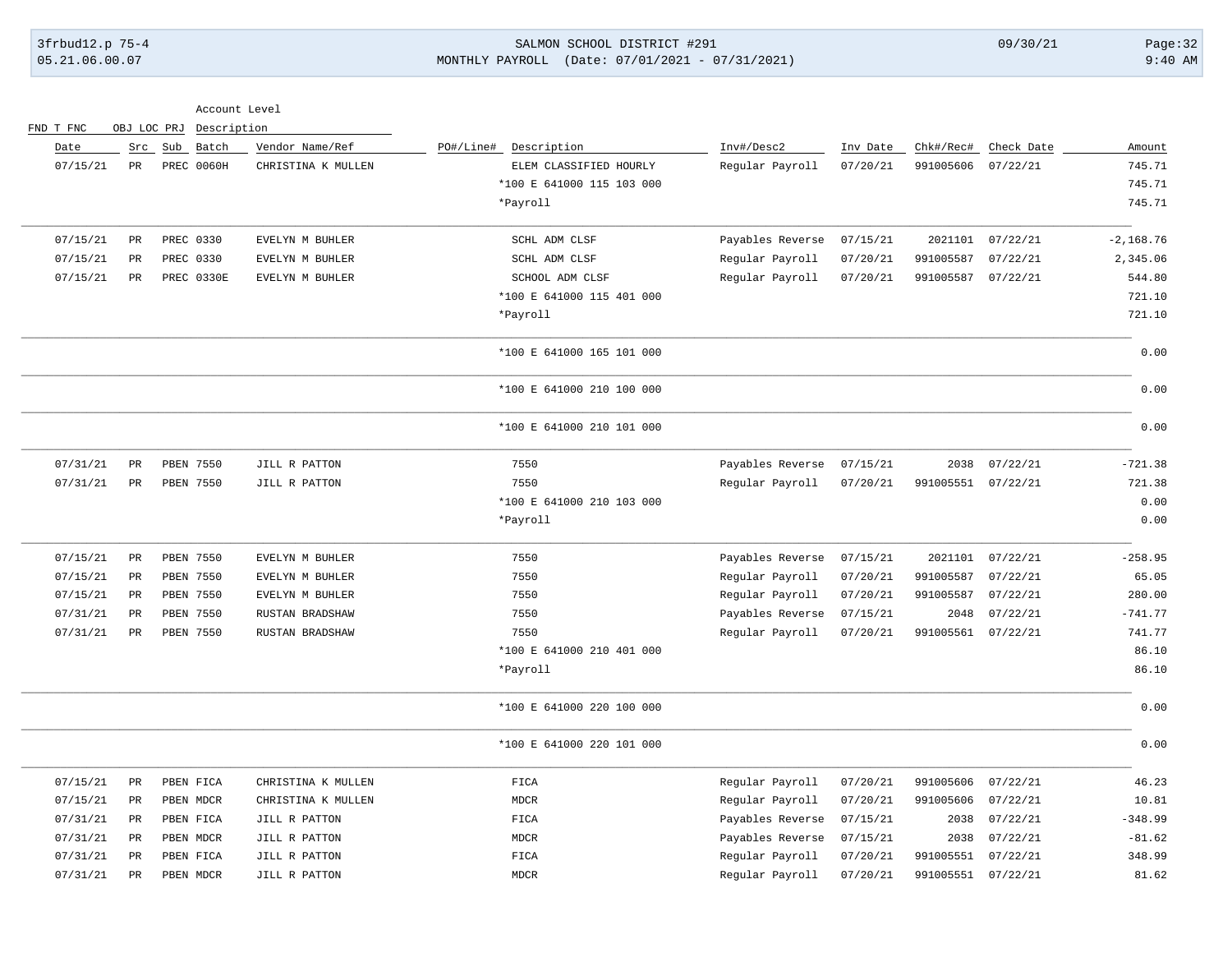### 3frbud12.p 75-4 SALMON SCHOOL DISTRICT #291 09/30/21 Page:33 05.21.06.00.07 MONTHLY PAYROLL (Date: 07/01/2021 - 07/31/2021) 9:40 AM

Account Level

FND T FNC OBJ LOC PRJ Description

100 E 641000 220 103 000 (continued)

| Date     |             | Src Sub Batch    | Vendor Name/Ref    | PO#/Line#<br>Description  | Inv#/Desc2       | Inv Date | Chk#/Rec#          | Check Date | Amount    |
|----------|-------------|------------------|--------------------|---------------------------|------------------|----------|--------------------|------------|-----------|
|          |             |                  |                    | *100 E 641000 220 103 000 |                  |          |                    |            | 57.04     |
|          |             |                  |                    | *Payroll                  |                  |          |                    |            | 57.04     |
| 07/15/21 | PR          | PBEN FICA        | EVELYN M BUHLER    | FICA                      | Payables Reverse | 07/15/21 | 2021101            | 07/22/21   | $-134.46$ |
| 07/15/21 | PR          | PBEN MDCR        | EVELYN M BUHLER    | <b>MDCR</b>               | Payables Reverse | 07/15/21 | 2021101            | 07/22/21   | $-31.45$  |
| 07/15/21 | PR          | PBEN FICA        | EVELYN M BUHLER    | FICA                      | Regular Payroll  | 07/20/21 | 991005587          | 07/22/21   | 33.78     |
| 07/15/21 | $_{\rm PR}$ | PBEN MDCR        | EVELYN M BUHLER    | <b>MDCR</b>               | Regular Payroll  | 07/20/21 | 991005587          | 07/22/21   | 7.90      |
| 07/15/21 | PR          | PBEN FICA        | EVELYN M BUHLER    | FICA                      | Regular Payroll  | 07/20/21 | 991005587          | 07/22/21   | 145.39    |
| 07/15/21 | PR          | PBEN MDCR        | EVELYN M BUHLER    | <b>MDCR</b>               | Regular Payroll  | 07/20/21 | 991005587          | 07/22/21   | 34.00     |
| 07/31/21 | $_{\rm PR}$ | PBEN FICA        | RUSTAN BRADSHAW    | ${\tt FICA}$              | Payables Reverse | 07/15/21 | 2048               | 07/22/21   | $-378.91$ |
| 07/31/21 | PR          | PBEN MDCR        | RUSTAN BRADSHAW    | <b>MDCR</b>               | Payables Reverse | 07/15/21 | 2048               | 07/22/21   | $-88.62$  |
| 07/31/21 | PR          | PBEN FICA        | RUSTAN BRADSHAW    | FICA                      | Regular Payroll  | 07/20/21 | 991005561          | 07/22/21   | 378.91    |
| 07/31/21 | PR          | PBEN MDCR        | RUSTAN BRADSHAW    | <b>MDCR</b>               | Regular Payroll  | 07/20/21 | 991005561          | 07/22/21   | 88.62     |
|          |             |                  |                    | *100 E 641000 220 401 000 |                  |          |                    |            | 55.16     |
|          |             |                  |                    | *Payroll                  |                  |          |                    |            | 55.16     |
|          |             |                  |                    | *100 E 641000 240 100 000 |                  |          |                    |            | 0.00      |
|          |             |                  |                    | *100 E 641000 240 101 000 |                  |          |                    |            | 0.00      |
| 07/31/21 | PR          | <b>PBEN 7200</b> | JILL R PATTON      | 7200                      | Payables Reverse | 07/15/21 | 2038               | 07/22/21   | $-544.80$ |
| 07/31/21 | PR          | <b>PBEN 7200</b> | JILL R PATTON      | 7200                      | Regular Payroll  | 07/20/21 | 991005551          | 07/22/21   | 544.80    |
|          |             |                  |                    | *100 E 641000 240 103 000 |                  |          |                    |            | 0.00      |
|          |             |                  |                    | *Payroll                  |                  |          |                    |            | 0.00      |
| 07/31/21 | PR          | PBEN 7200        | RUSTAN BRADSHAW    | 7200                      | Payables Reverse | 07/15/21 | 2048               | 07/22/21   | $-544.80$ |
| 07/31/21 | PR          | <b>PBEN 7200</b> | RUSTAN BRADSHAW    | 7200                      | Regular Payroll  | 07/20/21 | 991005561          | 07/22/21   | 544.80    |
|          |             |                  |                    | *100 E 641000 240 401 000 |                  |          |                    |            | 0.00      |
|          |             |                  |                    | *Payroll                  |                  |          |                    |            | 0.00      |
| 07/15/21 | PR          | PREC 0310        | CHAYLIN FARRAND    | DIST ADM CLSF             | Regular Payroll  | 07/20/21 | 991005591          | 07/22/21   | 2,385.02  |
| 07/15/21 | PR          | PREC 0310H       | JANET L SEHER      | DIST ADM CLSF HOURLY      | Regular Payroll  | 07/20/21 | 991005594          | 07/22/21   | 3,085.27  |
| 07/15/21 | PR          | PREC 0310        | ASHLEY C TARKALSON | DIST ADM CLSF             | Regular Payroll  | 07/20/21 | 991005621          | 07/22/21   | 300.00    |
|          |             |                  |                    | *100 E 651000 115 001 000 |                  |          |                    |            | 5,770.29  |
|          |             |                  |                    | *Payroll                  |                  |          |                    |            | 5,770.29  |
| 07/15/21 | PR          | PBEN 7550        | CHAYLIN FARRAND    | 7550                      | Regular Payroll  | 07/20/21 | 991005591          | 07/22/21   | 284.77    |
| 07/15/21 | PR          | PBEN 7550        | JANET L SEHER      | 7550                      | Regular Payroll  | 07/20/21 | 991005594 07/22/21 |            | 368.38    |
|          |             |                  |                    |                           |                  |          |                    |            |           |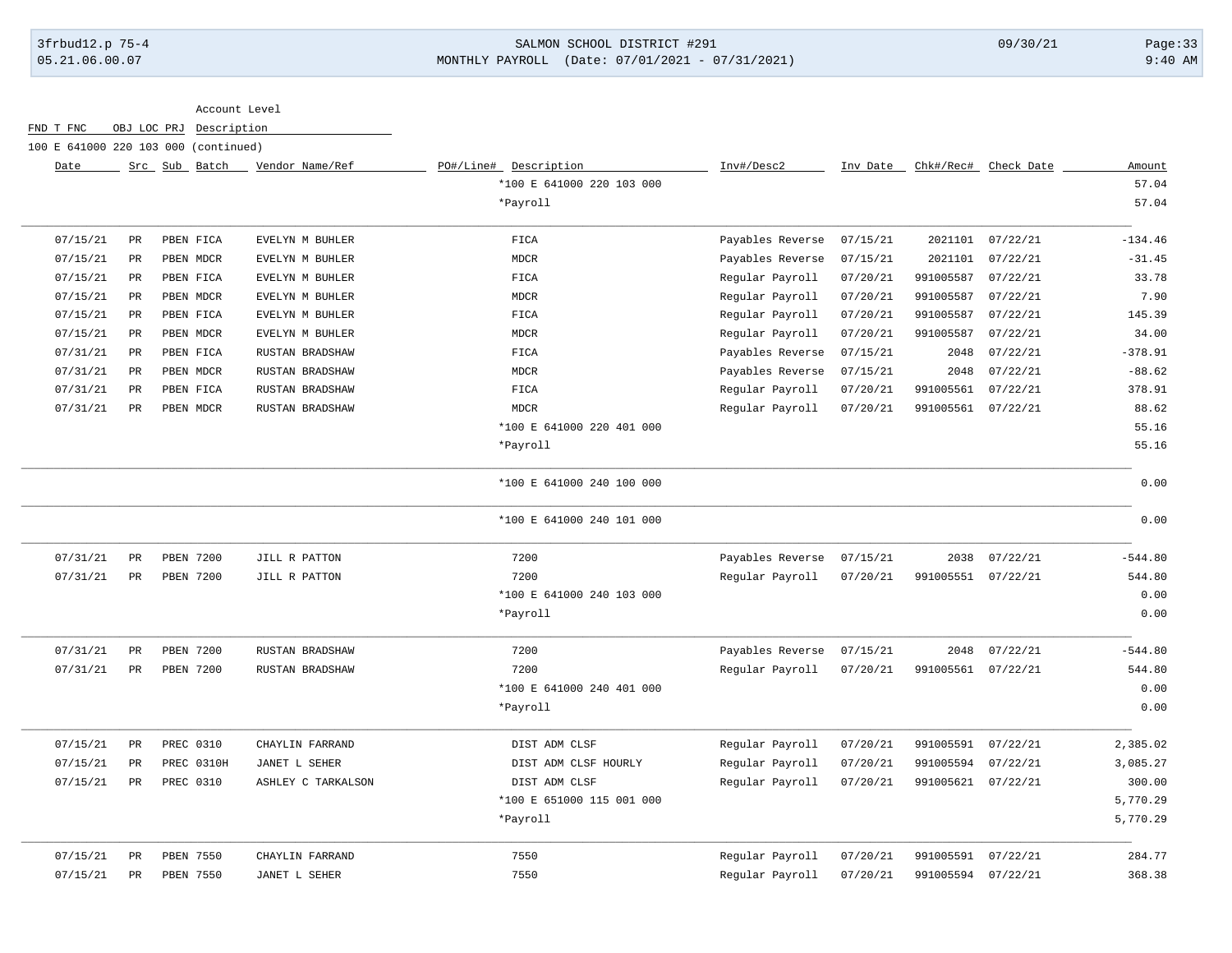# 3frbud12.p 75-4 SALMON SCHOOL DISTRICT #291 09/30/21 Page:34 05.21.06.00.07 MONTHLY PAYROLL (Date: 07/01/2021 - 07/31/2021) 9:40 AM

| Date     |               | Src Sub Batch | Vendor Name/Ref    | PO#/Line# Description     | Inv#/Desc2      | Inv Date | Chk#/Rec# | Check Date | Amount   |
|----------|---------------|---------------|--------------------|---------------------------|-----------------|----------|-----------|------------|----------|
| 07/15/21 | PR            | PBEN 7550     | ASHLEY C TARKALSON | 7550                      | Regular Payroll | 07/20/21 | 991005621 | 07/22/21   | 35.82    |
|          |               |               |                    | *100 E 651000 210 001 000 |                 |          |           |            | 688.97   |
|          |               |               |                    | *Payroll                  |                 |          |           |            | 688.97   |
| 07/15/21 | PR            | PBEN FICA     | CHAYLIN FARRAND    | FICA                      | Regular Payroll | 07/20/21 | 991005591 | 07/22/21   | 143.22   |
| 07/15/21 | PR            | PBEN MDCR     | CHAYLIN FARRAND    | <b>MDCR</b>               | Regular Payroll | 07/20/21 | 991005591 | 07/22/21   | 33.50    |
| 07/15/21 | PR            | PBEN FICA     | JANET L SEHER      | FICA                      | Regular Payroll | 07/20/21 | 991005594 | 07/22/21   | 187.66   |
| 07/15/21 | $_{\rm PR}$   | PBEN MDCR     | JANET L SEHER      | MDCR                      | Regular Payroll | 07/20/21 | 991005594 | 07/22/21   | 43.89    |
| 07/15/21 | PR            | PBEN FICA     | ASHLEY C TARKALSON | FICA                      | Regular Payroll | 07/20/21 | 991005621 | 07/22/21   | 18.16    |
| 07/15/21 | $_{\rm PR}$   | PBEN MDCR     | ASHLEY C TARKALSON | <b>MDCR</b>               | Regular Payroll | 07/20/21 | 991005621 | 07/22/21   | 4.25     |
|          |               |               |                    | *100 E 651000 220 001 000 |                 |          |           |            | 430.68   |
|          |               |               |                    | *Payroll                  |                 |          |           |            | 430.68   |
| 07/15/21 | $\mathtt{PR}$ | PBEN 7200     | CHAYLIN FARRAND    | 7200                      | Regular Payroll | 07/20/21 | 991005591 | 07/22/21   | 544.80   |
| 07/15/21 | PR            | PBEN 7200     | JANET L SEHER      | 7200                      | Regular Payroll | 07/20/21 | 991005594 | 07/22/21   | 544.80   |
|          |               |               |                    | *100 E 651000 240 001 000 |                 |          |           |            | 1,089.60 |
|          |               |               |                    | *Payroll                  |                 |          |           |            | 1,089.60 |
| 07/15/21 | $_{\rm PR}$   | PREC 0360H    | ALLEN PETRICK      | CUSTODIAL HOURLY          | Regular Payroll | 07/20/21 | 991005616 | 07/22/21   | 1,750.63 |
| 07/15/21 | $_{\rm PR}$   | PREC 0360H    | STEVEN L YATES     | CUSTODIAL HOURLY          | Regular Payroll | 07/20/21 | 991005624 | 07/22/21   | 1,872.05 |
| 07/15/21 | $_{\rm PR}$   | PREC 0360H    | LISA M MARLER      | CUSTODIAL HOURLY          | Regular Payroll | 07/20/21 | 991005629 | 07/22/21   | 2,204.76 |
| 07/15/21 | PR            | PREC 0360H    | VICTORIA REYES     | CUSTODIAL HOURLY          | Regular Payroll | 07/20/21 | 991005619 | 07/22/21   | 2,204.76 |
|          |               |               |                    | *100 E 661000 115 000 000 |                 |          |           |            | 8,032.20 |
|          |               |               |                    | *Payroll                  |                 |          |           |            | 8,032.20 |
|          |               |               |                    | *100 E 661000 115 101 000 |                 |          |           |            | 0.00     |
|          |               |               |                    | *100 E 661000 165 000 000 |                 |          |           |            | 0.00     |
|          |               |               |                    | *100 E 661000 165 101 000 |                 |          |           |            | 0.00     |
| 07/15/21 | PR            | PBEN 7550     | STEVEN L YATES     | 7550                      | Regular Payroll | 07/20/21 | 991005624 | 07/22/21   | 223.52   |
| 07/15/21 | $_{\rm PR}$   | PBEN 7550     | LISA M MARLER      | 7550                      | Regular Payroll | 07/20/21 | 991005629 | 07/22/21   | 263.25   |
| 07/15/21 | $_{\rm PR}$   | PBEN 7550     | VICTORIA REYES     | 7550                      | Regular Payroll | 07/20/21 | 991005619 | 07/22/21   | 263.25   |
| 07/15/21 | PR            | PBEN 7550     | ALLEN PETRICK      | 7550                      | Regular Payroll | 07/20/21 | 991005616 | 07/22/21   | 209.03   |
|          |               |               |                    | *100 E 661000 210 000 000 |                 |          |           |            | 959.05   |
|          |               |               |                    | *Payroll                  |                 |          |           |            | 959.05   |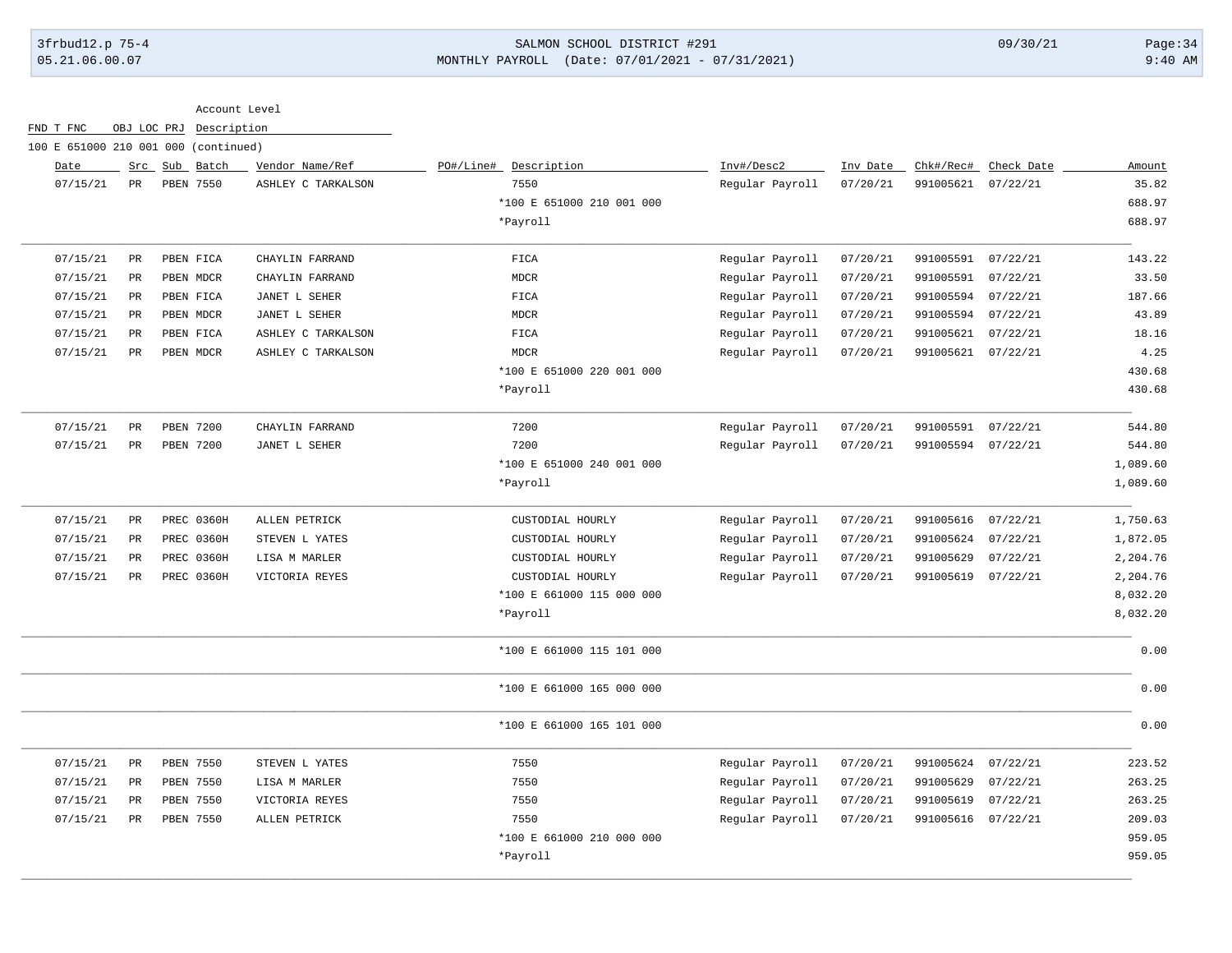### 3frbud12.p 75-4 SALMON SCHOOL DISTRICT #291 09/30/21 Page:35 05.21.06.00.07 MONTHLY PAYROLL (Date: 07/01/2021 - 07/31/2021) 9:40 AM

| Amount   | Check Date | Chk#/Rec# | Inv Date | Inv#/Desc2      | PO#/Line# Description     | Vendor Name/Ref  | Src Sub Batch    |                 | Date     |
|----------|------------|-----------|----------|-----------------|---------------------------|------------------|------------------|-----------------|----------|
| 0.00     |            |           |          |                 | *100 E 661000 210 101 000 |                  |                  |                 |          |
| 113.44   | 07/22/21   | 991005624 | 07/20/21 | Regular Payroll | ${\tt FICA}$              | STEVEN L YATES   | PBEN FICA        | $\mbox{\sf PR}$ | 07/15/21 |
| 26.53    | 07/22/21   | 991005624 | 07/20/21 | Regular Payroll | <b>MDCR</b>               | STEVEN L YATES   | PBEN MDCR        | $\mbox{\sf PR}$ | 07/15/21 |
| 134.07   | 07/22/21   | 991005629 | 07/20/21 | Regular Payroll | FICA                      | LISA M MARLER    | PBEN FICA        | $\mbox{\sf PR}$ | 07/15/21 |
| 31.36    | 07/22/21   | 991005629 | 07/20/21 | Regular Payroll | <b>MDCR</b>               | LISA M MARLER    | PBEN MDCR        | $_{\rm PR}$     | 07/15/21 |
| 134.07   | 07/22/21   | 991005619 | 07/20/21 | Regular Payroll | FICA                      | VICTORIA REYES   | PBEN FICA        | $\mathtt{PR}$   | 07/15/21 |
| 31.36    | 07/22/21   | 991005619 | 07/20/21 | Regular Payroll | <b>MDCR</b>               | VICTORIA REYES   | PBEN MDCR        | $\mathtt{PR}$   | 07/15/21 |
| 105.92   | 07/22/21   | 991005616 | 07/20/21 | Regular Payroll | FICA                      | ALLEN PETRICK    | PBEN FICA        | $_{\rm PR}$     | 07/15/21 |
| 24.77    | 07/22/21   | 991005616 | 07/20/21 | Regular Payroll | <b>MDCR</b>               | ALLEN PETRICK    | PBEN MDCR        | PR              | 07/15/21 |
| 601.52   |            |           |          |                 | *100 E 661000 220 000 000 |                  |                  |                 |          |
| 601.52   |            |           |          |                 | *Payroll                  |                  |                  |                 |          |
| 0.00     |            |           |          |                 | *100 E 661000 220 101 000 |                  |                  |                 |          |
| 544.80   | 07/22/21   | 991005616 | 07/20/21 | Regular Payroll | 7200                      | ALLEN PETRICK    | PBEN 7200        | PR              | 07/15/21 |
| 544.80   | 07/22/21   | 991005624 | 07/20/21 | Regular Payroll | 7200                      | STEVEN L YATES   | <b>PBEN 7200</b> | PR              | 07/15/21 |
| 544.80   | 07/22/21   | 991005629 | 07/20/21 | Regular Payroll | 7200                      | LISA M MARLER    | PBEN 7200        | $\mathtt{PR}$   | 07/15/21 |
| 544.80   | 07/22/21   | 991005619 | 07/20/21 | Regular Payroll | 7200                      | VICTORIA REYES   | PBEN 7200        | PR              | 07/15/21 |
| 2,179.20 |            |           |          |                 | *100 E 661000 240 000 000 |                  |                  |                 |          |
| 2,179.20 |            |           |          |                 | *Payroll                  |                  |                  |                 |          |
| 2,204.76 | 07/22/21   | 991005611 | 07/20/21 | Regular Payroll | MAINTENANCE HOURLY        | DANA BIGELOW     | PREC 0390H       | $\mathtt{PR}$   | 07/15/21 |
| 18.72    | 07/22/21   | 991005617 | 07/20/21 | Regular Payroll | MAINTENANCE HOURLY        | HAILEY PILKERTON | PREC 0390H       | $\mbox{\sf PR}$ | 07/15/21 |
| 3,646.86 | 07/22/21   | 991005628 | 07/20/21 | Regular Payroll | MAINTENANCE HOURLY        | ROBERT L. LEWIS  | PREC 0390H       | $_{\rm PR}$     | 07/15/21 |
| 5,870.34 |            |           |          |                 | *100 E 664000 115 000 000 |                  |                  |                 |          |
| 5,870.34 |            |           |          |                 | *Payroll                  |                  |                  |                 |          |
| 0.00     |            |           |          |                 | *100 E 664000 115 100 000 |                  |                  |                 |          |
| 0.00     |            |           |          |                 | *100 E 664000 165 000 191 |                  |                  |                 |          |
| 0.00     |            |           |          |                 | *100 E 664000 165 101 000 |                  |                  |                 |          |
| 263.25   | 07/22/21   | 991005611 | 07/20/21 | Regular Payroll | 7550                      | DANA BIGELOW     | PBEN 7550        | $\mbox{\sf PR}$ | 07/15/21 |
| 435.44   | 07/22/21   | 991005628 | 07/20/21 | Regular Payroll | 7550                      | ROBERT L. LEWIS  | PBEN 7550        | $_{\rm PR}$     | 07/15/21 |
|          |            |           |          |                 |                           |                  |                  |                 |          |
| 698.69   |            |           |          |                 | *100 E 664000 210 000 000 |                  |                  |                 |          |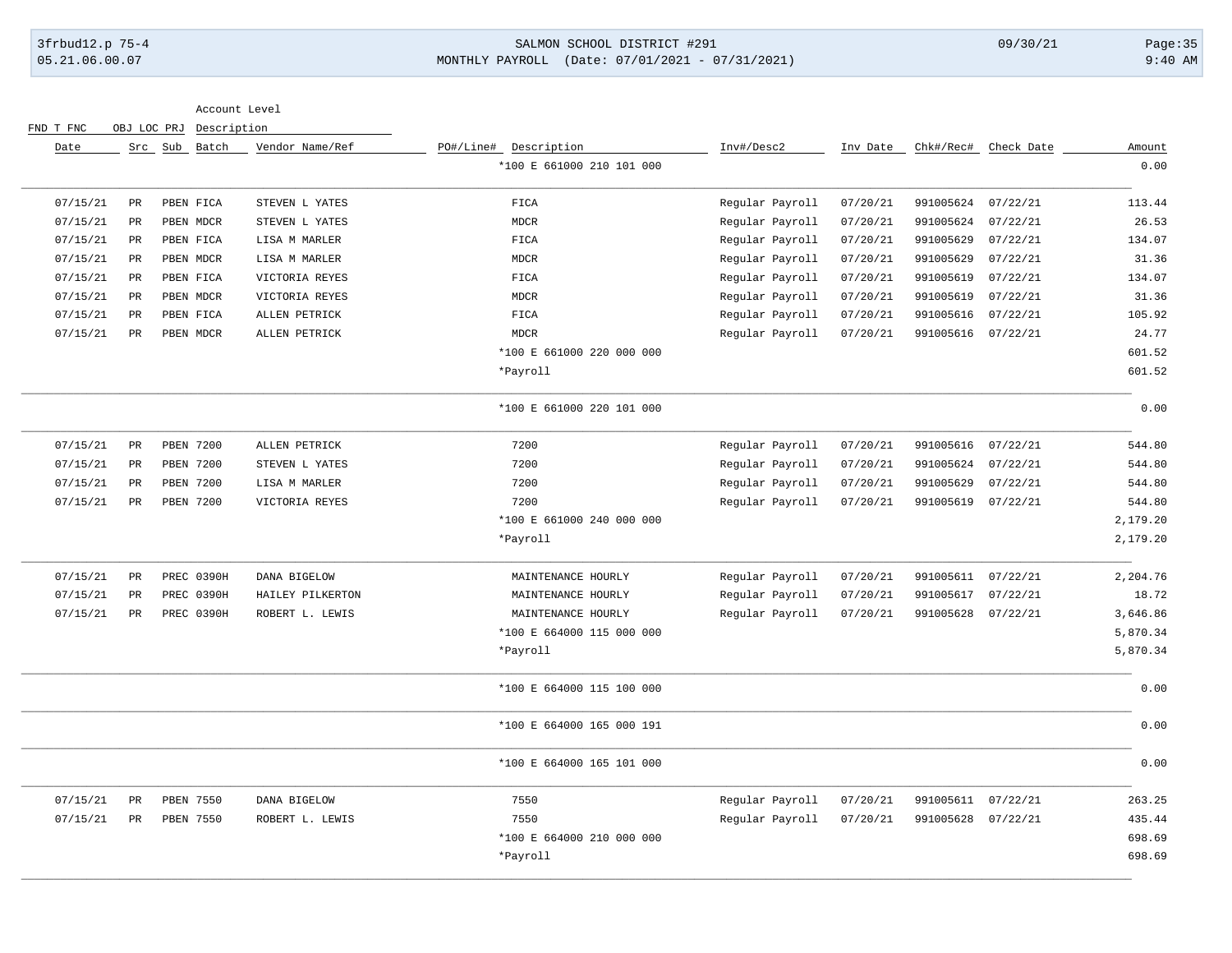### 3frbud12.p 75-4 SALMON SCHOOL DISTRICT #291 09/30/21 Page:36 05.21.06.00.07 MONTHLY PAYROLL (Date: 07/01/2021 - 07/31/2021) 9:40 AM

| Chk#/Rec# Check Date  | Inv Date | Inv#/Desc2      | PO#/Line# Description     | Vendor Name/Ref  | Src Sub Batch |                 | Date     |
|-----------------------|----------|-----------------|---------------------------|------------------|---------------|-----------------|----------|
|                       |          |                 | *100 E 664000 210 100 000 |                  |               |                 |          |
| 991005611<br>07/22/21 | 07/20/21 | Regular Payroll | <b>FICA</b>               | DANA BIGELOW     | PBEN FICA     | $\mbox{\sf PR}$ | 07/15/21 |
| 991005611<br>07/22/21 | 07/20/21 | Regular Payroll | MDCR                      | DANA BIGELOW     | PBEN MDCR     | PR              | 07/15/21 |
| 991005617<br>07/22/21 | 07/20/21 | Regular Payroll | FIGA                      | HAILEY PILKERTON | PBEN FICA     | PR              | 07/15/21 |
| 991005617<br>07/22/21 | 07/20/21 | Regular Payroll | MDCR                      | HAILEY PILKERTON | PBEN MDCR     | PR              | 07/15/21 |
| 991005628<br>07/22/21 | 07/20/21 | Regular Payroll | FICA                      | ROBERT L. LEWIS  | PBEN FICA     | PR              | 07/15/21 |
| 991005628<br>07/22/21 | 07/20/21 | Regular Payroll | <b>MDCR</b>               | ROBERT L. LEWIS  | PBEN MDCR     | PR              | 07/15/21 |
|                       |          |                 | *100 E 664000 220 000 000 |                  |               |                 |          |
|                       |          |                 | *Payroll                  |                  |               |                 |          |
|                       |          |                 | *100 E 664000 220 000 191 |                  |               |                 |          |
|                       |          |                 | *100 E 664000 220 100 000 |                  |               |                 |          |
|                       |          |                 | *100 E 664000 220 101 000 |                  |               |                 |          |
| 991005611 07/22/21    | 07/20/21 | Regular Payroll | 7200                      | DANA BIGELOW     | PBEN 7200     | PR              | 07/15/21 |
|                       |          |                 | *100 E 664000 240 000 000 |                  |               |                 |          |
|                       |          |                 | *Payroll                  |                  |               |                 |          |
|                       |          |                 | *100 E 664000 240 100 000 |                  |               |                 |          |
| 991005617 07/22/21    | 07/20/21 | Regular Payroll | GROUNDS HOURLY            | HAILEY PILKERTON | PREC 0400H    | $_{\rm PR}$     | 07/15/21 |
|                       |          |                 | *100 E 665000 115 000 000 |                  |               |                 |          |
|                       |          |                 | *Payroll                  |                  |               |                 |          |
|                       |          |                 | *100 E 665000 210 000 000 |                  |               |                 |          |
| 07/22/21<br>991005617 | 07/20/21 | Regular Payroll | FIGA                      | HAILEY PILKERTON | PBEN FICA     | $\mbox{\sf PR}$ | 07/15/21 |
| 991005617<br>07/22/21 | 07/20/21 | Regular Payroll | <b>MDCR</b>               | HAILEY PILKERTON | PBEN MDCR     | $_{\rm PR}$     | 07/15/21 |
|                       |          |                 | *100 E 665000 220 000 000 |                  |               |                 |          |
|                       |          |                 | *Payroll                  |                  |               |                 |          |
|                       |          |                 | *100 E 667000 115 000 000 |                  |               |                 |          |
|                       |          |                 | *100 E 667000 115 103 000 |                  |               |                 |          |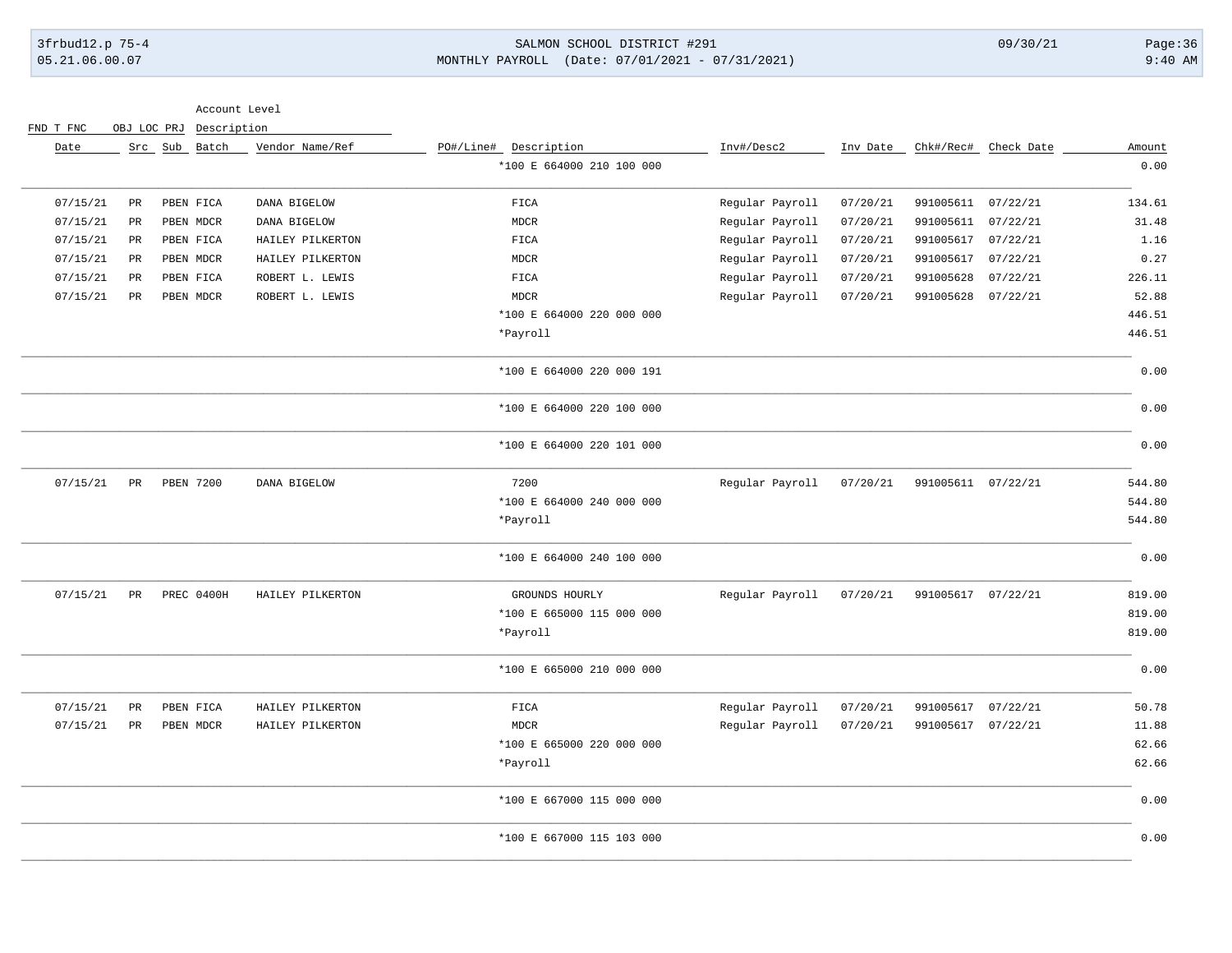3frbud12.p 75-4 SALMON SCHOOL DISTRICT #291 09/30/21 Page:37 05.21.06.00.07 MONTHLY PAYROLL (Date: 07/01/2021 - 07/31/2021) 9:40 AM

Account Level

| Amount   | Chk#/Rec# Check Date |                    | Inv Date | Inv#/Desc2      | PO#/Line# Description     | Vendor Name/Ref | Src Sub Batch |                 | Date     |
|----------|----------------------|--------------------|----------|-----------------|---------------------------|-----------------|---------------|-----------------|----------|
| 0.00     |                      |                    |          |                 | *100 E 667000 115 401 000 |                 |               |                 |          |
| 0.00     |                      |                    |          |                 | *100 E 667000 210 000 000 |                 |               |                 |          |
| 0.00     |                      |                    |          |                 | *100 E 667000 210 401 000 |                 |               |                 |          |
| 0.00     |                      |                    |          |                 | *100 E 667000 220 000 000 |                 |               |                 |          |
| 0.00     |                      |                    |          |                 | *100 E 667000 220 401 000 |                 |               |                 |          |
| 4,787.37 | 07/22/21             | 991005626          | 07/20/21 | Regular Payroll | TRANSPORTATION SALARY     | MARK D AUSTIN   | PREC 0410     | $_{\rm PR}$     | 07/15/21 |
| 294.60   |                      | 991005593 07/22/21 | 07/20/21 | Regular Payroll | TRANSPORTATION HOURLY     | BROOKE D MONROE | PREC 0410h    | $_{\rm PR}$     | 07/15/21 |
| 5,081.97 |                      |                    |          |                 | *100 E 681000 115 000 000 |                 |               |                 |          |
| 5,081.97 |                      |                    |          |                 | *Payroll                  |                 |               |                 |          |
| 0.00     |                      |                    |          |                 | *100 E 681000 115 555 000 |                 |               |                 |          |
| 0.00     |                      |                    |          |                 | *100 E 681000 165 555 000 |                 |               |                 |          |
| 571.61   | 07/22/21             | 991005626          | 07/20/21 | Regular Payroll | 7550                      | MARK D AUSTIN   | PBEN 7550     | PR              | 07/15/21 |
| 35.18    | 07/22/21             | 991005593          | 07/20/21 | Regular Payroll | 7550                      | BROOKE D MONROE | PBEN 7550     | $_{\rm PR}$     | 07/15/21 |
| 606.79   |                      |                    |          |                 | *100 E 681000 210 000 000 |                 |               |                 |          |
| 606.79   |                      |                    |          |                 | *Payroll                  |                 |               |                 |          |
| 0.00     |                      |                    |          |                 | *100 E 681000 210 555 000 |                 |               |                 |          |
| 292.11   | 07/22/21             | 991005626          | 07/20/21 | Regular Payroll | FICA                      | MARK D AUSTIN   | PBEN FICA     | $\mbox{\sf PR}$ | 07/15/21 |
| 68.32    | 07/22/21             | 991005626          | 07/20/21 | Regular Payroll | MDCR                      | MARK D AUSTIN   | PBEN MDCR     | PR              | 07/15/21 |
| 15.64    | 07/22/21             | 991005593          | 07/20/21 | Regular Payroll | FICA                      | BROOKE D MONROE | PBEN FICA     | PR              | 07/15/21 |
| 3.66     |                      | 991005593 07/22/21 | 07/20/21 | Regular Payroll | <b>MDCR</b>               | BROOKE D MONROE | PBEN MDCR     | $_{\rm PR}$     | 07/15/21 |
| 379.73   |                      |                    |          |                 | *100 E 681000 220 000 000 |                 |               |                 |          |
| 379.73   |                      |                    |          |                 | *Payroll                  |                 |               |                 |          |
| 0.00     |                      |                    |          |                 | *100 E 681000 220 555 000 |                 |               |                 |          |
| 544.80   | 07/22/21             | 991005626          | 07/20/21 | Regular Payroll | 7200                      | MARK D AUSTIN   | PBEN 7200     | $\mbox{\sf PR}$ | 07/15/21 |
| 544.80   |                      | 991005593 07/22/21 | 07/20/21 | Regular Payroll | 7200                      | BROOKE D MONROE | PBEN 7200     | $_{\rm PR}$     | 07/15/21 |
| 1,089.60 |                      |                    |          |                 | *100 E 681000 240 000 000 |                 |               |                 |          |
| 1,089.60 |                      |                    |          |                 | *Payroll                  |                 |               |                 |          |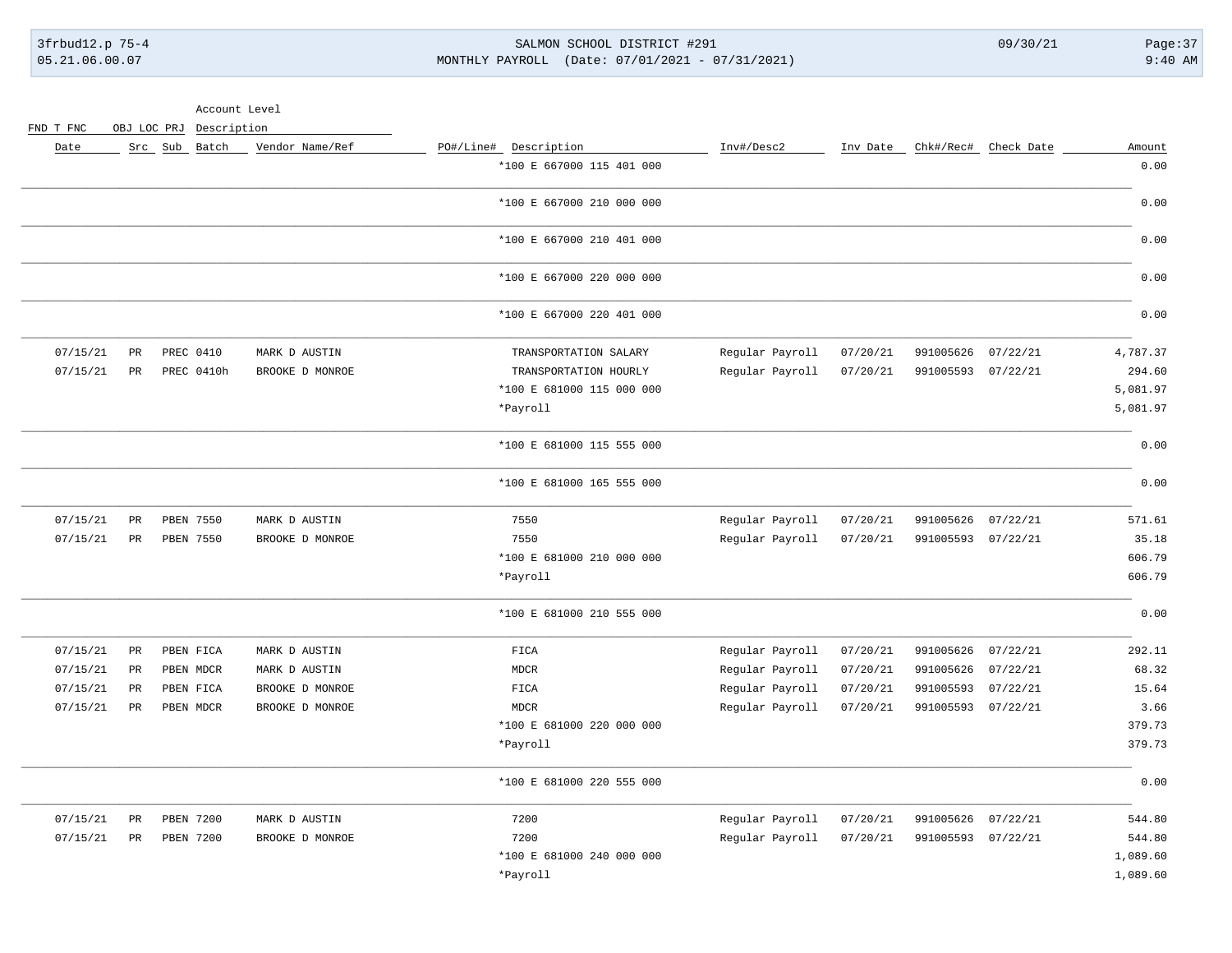3frbud12.p 75-4 05.21.06.00.07

### SALMON SCHOOL DISTRICT #291 MONTHLY PAYROLL (Date: 07/01/2021 - 07/31/2021)

 $09/30/21$ 

Account Level

| Date     |             | Src Sub Batch | Vendor Name/Ref | PO#/Line# Description     | Inv#/Desc2      | Inv Date |                    | Chk#/Rec# Check Date | Amount |
|----------|-------------|---------------|-----------------|---------------------------|-----------------|----------|--------------------|----------------------|--------|
|          |             |               |                 | *100 E 681000 240 555 000 |                 |          |                    |                      | 0.00   |
| 07/15/21 | $_{\rm PR}$ | PREC 0412H    | BROOKE D MONROE | SJSHS ATHL TRANSP HOURLY  | Regular Payroll | 06/29/21 | 991005530 07/01/21 |                      | 523.13 |
|          |             |               |                 | *100 E 682000 115 401 000 |                 |          |                    |                      | 523.13 |
|          |             |               |                 | *Payroll                  |                 |          |                    |                      | 523.13 |
|          |             |               |                 | *100 E 682000 115 602 000 |                 |          |                    |                      | 0.00   |
| 07/15/21 | PR          | PBEN 7550     | BROOKE D MONROE | 7550                      | Regular Payroll | 06/29/21 | 991005530 07/01/21 |                      | 62.46  |
|          |             |               |                 | *100 E 682000 210 401 000 |                 |          |                    |                      | 62.46  |
|          |             |               |                 | *Payroll                  |                 |          |                    |                      | 62.46  |
| 07/15/21 | PR          | PBEN FICA     | BROOKE D MONROE | FICA                      | Regular Payroll | 06/29/21 | 991005530          | 07/01/21             | 32.43  |
| 07/15/21 | PR          | PBEN MDCR     | BROOKE D MONROE | <b>MDCR</b>               | Regular Payroll | 06/29/21 | 991005530 07/01/21 |                      | 7.59   |
|          |             |               |                 | *100 E 682000 220 401 000 |                 |          |                    |                      | 40.02  |
|          |             |               |                 | *Payroll                  |                 |          |                    |                      | 40.02  |
|          |             |               |                 | *100 E 682000 240 401 000 |                 |          |                    |                      | 0.00   |
|          |             |               |                 | *100 E 682200 115 000 000 |                 |          |                    |                      | 0.00   |
|          |             |               |                 | *100 E 682200 210 000 000 |                 |          |                    |                      | 0.00   |
|          |             |               |                 | *100 E 682200 210 555 000 |                 |          |                    |                      | 0.00   |
|          |             |               |                 | *100 E 682200 220 000 000 |                 |          |                    |                      | 0.00   |
|          |             |               |                 | *100 E 682200 220 555 000 |                 |          |                    |                      | 0.00   |
|          |             |               |                 | *100 E 682200 240 000 000 |                 |          |                    |                      | 0.00   |
|          |             |               |                 | *100 E 682200 240 555 000 |                 |          |                    |                      | 0.00   |
|          |             |               |                 | *100 E 683000 115 100 000 |                 |          |                    |                      | 0.00   |
|          |             |               |                 | *100 E 710000 200 000 000 |                 |          |                    |                      | 0.00   |
|          |             |               |                 | *100 E 710000 200 101 000 |                 |          |                    |                      | 0.00   |